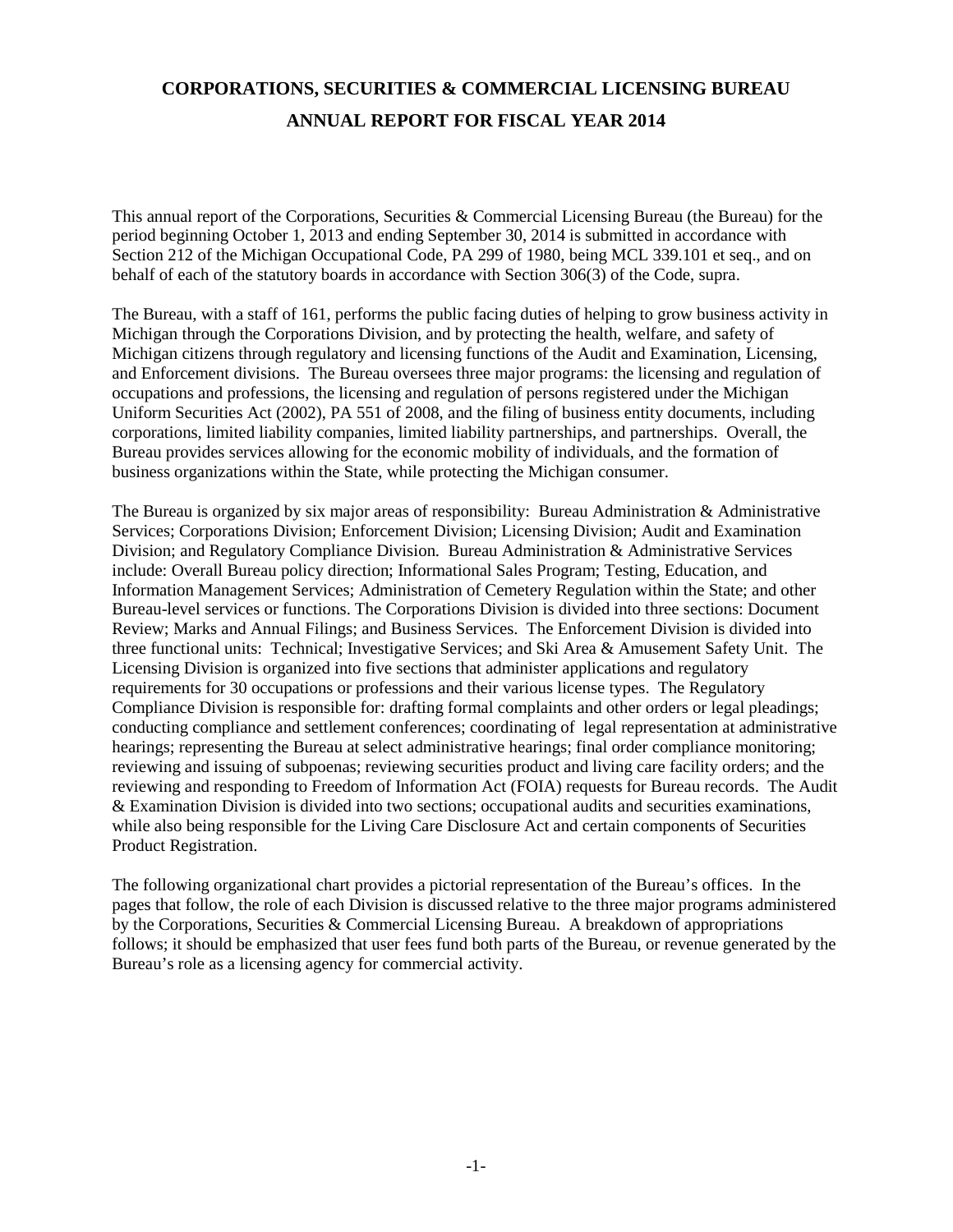#### **CORPORATIONS, SECURITIES & COMMERCIAL LICENSING BUREAU**

#### **BUREAU ADMINISTRATION & ADMINISTRATIVE SERVICES**

| Alan J. Schefke, Director<br>G. Ann Baker, Deputy Director | $(517)$ 241-9223 |
|------------------------------------------------------------|------------------|
| Office of the Cemetery Commissioner                        | $(517)$ 241-8070 |

#### **CORPORATIONS DIVISION**

| Julia Dale, Director | $(517)$ 241-3838 |
|----------------------|------------------|
|----------------------|------------------|

#### **ENFORCEMENT DIVISION**

| Barrington Carr, Director            | $(517)$ 241-9218 |
|--------------------------------------|------------------|
| Lansing/Grand Rapids Regional Office | $(517)$ 241-9202 |
| Detroit Regional Office              | $(313)$ 456-0310 |

#### **AUDIT & EXAMINATION DIVISION**

| Timothy Teague, Director | $(517)$ 335-3056 |
|--------------------------|------------------|
| Detroit Regional Office  | $(313)$ 456-0310 |

#### **REGULATORY COMPLIANCE DIVISION**

Kimberly Breitmeyer, Director (517) 241-9267

#### **LICENSING DIVISION**

Andrew Brisbo, Director (517) 241-9288

# **CORPORATIONS, SECURITIES & COMMERCIAL LICENSING BUREAU**

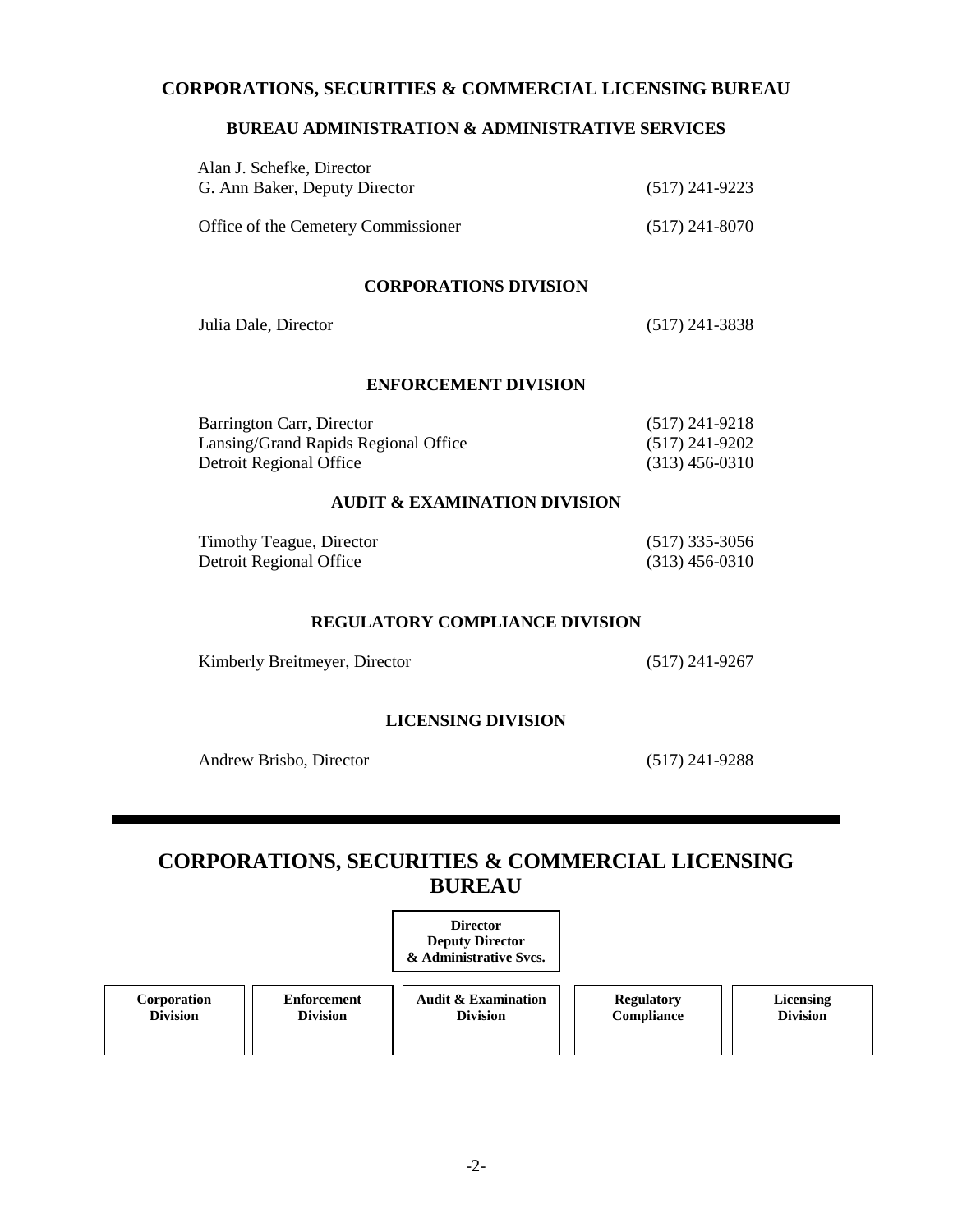# **CORPORATIONS, SECURITIES & COMMERCIAL LICENSING BUREAU**

## **FISCAL YEAR 2014 APPROPRIATION**

| Appropriated F.T.E.'s                           | 192.0        |
|-------------------------------------------------|--------------|
| Licensing & Regulation Fees                     | \$11,268,800 |
| <b>Real Estate Education Fund</b>               | \$338,100    |
| <b>Real Estate Enforcement Fund</b>             | \$694,300    |
| Real Estate Appraiser Continuing Education Fund | \$57,200     |
| Residential Builder Enforcement Fund            | \$461,000    |
| Private Occupational School                     | \$809,400    |
| GF/GP                                           | $\theta$     |
| <b>Corporation Fees</b>                         | \$6,171,200  |
| <b>Unarmed Combat Fund</b>                      | \$134,900    |
| <b>Security Business Fund</b>                   | \$340,100    |
| <b>Accountancy Enforcement Fund</b>             | \$404,800    |
| <b>Security Fees</b>                            | \$4,881,000  |
| Securities Investor Education and Training Fund | \$1,000,000  |
|                                                 |              |

GROSS APPROPRIATIONS \$26,560,800.00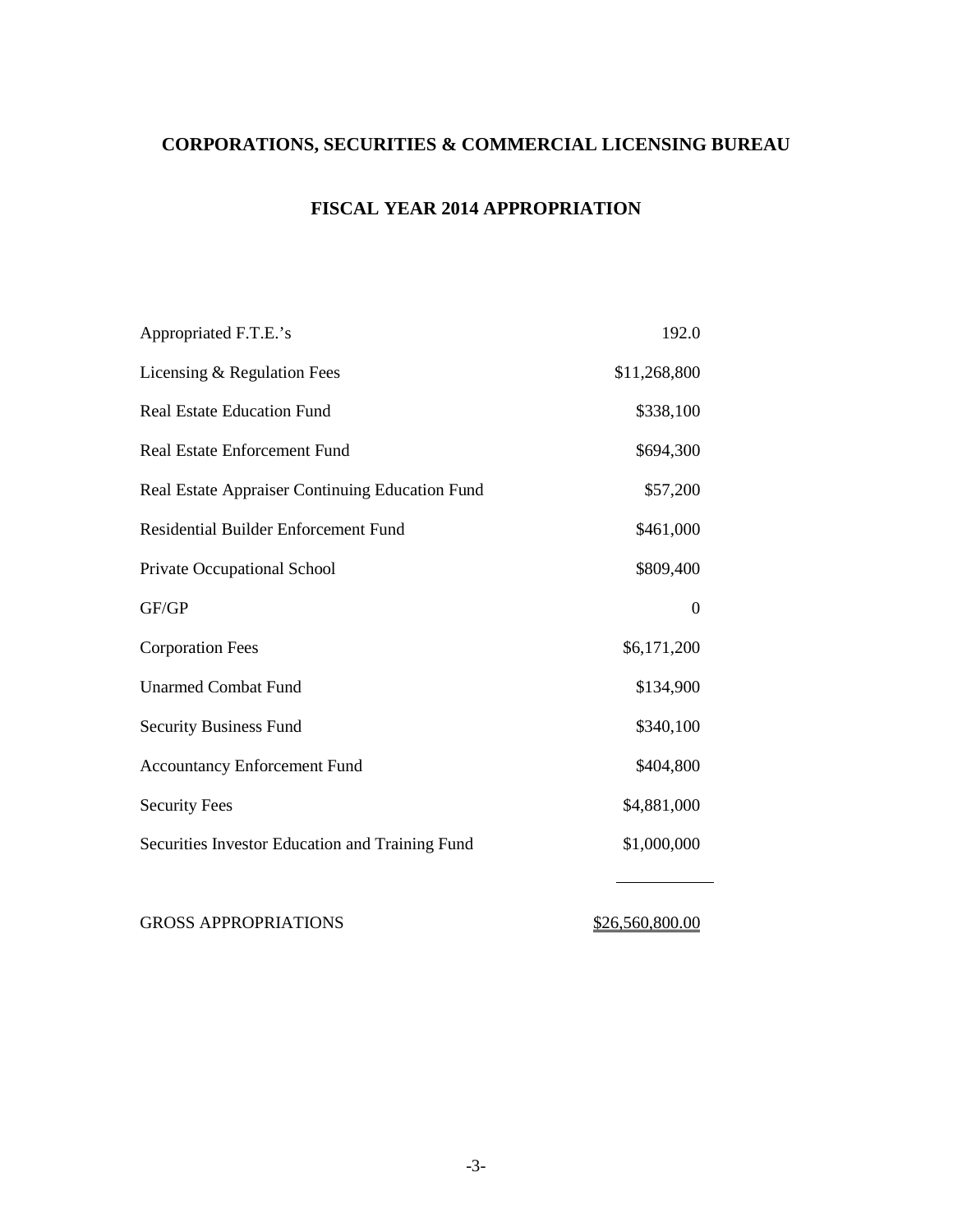#### **Legislative Summary**

From October 1 to December 31, 2013, there were 164 Senate bills and 185 House bills introduced, of which, 19 bills pertained to the Bureau. The Bureau completed 11 bill analyses.

From January 1 to September 30, 2014, there were 367 Senate bills and 662 House bills introduced, of which, 43 bills pertained to the Bureau. The Bureau completed 19 bill analyses.

These numbers do not reflect the numerous drafts and substitutes the Bureau reviewed and analyzed.

Below is a summary of the legislation that passed during Fiscal Year 2014.

**2013 PA 123** (SB 357 of 2013), effective October 1, 2013, amends Chapter 7A of the Business Corporation Act to narrow the definition of "interested shareholder" for purposes of a shareholder vote on a business combination.

**2013 PA 131** (HB 4334 of 2013), effective October 15, 2013, amends the Michigan Limited Liability Company Act to permit a professional limited liability company to practice public accounting if more than 50% of the professional limited liability company's equity and voter rights were held directly or beneficially by individuals licensed or otherwise authorized to practice public accounting under Article 7 of the Occupational Code.

**2013 PA 132** (HB 4654 of 2013), effective October 15, 2012, amends the Business Corporation Act to permit a professional corporation to practice public accounting if more than 50% of the professional corporation's equity and voter rights were held directly or beneficially by individuals licensed or otherwise authorized to practice public accounting under Article 7 of the Occupational Code.

**2013 PA 169** (HB 4756 of 2013), effective February 12, 2014, amends Article 24 of the Occupational Code to exempt an applicant from initial licensure as a residential builder or residential maintenance and alteration contractor, from prelicensure requirements if he or she met certain criteria.

**2013 PA 178** (HB 4585 of 2013), effective February 25, 2014, amends Article 20 of the Occupational Code to allow a licensed architect's, professional engineer's, or professional surveyor's seal and signature to be affixed to documents electronically.

**2013 PA 200** (HB 4242 of 2013), effective March 19, 2014, amends the Administrative Procedures Act to require an agency's regulatory impact statement to demonstrate that a proposed rule was necessary and suitable to achieve its purpose in proportion to the burden it would imposed.

**2013 PA 264** (HB 4996 of 2013), effective December 30, 20132, amends the Uniform Securities Act to provide an exemption for a Regulation A offering under the Federal Securities Act, provides an exemption for a sale or offer that would qualify as an intrastate offering under Federal law, if the offering met certain criteria, revises an existing exemption for transactions in which there are no more than 25 purchasers in Michigan in a 12-month period, and revises the definition of "institutional investor".

**2014 PA 106** (SB 641 of 2013), effective January 1, 2015, amends Article 25 of the Occupational Code to require LARA to renew a real estate broker, associate real estate broker, or real estate salesperson license if it receives an application for renewal within 60 days after the license's expiration date, allows LARA to relicense without examination a person who fails to renewal a license within that 60-day period, if he or she meets certain requirements, revises requirements for LARA to relicense a person who fails to renew a real estate broker or real estate salesperson license within 3 years after the last license expires, deletes provisions that allow LARA to relicense a real estate broker or real estate salesperson whose license has been lapsed for 3 or more years, deletes, recodifies, and revises continuing education requirements, requires a licensee to retain evidence they met continuing education requirements, allows LARA to audit for compliance continuing education requirements and authorizes LARA to allow an applicant to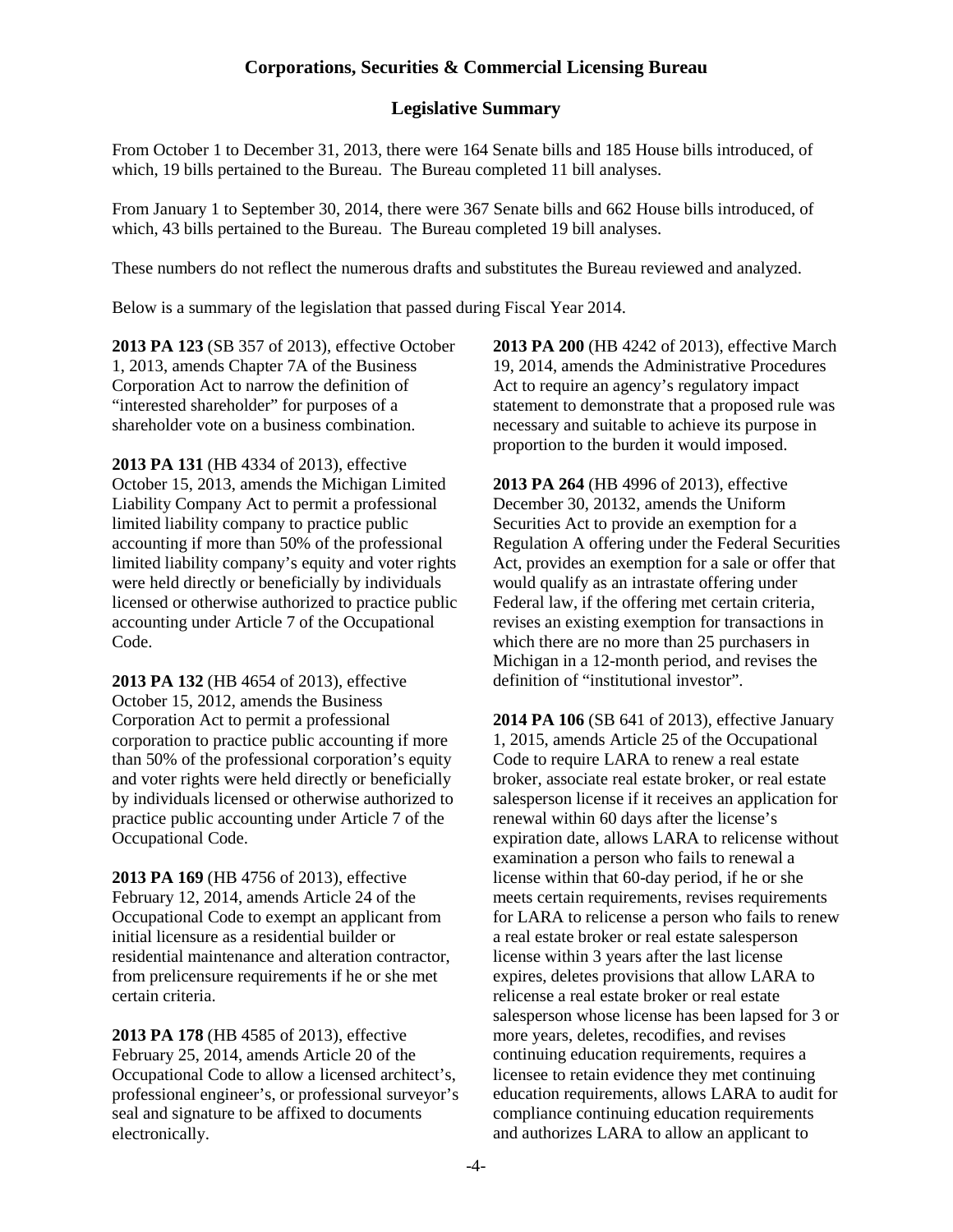renew a license by completing additional continuing education if the audit determines the applicant did not comply, requires LARA to allow a reasonable period of transition if the revocation of affiliated licenses results from the death or disability of a sole principal associate broker, and adds a limited liability company to the list of entities to which LARA may issues a real estate broker's license.

**2014 PA 127** (SB 671 of 2013), effective August 20, 2014, amends the State License Fee Act to require LARA to waive the fee for an initial license or initial registration, or an application processing fee charged for an initial license or initial registration, if the applicant had serviced in the armed forces and provides LARA with a form that demonstrates that the applicant was separated from that service with an honorable character of service or under honorable conditions (general) character of service.

**2014 PA 128** (SB 672 of 2013), effective August, 20, 2014, amends the Private Security Business and Security Alarm Act to require LARA and MSP to waive initial licensing fees for an applicant who was an honorably discharged military veteran.

**2014 PA 136** (SB 612 of 2013), effective May 27, 2014, amends Article 11 of the Occupational Code to reduce the number of hours of study in the educational requirement for licensure as a barber and revises the provision allowing substitution of experience for instruction to address a situation in which a person's experience was acquired in a country where records were not generally available.

**2014 PA 137** (HB 5396 of 2014), effective May 27, 2014, amends Article 11 of the Occupational Code to reduce the number of hours that a barber college must offer in its educational program from 250 hours to 225 hours of classroom study, demonstrations, and recitations; and from 1,750 hours to 1,575 hours of practical barber training.

**2014 PA 149** (SB 742 of 2014), effective June 11, 2014, amends the Occupational Code to require LARA to grant a temporary occupational license or registration to a person licensed or registered in good standing in another jurisdiction who is married to an active duty member of the armed forces assigned to a duty station in Michigan.

**2014 PA 151** (SB 476 of 2013), effective June 24, 2014, repealed Article 29 of the Occupational Code, which regulated and provided for the registration of auctioneers.

**2014 PA 152** (SB 477 of 2013), effective June 24, 2014, repealed Section 28 of the State License Fee Act, which specified various fees for registration as an auctioneer.

**2014 PA 153** (SB 494 of 2013), effective June 11, 2014, repealed Section 23 of the State License Fee Act, which had set fees for a person registered or seeking registration as a professional community planner under Article 23 of the Occupational Code.

**2014 PA 154** (HB 4377 of 2013), effective June 11, 2014, repealed Article 23 of the Occupational Code, which regulated professional community planners.

**2014 PA 155** (SB 607 of 2013), effective June 11, 2014, repealed Section 62 of the State License Fee Act, which specified various fees for registration as an ocularist.

**2014 PA 156** (HB 4392 of 2013), effective June 11, 2014, repealed Article 27 of the Occupational Code, which regulated and provided for the registration of ocularists.

**2014 PA 157** (HB 4376 of 2013), effective June 11, 2014, repealed 1963 PA 40, which regulates solicitors representing certain private schools. The bill also amended the Proprietary Schools Act to deleted a reference to solicitors for proprietary schools.

**2014 PA 163** (HB 4691 of 2013), effective June 11, 2014, repealed sections of the Carnival-Amusement Safety Act that deal with the Carnival-amusement Safety Board, and transferred the Board's responsibilities to LARA.

**2014 PA 174** (HB 4528 of 2013), effective June 17, 2014, eliminated the immigration clerical assistant list and the requirement that immigration clerical assistants maintain a \$50,000 corporate surety or cash bond.

**2014 PA 175** (HB 4582 of 2013), effective September 16, 2014, amends Article 24 of the Occupational Code to allow certain additional individuals to obtain a license as a residential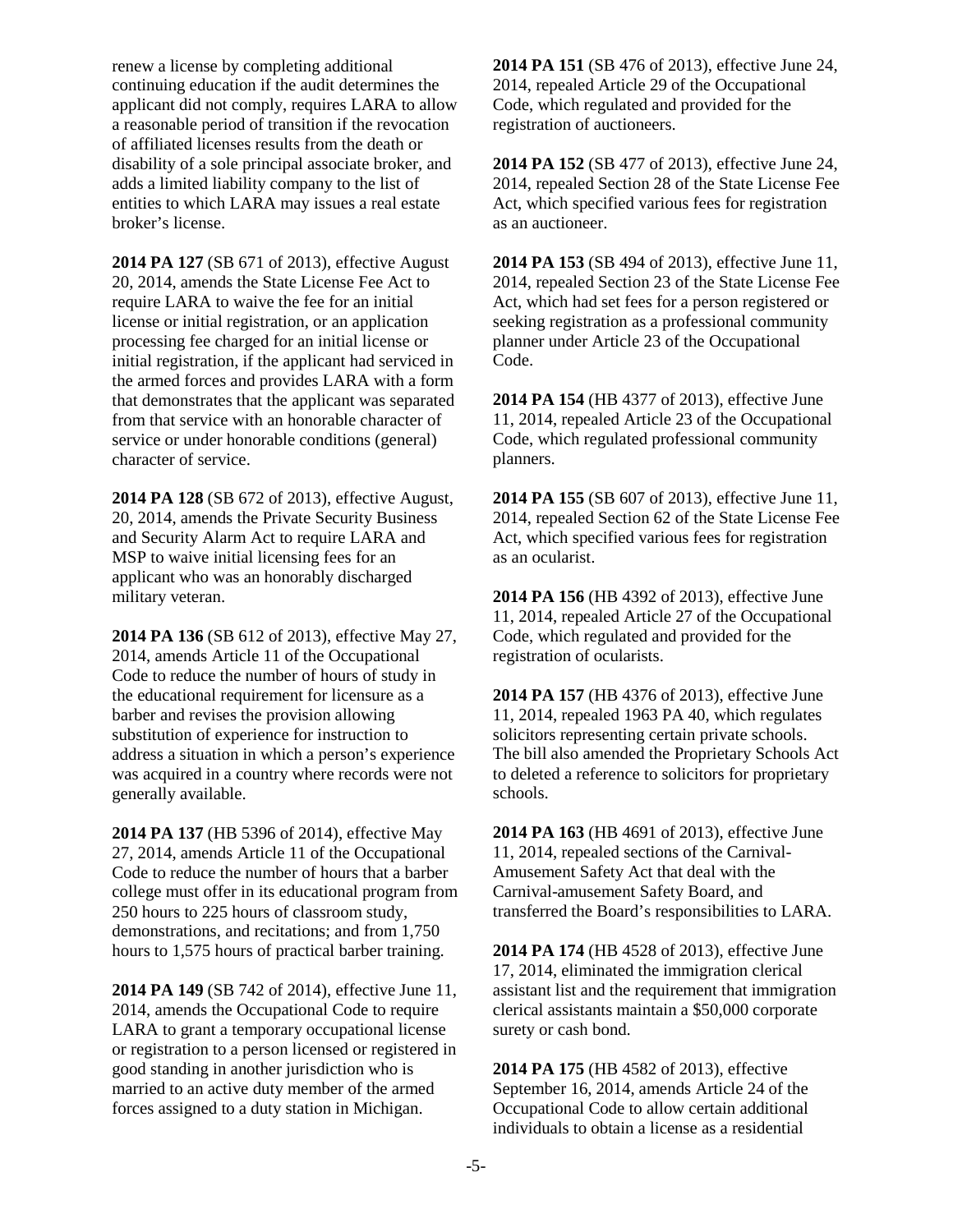builder, or residential maintenance and alteration contractor, without completing the pre-licensure educational courses that are usually required. The new exemption applies to an individual who held a license at any time within the previous nine years, so long as that individual applies before January 16, 2016, which is 18 months after the effective date of the law.

**2014 PA 176** (HB 5284 of 2014), effective June 17, 2014, amends Article 24 of the Occupational Code by modifying the requirements and process for certain individuals applying for licensure or re-licensure as residential builders or maintenance and alteration contractors.

**2014 PA 177** (HB 5220 of 2014), effective June 17, 2014, amends Article 7 of the Occupational Code to delete a requirement that certain officers of an accounting firm applying for licensure under Article 7 be licensed as a certified public accountant, require that certain services provided by an accounting firm be performed under the supervision of a certified public accountant, and delete a requirement that a firm applying for licensure under Article 7 have filed a certificate of authority under the Business Corporation Act, if applicable.

**2014 PA 193** (HB 4378 of 2013), effective June 24, 2014, repealed Section 601a of the Occupational Code, which provided for an advisory subcommittee on interior design and allowed LARA to promulgate rules to administer it, including rules for reasonable fees charged to people seeking qualification for performing interior design services, and procedures for adding and removing individuals from the list of qualified interior designers.

**2014 PA 194** (HB 4683 of 2013), effective June 24, 2014, amended the Michigan Liquor Control Code to delete a reference to the registration requirements for auctioneers in Article 29 of the Occupational Code.

**2014 PA 195** (HB 4684 of 2013), effective June 24, 2014, amended Part 821 of the Natural Resources and Environmental Protection Act to delete a reference to an auctioneer as defined in Article 29 of the Occupational Code, and add definitions of "auctioneer" and "auction".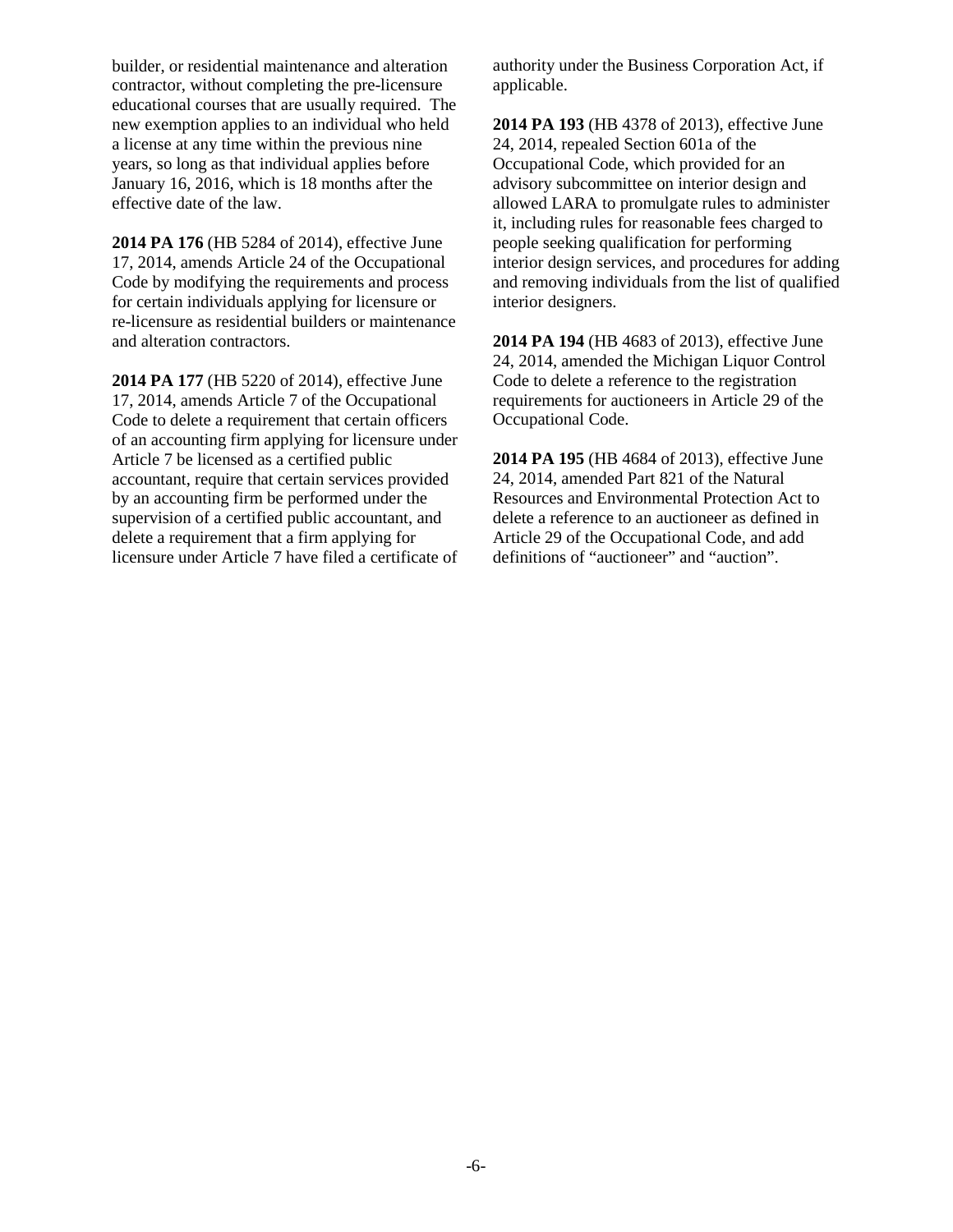#### **Bureau Administration & Administrative Services**

Bureau Administration and Administrative Services has seventeen FTE's and includes: Informational Sales Program; Testing, Education and Information Management; Cemetery Regulation and Human Resources. This area performs services benefiting the operations of other divisions within the Bureau. These services included document imaging, computer support services, web design, cashiering, budget and financial monitoring, and human resources.

#### **Testing & Education Services**

The Testing and Education Services Unit serves as the governing body for testing and education needs covering 18 professions by overseeing, developing and reviewing 29 examinations provided under contracts with third party vendors for the Corporations, Securities & Commercial Licensing Bureau. Another function handled by the unit is the review and approval of grant requests for Investor Education for securities. The unit also provides centralized support to the entire bureau for the following services: document imaging, computer support services and web design.

The licensure examinations are designed to measure an individual's entry-level competency to protect the public's health, safety and welfare. The examinations are developed and administered by either national organizations or external vendors. The Unit is the Contract Administrator for all contracts related to licensure or registration testing.

Testing and Education Services also approves course work for schools providing pre-licensure courses to candidates applying for real estate salesperson, real estate broker, real estate appraiser and residential builder and maintenance and alteration contractor's licensure.

This unit provides the review and approval of the sponsors and courses for the continuing education of real estate salespersons, real estate brokers and real estate appraisers. This unit also maintains and updates listings of the continuing education hours for the same licenses.

#### **Informational Sales Program**

Per statute, the Bureau is allowed to sell licensing data. During Fiscal Year 2014 the Informational Sales Program received 608 inquiries and made 279 sales, totaling \$41,074.00 in revenue. Corporation data was also sold by subscription. This brought in \$344,000 in revenue.

#### **Cemetery Regulation**

The Cemetery Commissioner within the Department of Licensing and Regulatory Affairs registers and regulates certain cemeteries owned and operated in Michigan. Statutory authority for the regulation of cemeteries is in the Cemetery Regulation Act ("Act"), 1968 PA 251, MCL 456.521 et seq. The Act requires the Cemetery Commissioner to audit cemetery trust funds, approve cemetery ownership changes, investigate applications for new cemeteries, and investigate complaints from the public regarding regulated cemeteries. Cemeteries owned and operated by a municipality, church or religious institutions are exempt from the Act.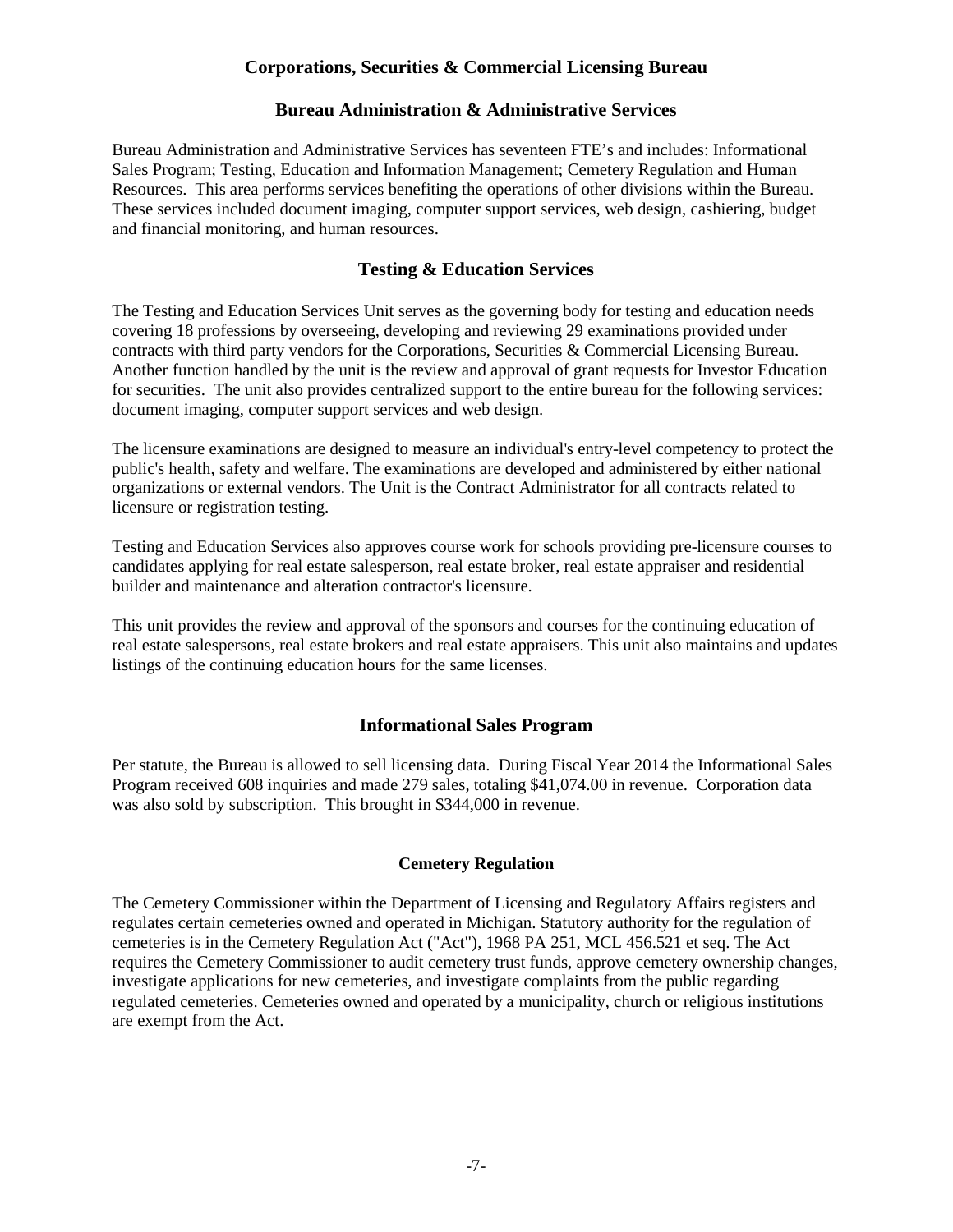#### **Corporations Division**

The Corporations Division promotes economic development and growth by facilitating the formation and development of business entities in the State of Michigan. Further, the division enables domestic and foreign corporations, limited partnerships, limited liability partnerships and limited liability companies to transact business in the State. The Corporate Services program consists of forty-two full time positions. Within the Corporations Division, the program is divided into the Document Review Section, the Marks and Annual Filings Unit, and the Business Services Section. During fiscal year 2014, this program generated \$23,125,615 in revenue.

The Document Review Section provides services that enable domestic corporations, limited partnerships, limited liability partnerships and limited liability companies to be formed and foreign entities to qualify to transact business in the State. Articles of Incorporation, Certificates of Limited Partnership and Articles of Organization are reviewed and filed by this Section. Review requires extensive knowledge of corporation and partnership law and a thorough knowledge of the Bureau's policies, guidelines, and procedures. During fiscal year 2014, 16,216 new corporations, 62,158 limited liability companies, 166 limited partnerships and 181 limited liability partnerships were qualified to transact business in the State.

The Marks and Annual Filing Unit is responsible for the review and filing of annual reports and annual statements, as well as registrations for trademarks, service marks and insignias. Each corporation and limited liability company is required to file an annual report or annual statement. The Marks and Annual Filing unit reviewed 447,747 annual reports and 164,785 were filed online in fiscal year 2014. During the fiscal year 540 marks and insignias were registered.

The Business Services Section responded to 163,895 telephone inquiries regarding name availability and general information on corporations, limited partnerships and limited liability companies in fiscal year 2014. In addition, the Unit received 8,168 order requests via fax. The Section also received 27, 037 requests for copies of documents and/or certificates. Records for corporation documents, partnership documents, limited liability company documents and annual reports are maintained digitally and each transaction represents one or more computer entries. All documents and annual reports are stored on microfilm and an image system. Presently, records are maintained for 729,257 active corporations, limited partnerships and limited liability companies that are either in good standing or not cancelled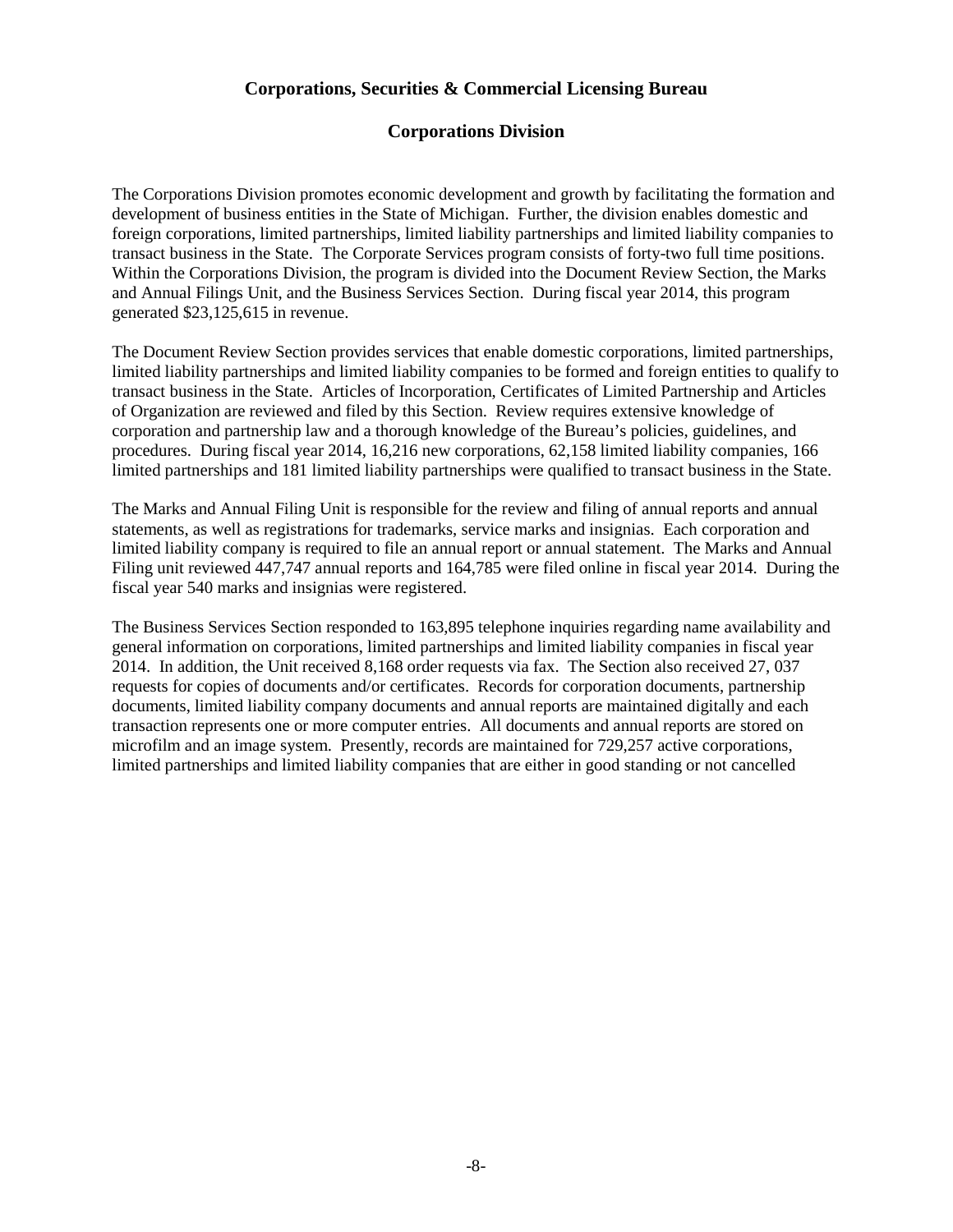#### **Enforcement Division**

The Enforcement Division is responsible for the investigation of allegations of violations of various licensing laws. If an investigation discloses that a violation of law has occurred, the Enforcement Division prepares a decision report with appropriate recommendation for formal action against the respondent. Alternately, if the investigation does not disclose a violation of law, the investigation concludes without administrative sanctions and the parties are notified.

The Enforcement Division draws its authority from the Occupational Code, 1980 PA 299, as amended and other licensing laws. Because violations of law occur in a variety of ways with different degrees of severity, each investigation having its own measure of complexity, the Enforcement Division works with gubernatorial appointed occupational and professional licensing boards, commissions, and/or experts, as appropriate, to ensure suitable administrative actions are taken under the circumstance.

The Enforcement Division, with a staff of thirty-five, investigates consumer complaints in over 35 different commercial occupational and professional areas of law. It also performs inspections in six areas of the program: barber establishments and schools, cosmetology establishments and schools, funeral establishments, ski area safety, carnival amusement rides, and proprietary schools.

Violations of law are subject to enforcement actions that are prescribed by the licensing laws. Contested case hearings are sometimes necessary to determine if a respondent is responsible for allegations contained in a formal complaint. [A formal complaint is a document that states the charges of each alleged violation and is prepared by the department after an investigation.] All contested case hearings are required to proceed under the Administrative Procedures Act.

Whether it is conducting investigations into consumers' complaints or performing inspections of regulated facilities, the Enforcement Division's purpose and mission in the administration of its regulatory program, remains two-fold: to ensure compliance with the various licensing laws and to protect the health, safety and welfare of Michigan citizens.

To fulfill its regulatory duties and responsibility, the Enforcement Division organizes into 7 work units: *"Intake"* that reviews all complaints for jurisdiction; *"Preliminary Review"* that performs desk reviews and desk investigations; *"Investigation"* that primarily conducts field investigations; "*Investments & Securities"* that handle regulatory issues in those specific areas; *"Ski Area and Carnival-Amusement Safety,"* handling inspections of ski areas and inspections of carnival-amusement rides, *"Unarmed Combat'* handling program responsibility for boxing and mixed martial arts events, and a small *"Administrative Unit,"* for handling routine office duties.

#### **Extension Report**

Pursuant to Section 504(1) of the Occupational Code, Public Act 299 of 1980 and Section 41(3) of the Unarmed Combat Regulatory Act, Public Act 403 of 2004, the Director may extend the time in which the report may be filed for all complaints not completed, within 30 days of the date of receipt. During fiscal year 2014, the Enforcement Division requested extensions for 1,848 complaints.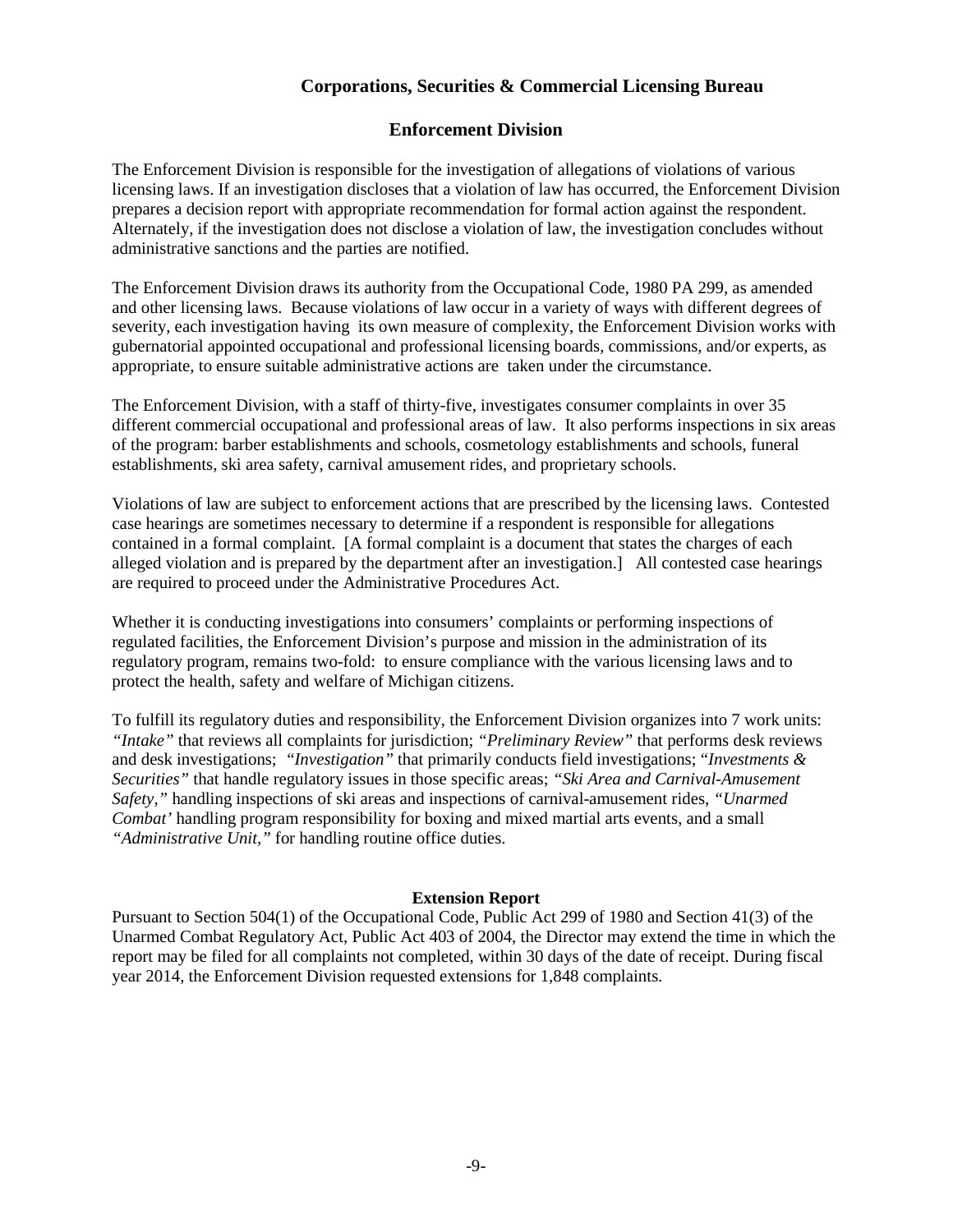|                                     | בוווטונטוווטווו טנפנואווט דו צעור |                  |                   |                |                |
|-------------------------------------|-----------------------------------|------------------|-------------------|----------------|----------------|
|                                     | Adj. Total                        |                  |                   |                | Open           |
|                                     | Complaints                        |                  | Opened Total Open | Closed         | Compaints      |
|                                     | <b>Beginning</b>                  | <b>During</b>    | Complaints        | During         | At End Of      |
| Profession                          | FY 2014                           | FY 2014          | FY 2014           | FY 2014        | FY 2014        |
| Accountancy                         | 40                                | 291              | 331               | 265            | 66             |
| Appraisers                          | 81                                | 80               | 161               | 98             | 63             |
| Architects                          | $\mathbf 0$                       | 5                | 5                 | $\overline{4}$ | $\overline{1}$ |
| Auctioneers                         | $\overline{2}$                    | 4                | 6                 | 6              | $\mathbf 0$    |
| <b>Barber</b>                       | 45                                | 130              | 175               | 139            | 36             |
| <b>Builders</b>                     | 281                               | 1,046            | 1,327             | 943            | 384            |
| Carnival/Amusement                  | $\overline{0}$                    | $\overline{2}$   | $\overline{2}$    | $\overline{2}$ | $\theta$       |
| Cemetery                            | 38                                | 27               | 65                | 25             | 40             |
| <b>Collection Practices</b>         | 21                                | 100              | 121               | 94             | 27             |
| <b>Community Planners</b>           | $\mathbf 0$                       | $\mathbf 0$      | $\mathbf 0$       | $\mathbf 0$    | $\mathbf 0$    |
| Cosmetology                         | 141                               | 465              | 606               | 432            | 174            |
| Engineers                           | 5                                 | 8                | 13                | 10             | 3              |
| Exams - CSCL                        | 65                                | 112              | 177               | 141            | 36             |
| Foresters                           | $\mathbf 0$                       | 3                | 3                 | 3              | 0              |
| <b>Hearing Aid</b>                  | $\overline{1}$                    | 15               | 16                | 14             | $\overline{2}$ |
| <b>Immigration Clerical</b>         | $\mathbf 0$                       | 0                | 0                 | $\mathbf 0$    | $\mathbf 0$    |
| <b>Investment &amp; Securities</b>  | 143                               | 289              | 432               | 209            | 223            |
| Landscape Architects                | $\overline{0}$                    | 5                | 5                 | 5              | $\overline{0}$ |
| <b>Mortuary Science</b>             | 23                                | 79               | 102               | 64             | 38             |
| Non-Jurisdiction/General            | $\mathbf 0$                       | 57               | 57                | 57             | $\mathbf 0$    |
| Non-Jurisdiction/Living Care        | $\overline{0}$                    | 1                | 1                 | $\mathbf 0$    | $\overline{1}$ |
| Personnel Agency                    | $\mathbf 0$                       | 4                | 4                 | 3              | 1              |
| <b>Polygraph Examiners</b>          | $\overline{0}$                    | $\overline{1}$   | 1                 | $\overline{1}$ | $\mathbf 0$    |
| <b>Prepaid Funeral</b>              | 55                                | 41               | 96                | 29             | 67             |
| Private Investigators               | $\overline{2}$                    | 13               | 15                | 13             | $\overline{2}$ |
| Professional Employer Orgs          | $\overline{0}$                    | $\overline{2}$   | $\overline{2}$    | $\overline{2}$ | $\mathbf 0$    |
| <b>Proprietary Schools</b>          | 34                                | 60               | 94                | 78             | 16             |
| <b>Real Estate</b>                  | 238                               | 397              | 635               | 406            | 229            |
| <b>Security Alarm</b>               | 1                                 | 8                | 9                 | $\overline{4}$ | $\sqrt{5}$     |
| <b>Security Guard</b>               | 1                                 | 17               | 18                | 12             | 6              |
| <b>Ski Safety</b>                   | $\overline{0}$                    | $\boldsymbol{0}$ | $\overline{0}$    | $\theta$       | $\pmb{0}$      |
| Surveyors                           | $\overline{7}$                    | 1                | 9                 | 7              | $\overline{2}$ |
| <b>Unarmed Combat</b>               | 26                                | 74               | 100               | 88             | 12             |
| <b>Vehicle Protection Warrantor</b> | 0                                 | $\overline{2}$   | 2                 | $\overline{2}$ | 0              |
| <b>Totals</b>                       | 1,250                             | 3,339            | 4,590             | 3,156          | 1,434          |

## **Corporations, Securities & Commercial Licensing Bureau Enforcement Statistics FY 2014**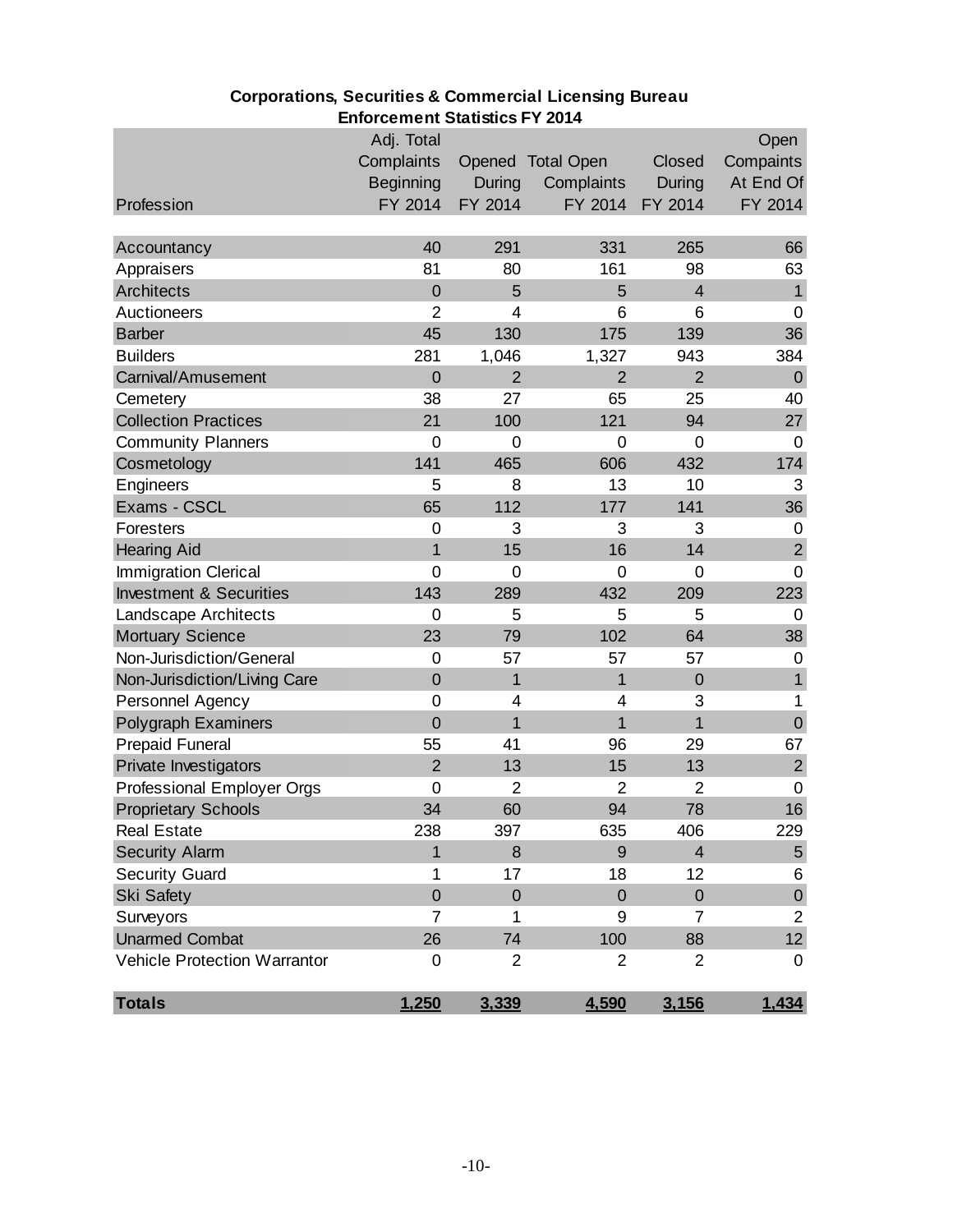Enforcement Division Inspection Statistics FY 2014



## Inspections by Occupation

| <b>Board</b>       | Inspections<br>Requested | Inspections<br>Completed |  |
|--------------------|--------------------------|--------------------------|--|
| <b>Barbers</b>     | 173                      | 170                      |  |
| Carnival/Amusement | 1095                     | 1032                     |  |
| Cosmetology        | 1373                     | 1350                     |  |
| Mortuary Science   | 29                       | 32                       |  |
| Ski Areas          | 356                      | 325                      |  |
|                    |                          |                          |  |
| Total              | 3026                     | 2909                     |  |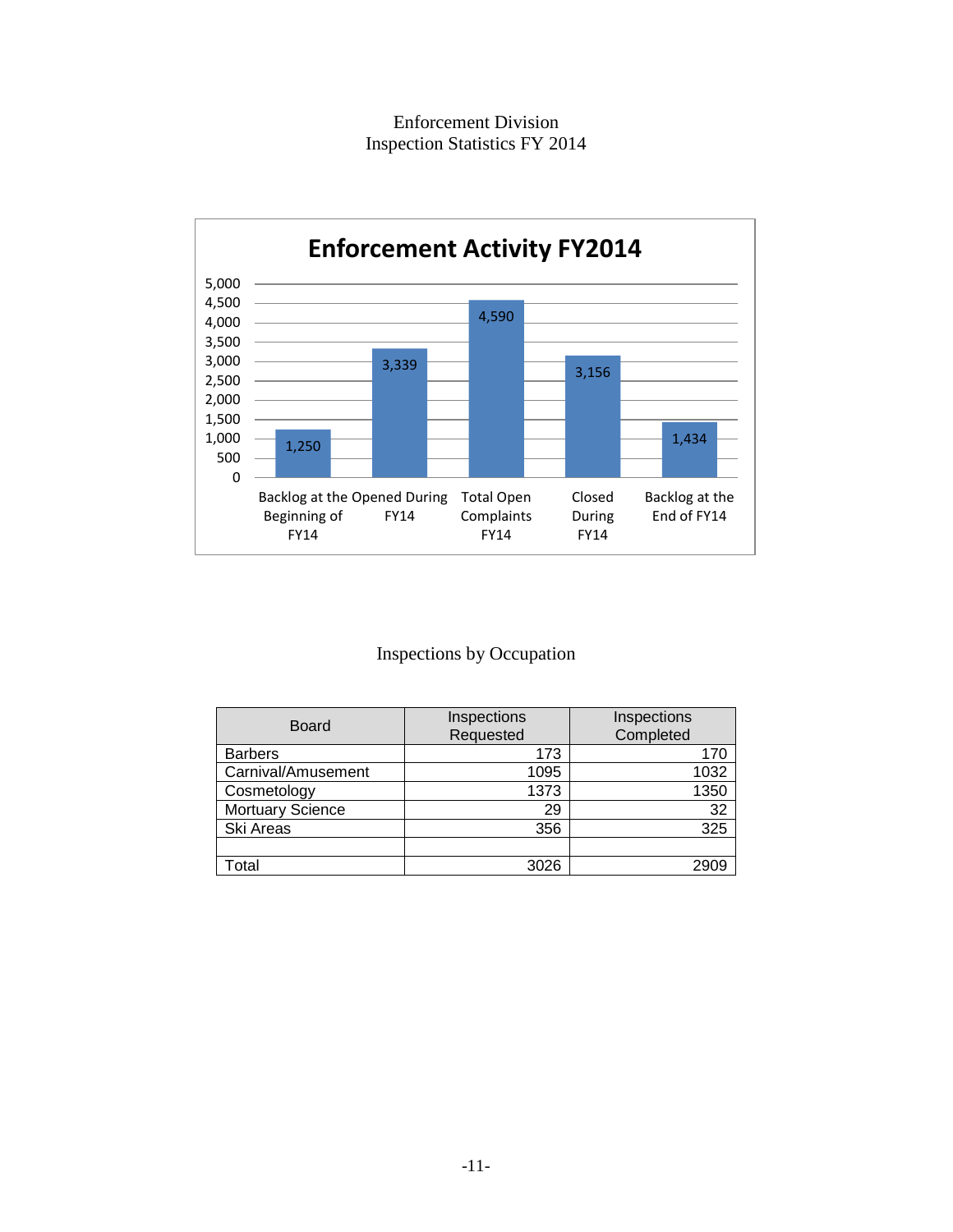## **Corporations, Securities & Commercial Licensing Bureau Audit and Examination Division**

The Audit and Examination Division consist of sixteen full time staff members that perform the duties below.

The Living Care Disclosure Act, PA 440 of 1976, requires senior citizen facilities offering life care programs to register with the Bureau. Living care facilities are reviewed for the adequacy of their disclosures, fairness of advertising and financial viability. Registrants are required to renew annually. This year, the Audit and Examination Division had 26 living care registrants.

The Uniform Securities Act, PA 551 of 2008, requires that all securities sold in Michigan must be registered with the Bureau unless exempt from the Act's registration requirements. Under the Act, certain securities and transactions fall within the Act's self-executing exemptions. Those products and transactions that do not fall within a self-executing exemption under the Act, must register with the Bureau by a Notice Filing of/for Federal covered securities, Regulation D, coordination filing (filed in Michigan and other states and with the Securities and Exchange Commission), or qualification filing (usually only filed in Michigan). Additionally, the Act authorizes the Bureau to review and respond to requests for exemption from the Act's registration requirements. The Audit and Examination Division administers coordination filing, qualification filings, and requests for exemption. During fiscal year 2014, the Audit and Examination Division's product registration area received and processed 110 product registrations by coordination (REITs, Oil & Gas partnerships, etc.) and 45 exempt product registrations (Church Bonds/Church Extension Funds).

The Audit Section conducts audits of the financial records of licensees who maintain trust or escrow accounts on behalf of the public in professions under our jurisdiction. These professions include real estate brokers, residential builders, prepaid funeral contracts, collection agencies, and privately owned cemeteries. The audits are conducted on a complaint, routine, or random basis. During fiscal year 2014, the Audit Section opened 590 audit files and completed 605 audits. They also reviewed 123 annual reports of cemeteries, 69 annual reports of crematories, 682 prepaid funeral and cemetery sales act annual reports and 820 collection agency annual reports. During the period covered by this annual report the Audit Section discovered \$2,228,314 of monies not escrowed as required and other regulatory violations.

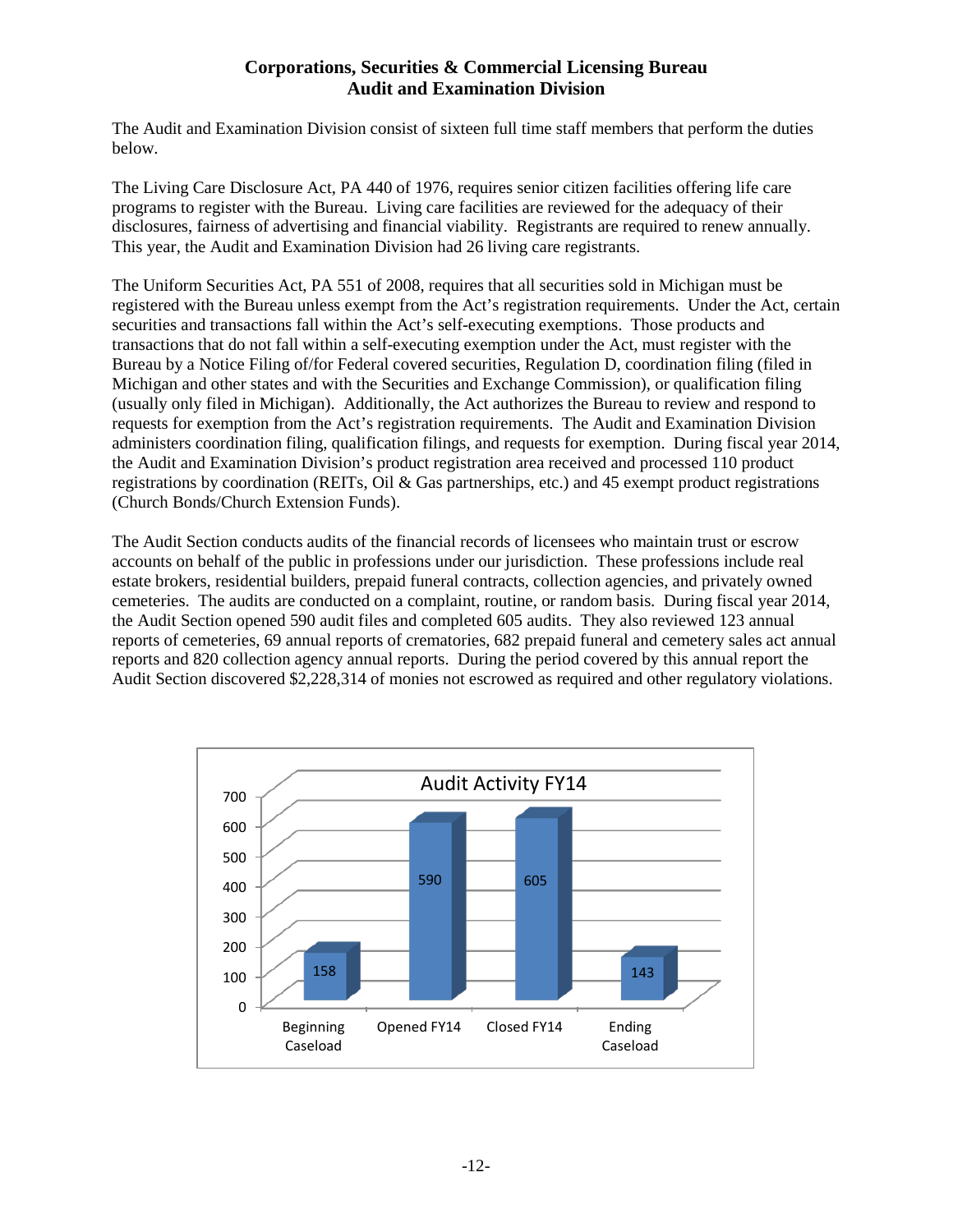The Examination Section conducts examinations of Investment Advisors and Broker Dealers to ensure compliance with the Uniform Securities Act. The examinations are conducted on a routine basis. During fiscal year 2013, the Examination Section opened 108 examination files and completed 69.

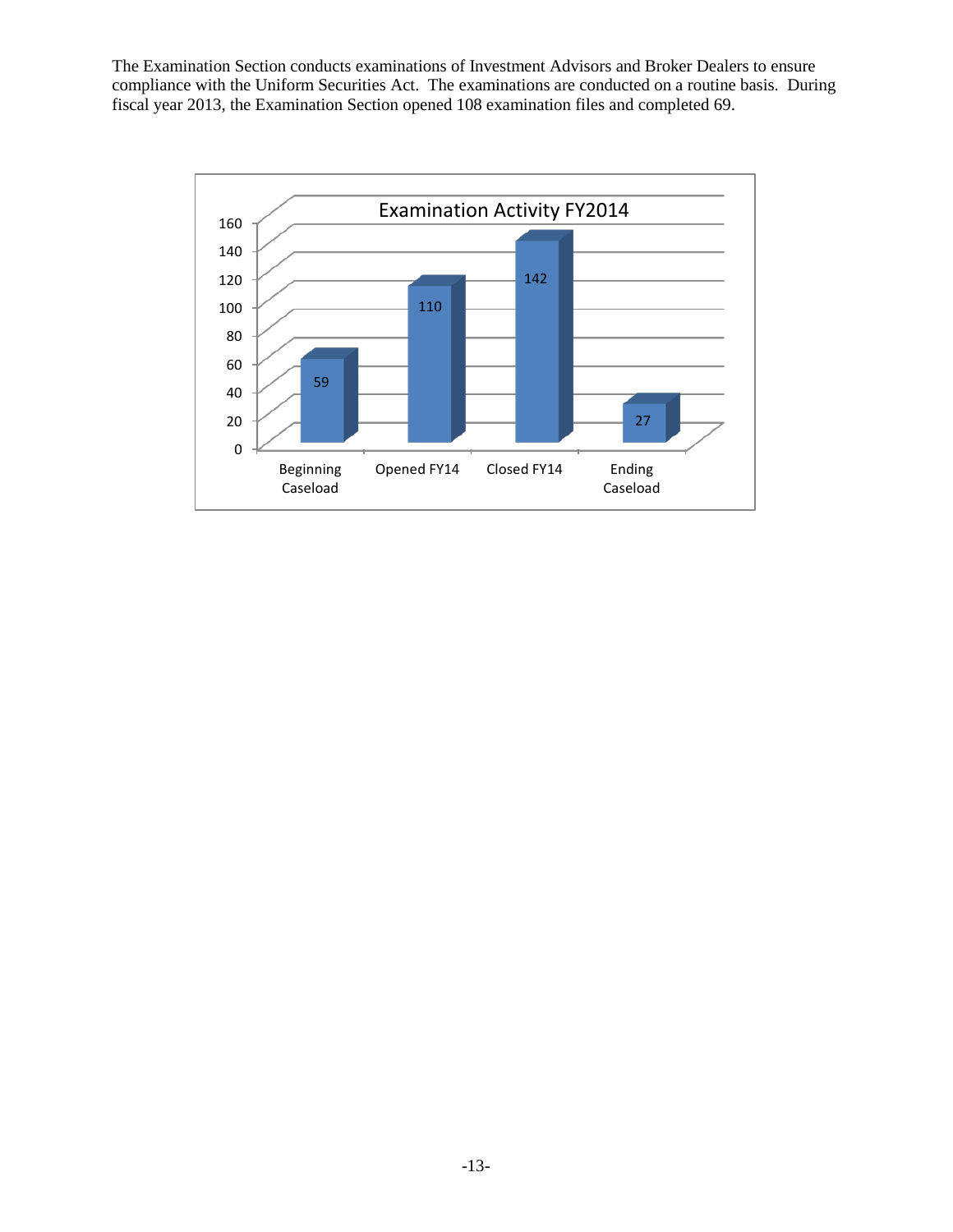## **Regulatory Compliance Division**

The Division, comprised of nine staff members, administers compliance and hearing proceedings, Freedom of Information Act requirements, monitors final order compliance, court appeals & litigation support, and agency representation, including services provided by the Department of Attorney General. The Division works closely with all Bureau areas to provide assistance on legal matters, including the review and issuance of subpoenas, and to prosecute agency cases; it also coordinates activities with the Michigan Administrative Hearing System (MAHS) for the scheduling of contested case, due process hearings. Beginning in February 2013 the Division also began reviewing and/or drafting all orders issued under the Uniform Securities Act (2002), 2008 PA 551, and the Living Care Disclosure Act, 1976 PA 440.

| <b>HEARINGS</b>                                                       |                  | <b>COMPLIANCE CONFERENCES</b>                                                       |               |
|-----------------------------------------------------------------------|------------------|-------------------------------------------------------------------------------------|---------------|
| <b>Hearings Held</b><br>New Hearings Opened<br><b>Hearings Closed</b> | 87<br>151<br>153 | Scheduled                                                                           | 239           |
| Other Hearings actions                                                | 218              | <b>FOIA Requests</b><br><b>Billing Amount</b><br>\$3,953.80                         | 638           |
| <b>Final Orders Served</b>                                            | 304              | <b>Securities Registrations Revoked</b>                                             | $\theta$      |
| <b>Formal Complaints</b>                                              | 309              |                                                                                     |               |
| <b>Summary Suspension Orders</b>                                      | 80               | <b>Bars from Securities Industry</b><br><b>Securities Conditional Registrations</b> | $\theta$<br>6 |
| Cease and Desist Orders                                               | 42               |                                                                                     |               |
| <b>Securities Registration Denial Orders</b>                          | 12               | <b>Securities Product Orders</b><br>Living Care Orders                              | 157<br>58     |
| Securities Registrations Suspended                                    | $\overline{0}$   |                                                                                     |               |

The licensing boards and the Bureau Director can impose through a Final Order (FO) both financial (fines) and non-financial penalties on persons violating the statutes governing a licensed profession. These non-financial penalties may include the prescription of continuing education to remedy shortcomings in professional conduct, a period of conditional registration under the Uniform Securities Act, CPA attested Financial Reports, or restitution to injured parties. The affected licensee/registrant has to reach compliance with all terms of a final order to continue to be eligible to practice the occupation or profession.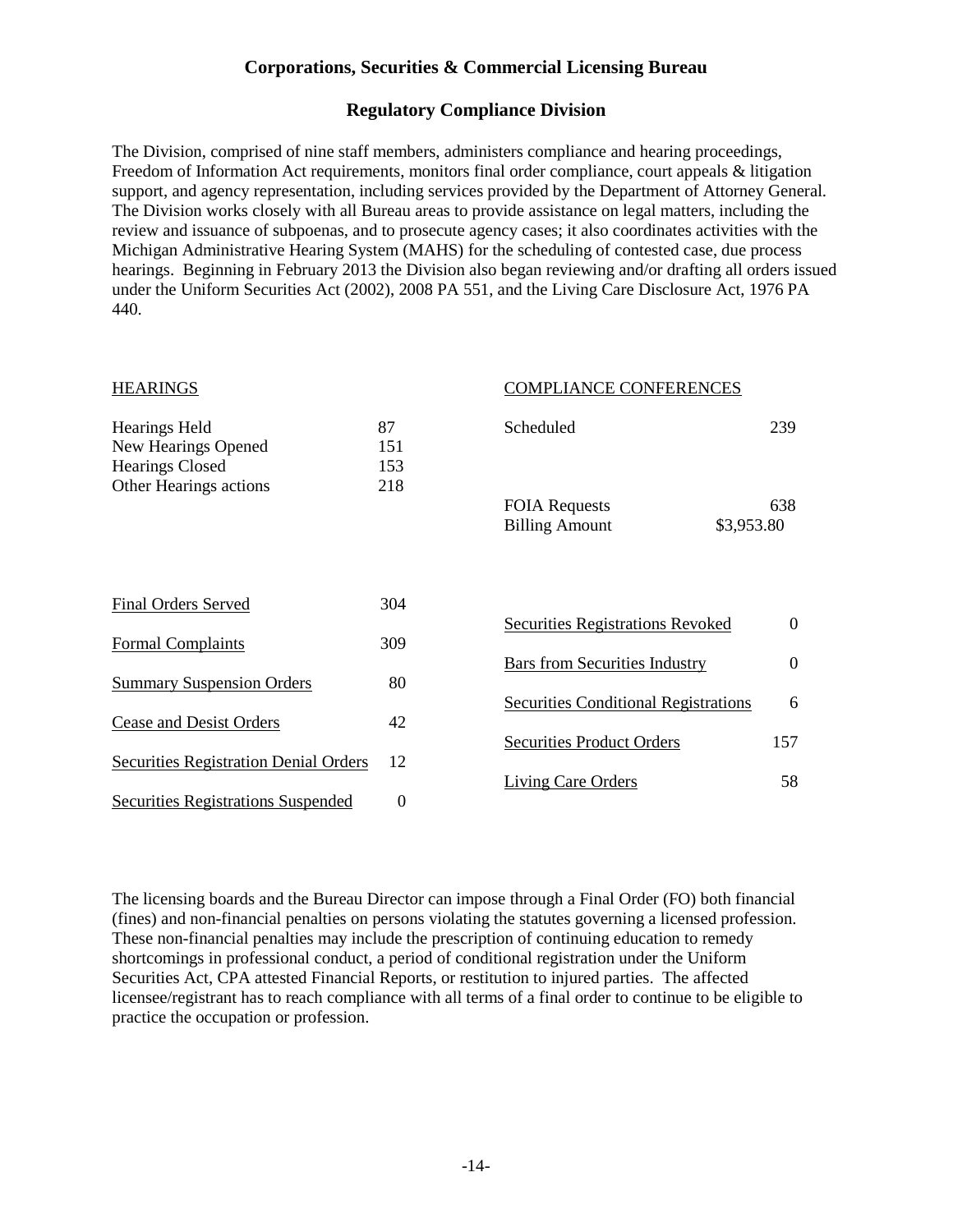During fiscal year 2014, the Bureau issued 320 final orders that included \$791,240 in fines. Normally, the licensee/registrant operates under a set timeframe to reach compliance. After the passage of six months, overdue fines are referred to the Department of Treasury for collection. By the end of the fiscal year 2014, the Department collected \$199,800 in fine payments. The chart below summarizes this information: 58% of the licensees/registrants complied with the fine penalty imposed by the Bureau. Licensees/Registrants not paying the fines are suspended or revoked or additional disciplinary action is taken against them, and they are not able to practice their respective professions, until the outstanding fine amounts are paid, and the person complies with any other board-established penalties and requirements.

| <b>OCCUPATION/</b><br><b>PROFESSION</b> | #<br>FY <sub>1</sub><br>4<br>FO <sup>®</sup><br>$\mathbf{s}$ | <b>Assessed</b><br><b>Fines</b><br><b>FY14</b> | #FY14<br><b>FOs</b><br>with<br><b>Fines</b><br><b>Collect</b><br>ed | <b>FY14</b><br><b>FOs</b><br><b>Paid</b> | \$<br><b>Collected</b><br>from Pre<br><b>FY14 FOs</b> | Pre<br><b>FY14</b><br><b>Orders</b><br>Paid | <b>FY14</b><br><b>Outstandin</b><br>g Fines | %FY14<br><b>Fines</b><br>paid | %FY14<br><b>Money</b><br><b>Collected</b> |
|-----------------------------------------|--------------------------------------------------------------|------------------------------------------------|---------------------------------------------------------------------|------------------------------------------|-------------------------------------------------------|---------------------------------------------|---------------------------------------------|-------------------------------|-------------------------------------------|
| 11-Accountancy                          | 25                                                           | \$165,700                                      | 15                                                                  | \$50,750                                 | \$18,000                                              | $\overline{a}$                              | \$114,950                                   | 60%                           | 31%                                       |
| 12-Appraisers                           | 13                                                           | \$18,500                                       | 8                                                                   | \$6,000                                  | \$11,250                                              | 6                                           | \$12,500                                    | 62%                           | 32%                                       |
| 15-UCC                                  | 29                                                           | \$21,690                                       | 1                                                                   | \$250                                    | \$2,501                                               | 6                                           | \$21,440                                    | 3%                            | $1\%$                                     |
| 17-Barbers                              | 9                                                            | \$9,250                                        | 5                                                                   | \$5,500                                  | \$5,100                                               | 6                                           | \$3,750                                     | 56%                           | 59%                                       |
| 21-Builders                             | 81                                                           | \$319,850                                      | 46                                                                  | \$21,100                                 | \$146,400                                             | 39                                          | \$298,750                                   | 57%                           | 7%                                        |
| 24-Collection                           | 6                                                            | \$8,250                                        | $\overline{2}$                                                      | \$750                                    | \$9,000                                               | 3                                           | \$7,500                                     | 33%                           | 9%                                        |
| 27-Cosmetolgoy                          | 72                                                           | \$50,900                                       | 59                                                                  | \$40,700                                 | \$36,450                                              | 32                                          | \$10,200                                    | 82%                           | 80%                                       |
| 34-PrePaid<br>Funeral                   | 6                                                            | \$32,500                                       | $\sqrt{5}$                                                          | \$22,500                                 | \$0                                                   | 0                                           | \$10,000                                    | 83%                           | 69%                                       |
| $35 - Hearing$<br><b>Aid Dealers</b>    | 1                                                            | \$1,750                                        | 1                                                                   | \$1,750                                  | \$1,000                                               | 1                                           | \$0                                         | 100%                          | 100%                                      |
| 40 - Surveyor                           | 1                                                            | \$1,000                                        | 1                                                                   | \$1,000                                  | \$0                                                   | $\pmb{0}$                                   | \$0                                         | 100%                          | 100%                                      |
| 45 - Mortuary<br>Science                | 12                                                           | \$63,500                                       | 6                                                                   | \$13,500                                 | \$0                                                   | 0                                           | \$50,000                                    | 50%                           | 21%                                       |
| 62 - Engineers                          | 1                                                            | \$1,000                                        | 1                                                                   | \$1,000                                  | \$1,000                                               | 1                                           | \$0                                         | 100%                          | 100%                                      |
| 65-Real Estate                          | 41                                                           | \$41,850                                       | 28                                                                  | \$21,500                                 | \$3,000                                               | $\overline{a}$                              | \$20,350                                    | 68%                           | 51%                                       |
| 86-Proprietary<br>Schools               | $\overline{7}$                                               | \$10,500                                       | 4                                                                   | \$8,500                                  | \$0                                                   | $\mathbf 0$                                 | \$2,000                                     | 57%                           | 81%                                       |
| 90 - Securities                         | 16                                                           | \$45,000                                       | $\overline{c}$                                                      | \$5,000                                  | \$4,000                                               | 1                                           | \$40,000                                    | 13%                           | 11%                                       |
| <b>TOTAL/AVG%</b>                       | 320                                                          | \$791,240                                      | 184                                                                 | \$199,800                                | \$237,701                                             | 99                                          | \$591,440                                   | 58%                           | 25%                                       |

Amount of FO fines collected through Treasury for FY 13/14: Collected: \$196,888.80 Net: \$155,921.52

\*Note: The Access program used for tracking payments does not differentiate between the fine payments that are received in-house and those collected through Treasury. When a treasury collection is completed (could take years), the "Fine Collected" amount is recorded only once, during the month that the final payment was received, satisfying the whole fine amount. Thus, columns  $5 & 6$  may reflect more money than was actually collected during FY 13/14.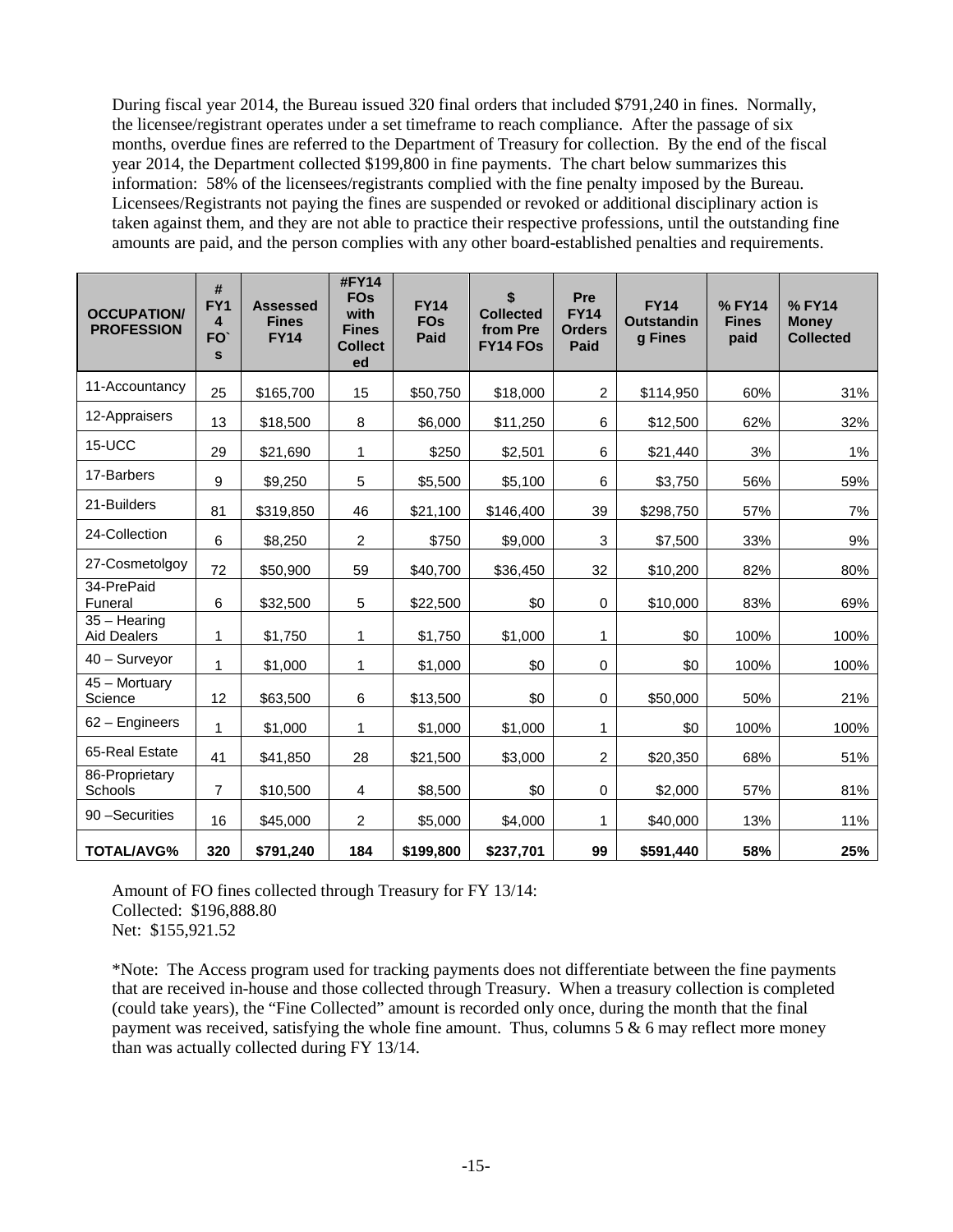#### **Licensing Division**

The Licensing Division, with a full time staff of forty-two, is responsible for administering the statewide licensing, registration, listing or permitting programs for thirty-five occupations and professions.

The division reviews applications, investigates qualifications, issues licenses, processes renewal applications and maintains license, registration, listing and permit records for almost 500,000 individuals and businesses regulated by the Bureau. The division maintains information about its programs on the department's website, addresses telephone inquiries and correspondence from licensees, agencies and the general public.

The division provides administrative support to fourteen advisory boards, one commission and one adhoc committee including assistance in conducting meetings, preparation of minutes and documents, record keeping, issue research, and promulgation of rules. Division staff also provides board member training, policy guidance and other assistance to enable the board members to meet their statutory responsibilities.

The division is also responsible to determine eligibility for licensure, registration, listing and permits by focusing on the evaluation of credentials to ensure applicants meet current entry-level requirements to enter an occupation as required by applicable law and rules. Applicants may be responsible to verify completion of education and experience, be of good moral character, demonstrate financial stability, provide proof of insurance or bonding, and successfully complete an examination.

The Licensing Division is responsible for the establishment and maintenance of licenses, registrations, lists and permit files. Records are maintained electronically and/or on microfilm in accordance with current retention and disposal schedules.

The professions and occupations that the Bureau licenses or registers are listed on the following pages in detail.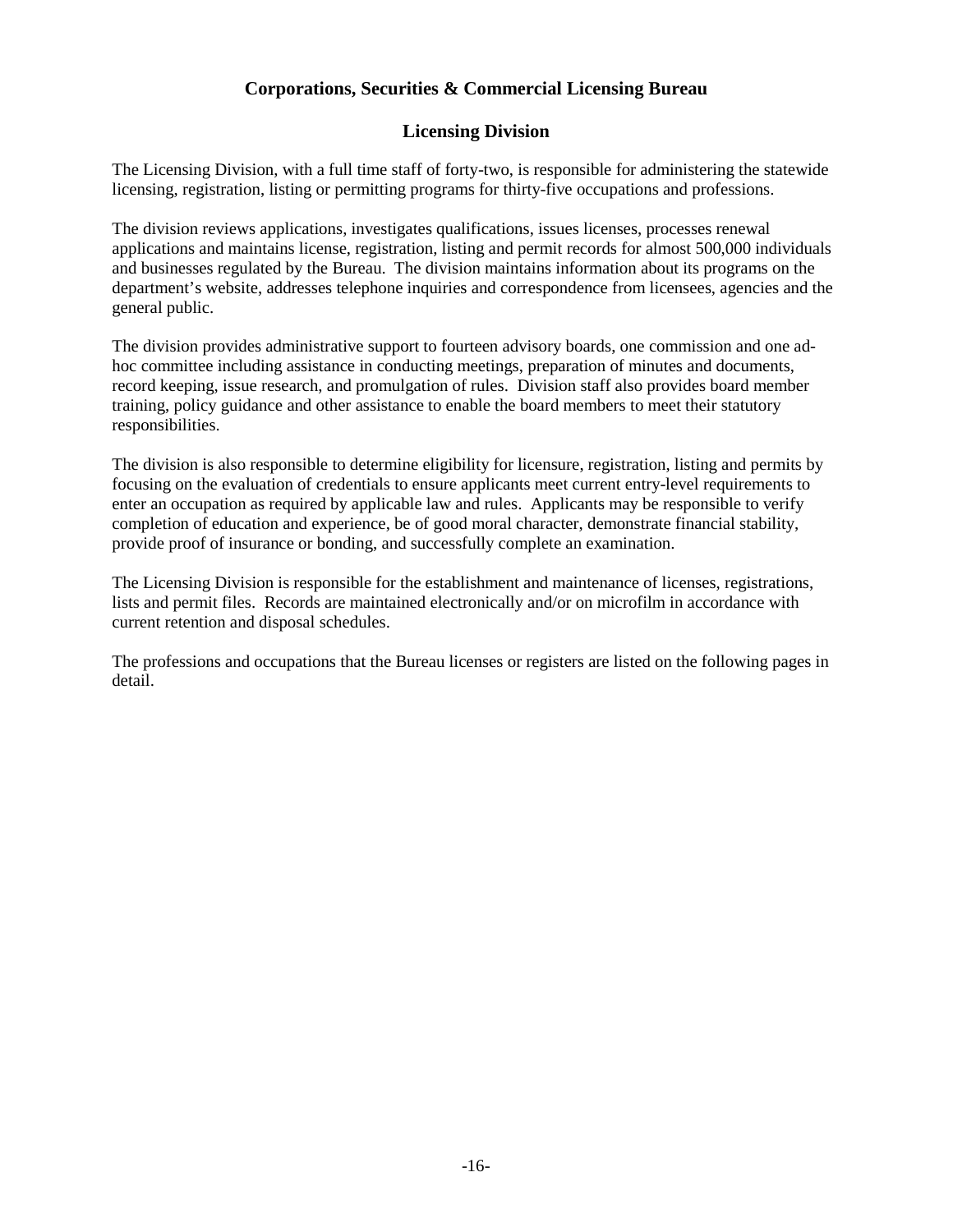| License Activity FY 13/14                                             | Licenses/Registrations | Examinations     | Verifications/   |                  | <b>Total Number</b> |
|-----------------------------------------------------------------------|------------------------|------------------|------------------|------------------|---------------------|
| 10/1/13 through 9/30/14                                               | Issued                 | Administered     | Certifications   | Renewals         | Licensees           |
| Accountancy                                                           | 3086                   |                  | 272              | 80               | 19,736              |
| <b>Appraisal Management Companies</b>                                 | 129                    |                  | $\mathbf{0}$     | $\Omega$         | 129                 |
| Architects                                                            | 486                    |                  | 40               | 1046             | 7,017               |
| Auctioneers                                                           | $\overline{2}$         | $\mathbf{0}$     | $\mathbf{0}$     | 8                | $0*$                |
| <b>Barbers</b>                                                        | 926                    | 261              | 67               | 531              | 7,023               |
| <b>Broker Dealers</b>                                                 | 87                     |                  |                  | 1,784            | 1,808               |
| Carnival-Amusement Safety                                             | 731                    |                  | $\overline{0}$   | 1202             | 2,077               |
| <b>Cemetery Regulation</b>                                            | 11                     |                  | 6                | 196              | 277                 |
| <b>Collection Practices</b>                                           | 350                    | 155              | 31               | 91               | 1,120               |
| Cosmetology                                                           | 7925                   | 7,662            | 1,111            | 41842            | 110,029             |
| <b>Educational Corporations</b>                                       | 10                     |                  | $\boldsymbol{0}$ | 34               | 190                 |
| Forensic Polygraph Examiners                                          | 11                     | 2                | $\mathbf{0}$     | 127              | 116                 |
| Foresters                                                             | 30                     |                  | $\mathbf{0}$     | 145              | 203                 |
| Hearing Aid Dealers                                                   | 284                    | 135              | 6                | 113              | 542                 |
| <b>Immigration Clerical Assistants</b>                                | 3                      |                  | $\overline{0}$   | $\mathbf{1}$     | $0*$                |
| <b>Interior Designers</b>                                             | $\boldsymbol{0}$       |                  | $\mathbf{0}$     | $\overline{0}$   | $0*$                |
| <b>Investment Advisers</b>                                            | 55                     |                  |                  | 1944             | 2087                |
| <b>Investment Adviser Representatives</b>                             | 1,634                  |                  |                  | 11,881           | 11,208              |
| Landscape Architects                                                  | 80                     |                  | 17               | 226              | 551                 |
| <b>MILE Web Operators</b>                                             | $\overline{4}$         |                  | $\mathbf{0}$     | $\boldsymbol{0}$ | $\overline{4}$      |
| <b>Mortuary Science</b>                                               | 220                    | 54               | 60               | 1129             | 2,920               |
| Mutual Fund Filings (Blue Express)                                    | 16,041                 |                  |                  |                  | 16,041              |
| Mutual Fund Filings (paper)                                           | 4,263                  |                  |                  |                  | 4,263               |
| Ocularists                                                            | $\boldsymbol{0}$       |                  | $\overline{0}$   | 3                | $0*$                |
| <b>Personnel Agencies</b>                                             | $\overline{2}$         | $\overline{4}$   | $\mathbf{0}$     | 40               | 59                  |
| <b>Prepaid Funeral Contracts</b>                                      | 24                     |                  | $\overline{2}$   | $\boldsymbol{0}$ | 567                 |
| <b>Professional Community Planners</b>                                | 6                      | $\overline{0}$   | $\boldsymbol{0}$ | $\mathbf{0}$     | $0*$                |
| Professional Employer Organizations                                   | 40                     |                  | $\overline{0}$   | 90               | 116                 |
| <b>Professional Engineers</b>                                         | 1587                   |                  | 1,242            | $\mathbf{0}$     | 21,667              |
| Professional Investigators                                            | 100                    |                  | 14               | $\Omega$         | 1136                |
| Professional Surveyors                                                | 16                     | 28               | 33               | $\boldsymbol{0}$ | 1,025               |
| Proprietary Schools                                                   | 292                    |                  | $\boldsymbol{0}$ | $\boldsymbol{0}$ | 445                 |
| <b>Real Estate Appraisers</b>                                         | 597                    | 67               | 160              | 326              | 3,266               |
| Real Estate Brokers & Salespersons                                    | 12,903                 | 6,767            | 375              | $\boldsymbol{0}$ | 55,003              |
| <b>Regulation D-Filings</b><br>Residential Builders and Maintenance & | 1,348                  |                  |                  |                  | 1,348               |
| <b>Alteration Contractors</b>                                         | 4,943                  | 3,701            | 311              | 28,932           | 58,045              |
| <b>Securities Agents</b>                                              | 25,849                 |                  |                  | 142,810          | 154,488             |
| <b>Security Alarm Contractors</b>                                     | 56                     | 6                | $\mathfrak{S}$   | 0                | 407                 |
| <b>Security Alarm Systems</b>                                         | $\bf 8$                | $\boldsymbol{0}$ | $\boldsymbol{0}$ | $\overline{0}$   | 17                  |
| <b>Security Guard Agencies</b>                                        | 76                     |                  | 9                | 127              | 372                 |
| Ski Area Safety                                                       | $\overline{7}$         |                  | $\mathbf{0}$     | 38               | 339                 |
| Solicitors for Private Postsecondary Schools                          | $\theta$               |                  | $\mathbf{0}$     | $\overline{0}$   | $0*$                |
| <b>Unarmed Combat</b>                                                 | 516                    |                  | 16               | 183              | 858                 |
| Vehicle Protection Product Warrantors                                 | 7                      |                  | 1                | 8                | 41                  |
| <b>TOTAL</b>                                                          | 84,754                 |                  | 3,778            | 234,937          | 486,540             |
|                                                                       |                        |                  |                  |                  |                     |

Note:

1. Certified Public Accountants, Architects, Landscape Architects, Professional Engineers and Professional Surveyors candidates take National examinations. Data on the number of Michigan candidates who sit for these National examinations is not available.

2. Examinations Administered includes only the number of exams actually administered. The number of exams scheduled is higher.

3. Examinations include both first time and repeat candidates and each section is counted as an examination. Example: Builders

exam consists of two sections - the law and the practical. It is computed as two separate examinations administered.

\* Profession was deregulated during fiscal year 2014.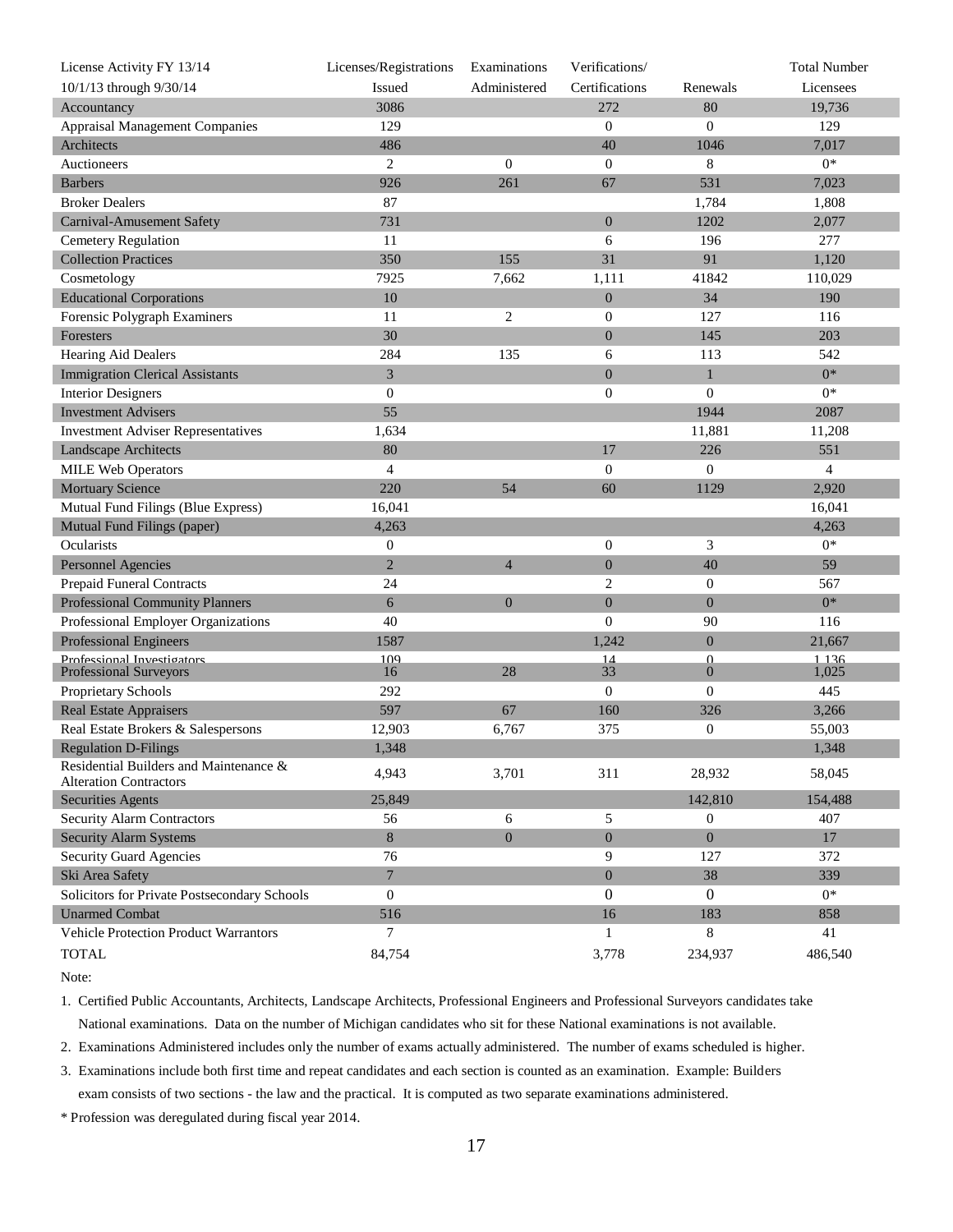## **Accountancy**

Article 7 of Public Act 299 of 1980, as amended, the Occupational Code, was enacted to license and regulate the practice of public accounting in Michigan. Article 7 defines public accounting to include rendering or offering to render an opinion on or attesting to or offering to attest to the reliability of a representation or estimate, including, but not limited to, the giving of an opinion in substance that financial information as set forth presents fairly the condition of the entity received or audited, in regard to an entity embracing financial information, facts respecting compliance with conditions established by law or contract, including, but not limited to, a statute, ordinance, regulation, grant, loan, or appropriation and/or the scope of the accounting procedures rendered in connection with the presentation of a financial statement.

Administrative rules for the practice of certified public accountancy became effective in October 1979. These rules were subsequently amended. The rules are found in the Michigan Administrative Code, Sections R338.5101 - R338.5503.

The Michigan Board of Accountancy consists of 9 voting members: 6 certified public accountants and 3 public members, including 1 attorney.

## **Board Meetings Schedule Fiscal Year 2014**

November 1, 2013 January 10, 2014 March 7, 2014 May 9, 2014 August 15, 2014

## **Licensing Activity**

| Licenses Issued     | 3,086  |
|---------------------|--------|
| Number of Licensees | 19,736 |

#### **Board Member Term Expires**

#### **Professional**

| Bayson, James   | $6 - 30 - 16$ |
|-----------------|---------------|
| David, Richard  | $6 - 30 - 17$ |
| Howell, Matthew | $6 - 30 - 18$ |
| Post, Kathleen  | $6 - 30 - 15$ |
| Smith, Dr. Ola  | $6 - 30 - 17$ |
| Swartz, Michael | $6 - 30 - 18$ |

#### **Public**

| Homier, Barbra  | $6 - 30 - 16$ |
|-----------------|---------------|
| Kluge, Jennifer | $6 - 30 - 17$ |
| Seibold, Amna   | $6 - 30 - 15$ |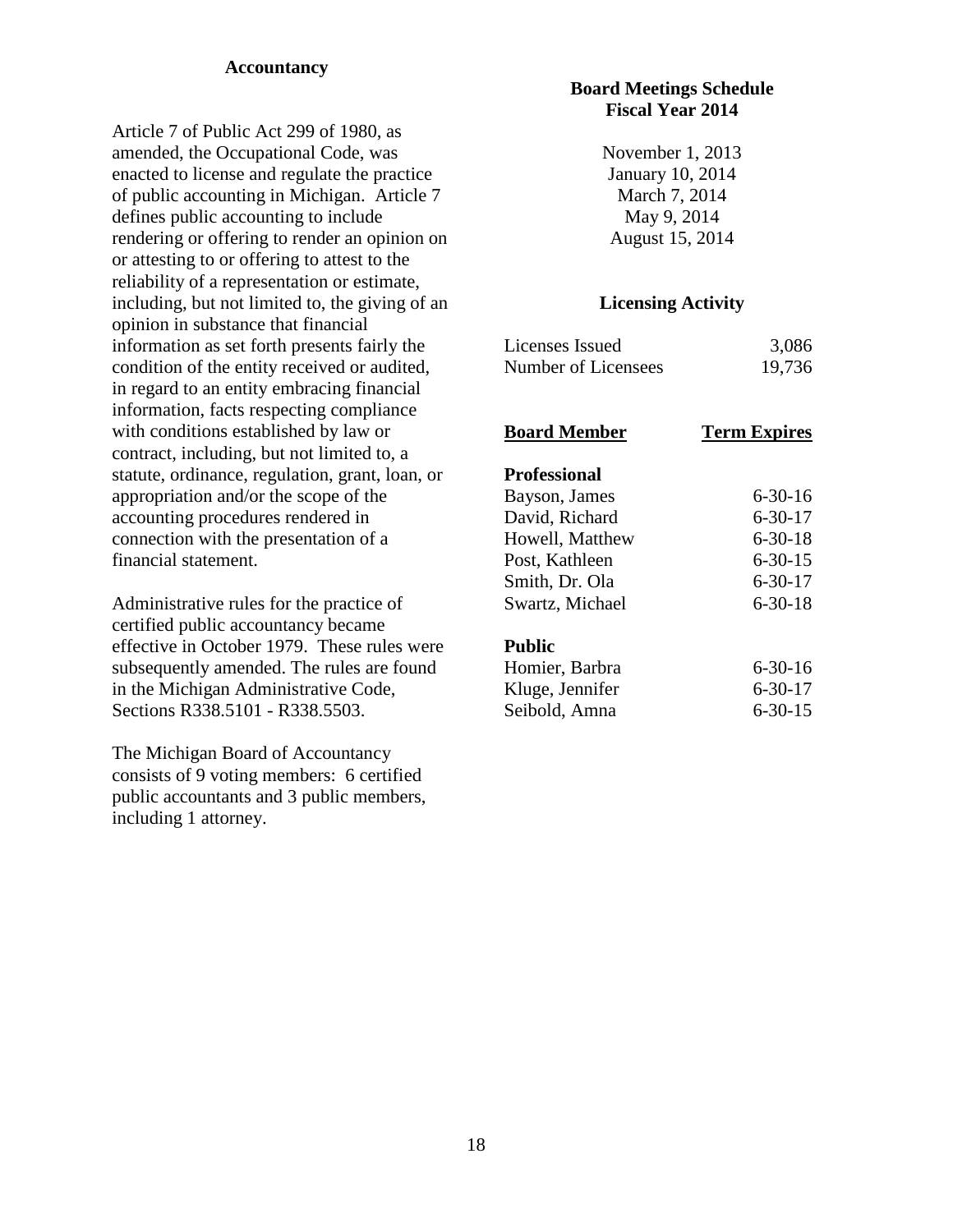# **Appraisal Management Companies (AMCs)**

Article 26a of Public Act 299 of 1980, as amended, the Occupational Code, was enacted to license and regulate Appraisal Management Companies that provide appraisal management services. "Appraisal management services" means to perform any of the following functions for a client or clients: (a) administering a network of independent contract appraisers to perform real estate appraisal services; (b) receiving requests for real estate appraisal services and, for a fee paid by the client, entering into agreements with 1 or more independent appraisers to perform the real estate appraisal services described in the request; or (c) acting as a third-party broker or intermediary between persons requesting real estate appraisal services and independent appraisers who agree to provide those services."

| Licenses Issued     | 129 |
|---------------------|-----|
| Number of Licensees | 129 |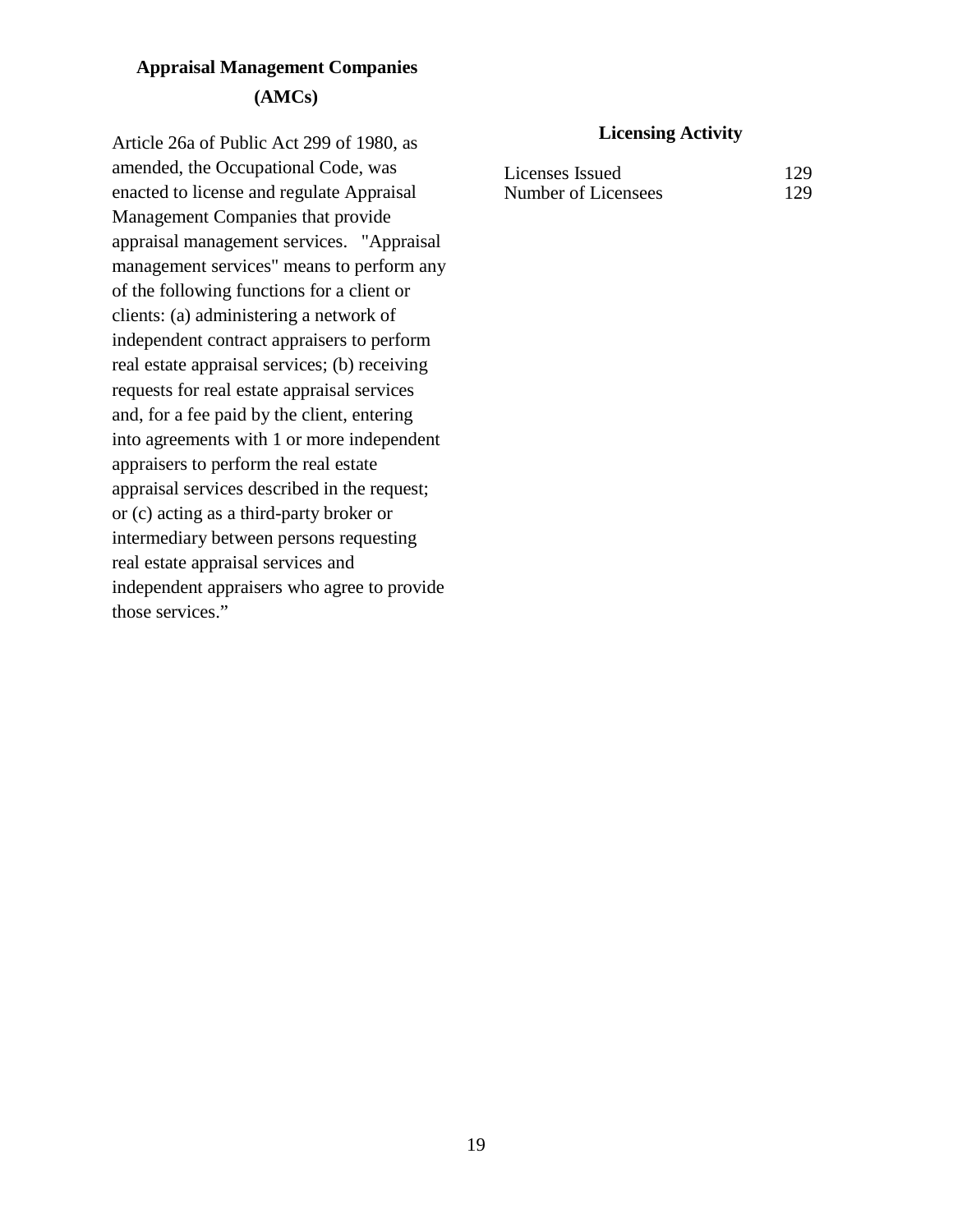#### **Architects**

Article 20 of Public Act 299 of 1980, as amended, the Occupational Code, was enacted to license and regulate the practice of architecture, which is defined as professional services, such as consultation, investigation, evaluation, planning, design, review of materials, and completed phases of work in construction, alteration or repair in connection with a public or private structure, building, equipment, works or project, when the professional service requires the application of a principle of architecture or architectural design.

Administrative rules for the practice of architecture became effective September 1985. These rules were subsequently amended. The current rules may be found in the Michigan Administrative Code, Sections R339.15101 - R339.15507.

The Michigan Board of Architects consists of 9 voting members: 5 architects, 1 engineer, 1 surveyor and 2 public members.

| <b>Board Members</b> | <b>Term Expires</b> |
|----------------------|---------------------|
| <b>Professional</b>  |                     |
| Baris, Gilbert       | $3 - 31 - 17$       |
| Barry, Patrick       | $3 - 31 - 17$       |
| King, Dennis         | $3 - 31 - 18$       |
| Lamble, Dan          | $3 - 31 - 16$       |
| Naperala, Troy       | $3 - 31 - 15$       |
| Sherman, Randall     | $3 - 31 - 17$       |
| VanTine, Kenneth     | $3 - 31 - 15$       |
| Public               |                     |
| Larson, Jay          | $3 - 31 - 17$       |
| Welmers, Joseph      | $3 - 31 - 18$       |

#### **Board Meetings Schedule Fiscal Year 2014**

October 17, 2013 January 22, 2014 April 17, 2014 (Joint meeting) September 17, 2014

#### **Licensing Activity**

| Licenses Issued                  | 486   |
|----------------------------------|-------|
| <b>Examinations Administered</b> | ∩*    |
| Number of Licensees              | 7,017 |

\*National Exam, no data available.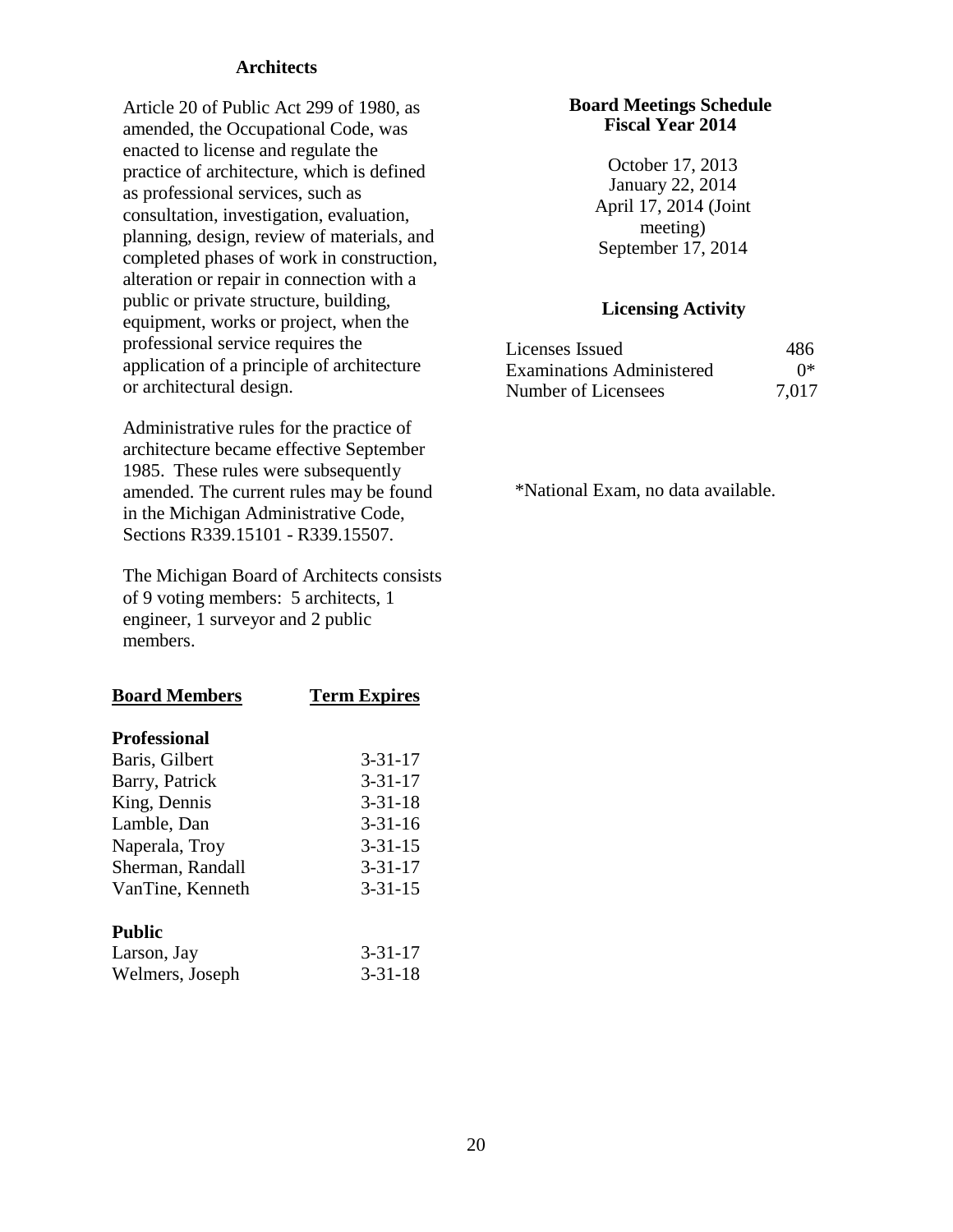#### **Auctioneers**

Public Act 151 of 2014 repealed Article 29 (MCL 339.2901 to 339.2919) of the Occupational Code, 1980 PA 299, effective June 11, 2014.

Public Act 489 of 2006 was enacted to provide for a voluntary registration program for auctioneers. The voluntary registration of auctioneers was regulated under Article 29 of the Occupational Code, 1980 PA 299, as amended. The voluntary registration program added little consumer protection due to its being a voluntary program and there were no consumer complaints regarding auctioneers while the program was in place.

At the time that this article was deregulated there were 19 registrations.

The Michigan Board of Auctioneers consisted of 9 voting members: 6 registered professionals and 3 public members.

#### **Board Members Term Expires**

\*deregulated

## **Board Meetings Schedule Fiscal Year 2014**

November 6, 2013 May 7, 2014

#### **Registration Activity**

| <b>Registrations Issued</b> |    |
|-----------------------------|----|
| Number of Registrants       | ∩* |

\*profession deregulated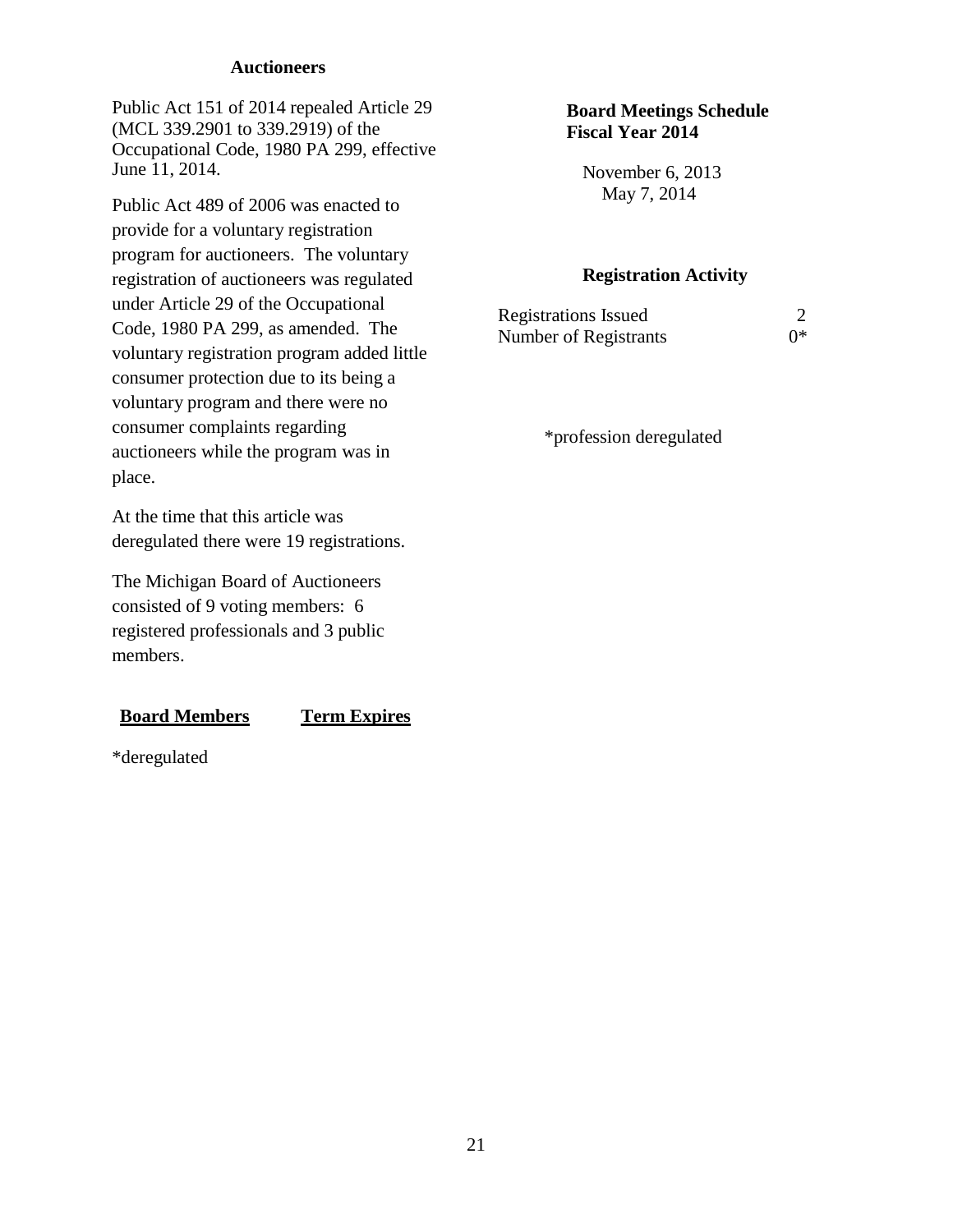#### **Barbers**

Article 11 of Public Act 299 of 1980, as amended, the Occupational Code, was enacted to license and regulate the service of barbers, barber colleges, barber instructors, barber students, barber student instructors and barbershops in Michigan. Article 11 defines a barber as a person who shaves or trims the beard of a person; cuts, trims, shampoos, relaxes, curls, permanently waves, dresses, tints, bleaches, colors, arranges, or styles the hair of a person; massages the face and head of a person; or renders personal services of a similar nature customarily done by a barber.

Administrative rules governing practice as a barber became effective in April 1982. These rules were subsequently amended. These rules are found in the Michigan Administrative Code, Sections R339.6001 - R339.6051.

The Michigan Board of Barber Examiners consists of 9 voting members: 6 barbers and 3 public members.

# **Board Members Term Expires Professional** Dutcher, Jordan T 9-30-18 Grover, Marlene 9-30-18 Morey, Robert 9-30-18 Pappas, George 9-30-15 Smith, Phillip III 9-30-17 Vitto, Perry 9-30-16 **Public** VanDyken, James 9-30-13

Vacant Vacant

## **Board Meetings Schedule Fiscal Year 2014**

October 14, 2013 January 27, 2014 May 5, 2014

| <b>Examinations Administered</b> | 261   |
|----------------------------------|-------|
| <b>New Licenses</b>              | 926   |
| Number of Licensees              | 7,023 |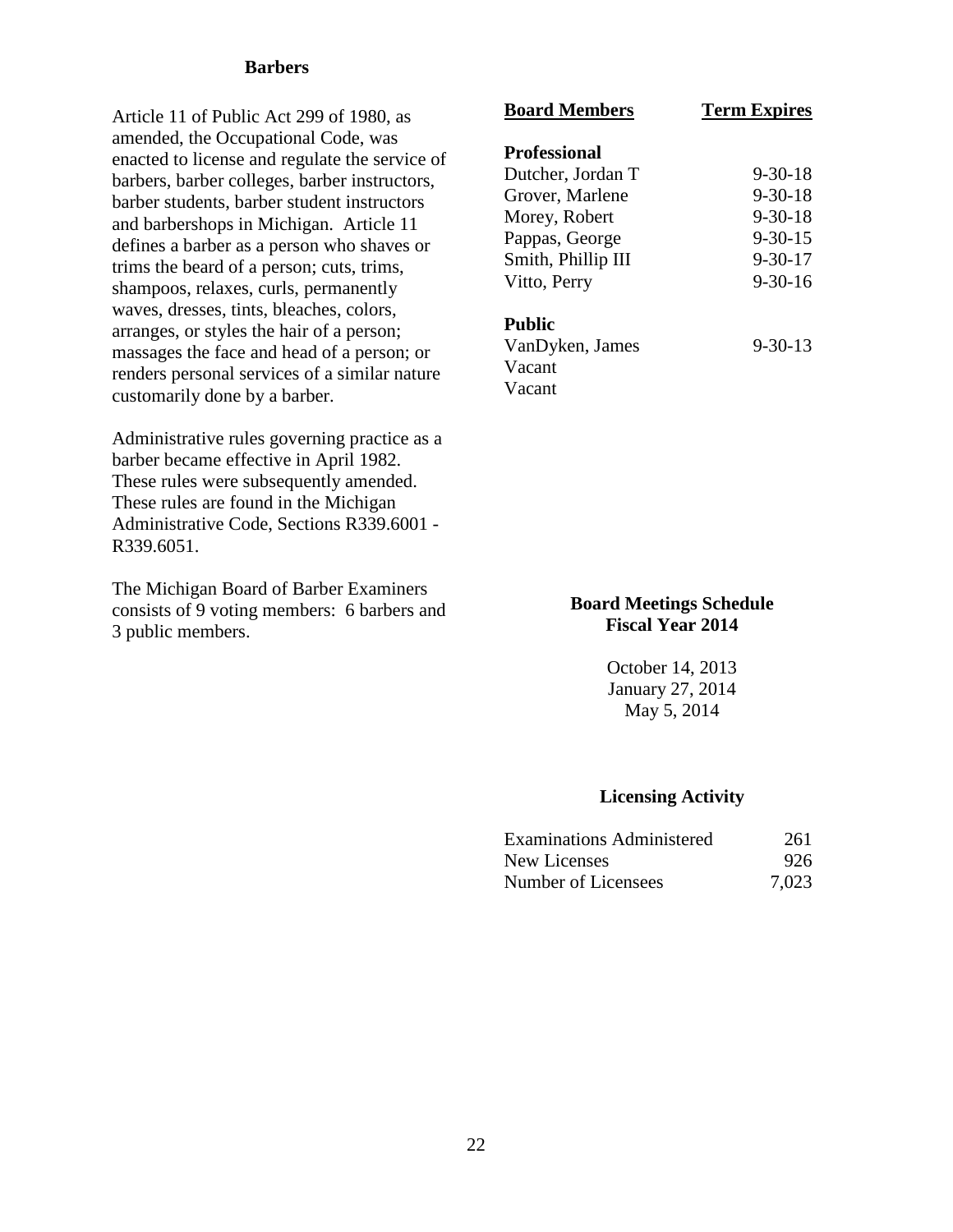## **Carnival-Amusement Safety**

Public Act 225 of 1966, as amended, the Carnival-Amusement Safety Act, was enacted to provide for the inspection, licensing, and regulation of carnival and amusement rides. The department performs inspections of traveling shows that operate in Michigan and amusement parks and other fixed locations with rides, to assure compliance with the act and the rules promulgated. Michigan has approximately 100 permanent locations of amusement rides and approximately 600 locations where transient carnivals operate.

Administrative rules governing the operation of carnival and amusement rides became effective in April 1983. These rules were subsequently amended. These rules are found in the Michigan Administrative Code, Sections R408.801 - R408.898.

New legislation repealed Sections 3-5, MCL 408.653 to 408.655, of the Carnival-Amusement Safety Act. The new law, 2014 PA 163 abolished the Michigan Carnival-Amusement Safety Board effective June 11, 2014.

#### **Board Members Term Expires**

Abolished, PA 163 of 2014, Repeal 408.653-408.656, effective 6/11/2014

## **Board Meetings Schedule Fiscal Year 2014**

October 25, 2013 March 21, 2014

| Permits Issued    | 731   |
|-------------------|-------|
| Number of Permits | 2,077 |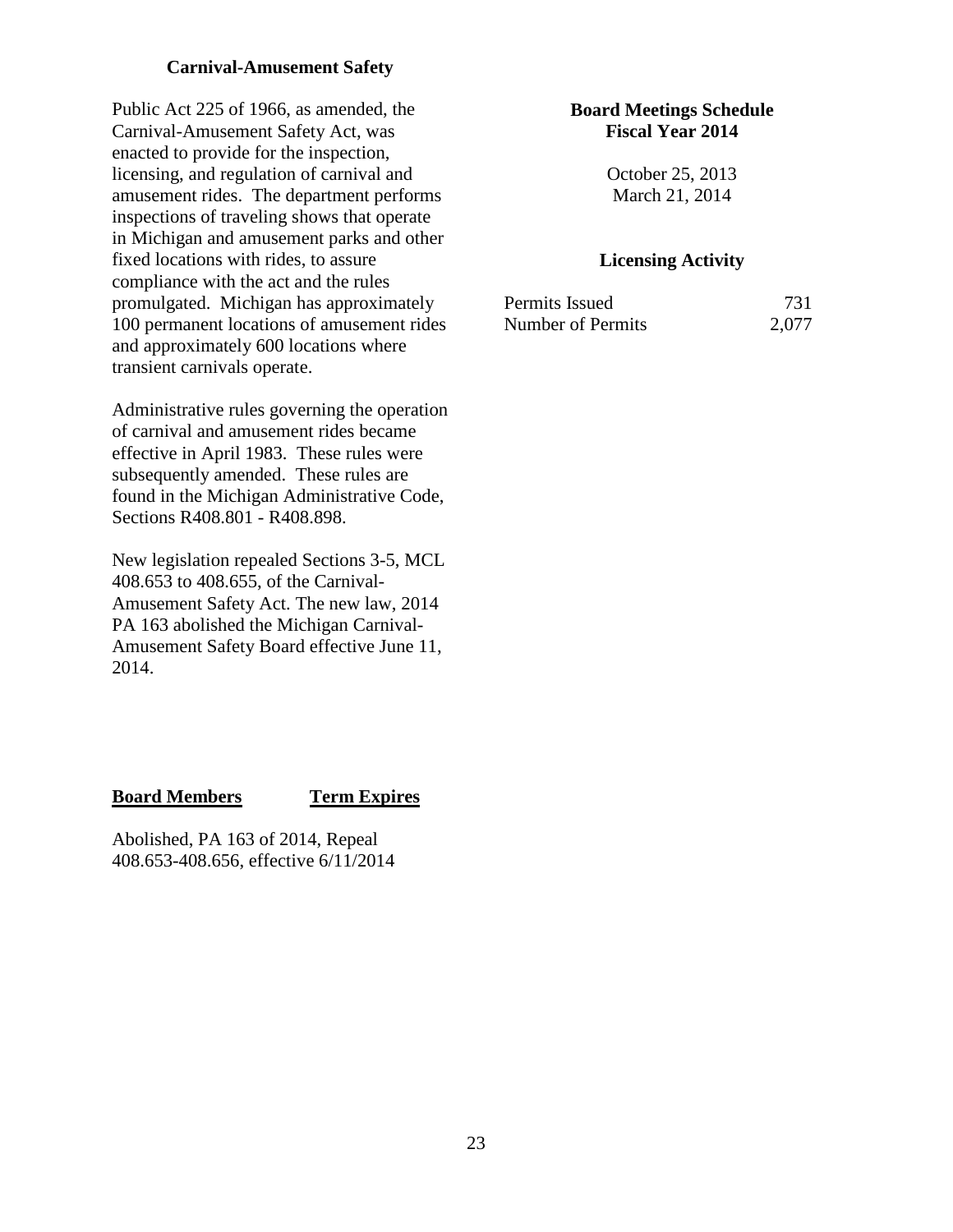## **Cemetery Regulation**

The Cemetery Regulation Act 251 of 1968 provides authority to audit various cemetery trust funds, approve cemetery ownership changes, investigate new, proposed cemeteries, and investigate complaints of the public regarding cemeteries.

Administrative rules governing the operation of cemeteries became effective in 1974. These rules were subsequently amended. These rules are found in the Michigan Administrative Code, Sections R456.101 - R456.196.

The Commissioner, who is the Director of the Department of Licensing and Regulatory Affairs or a designee, governs the Cemetery Commission. In April of 2013, Alan J. Schefke, Bureau Director, was appointed as the Cemetery Commissioner.

### **Registration Activity**

| <b>Registrations Issued</b> |     |
|-----------------------------|-----|
| Number of Registrants       | 277 |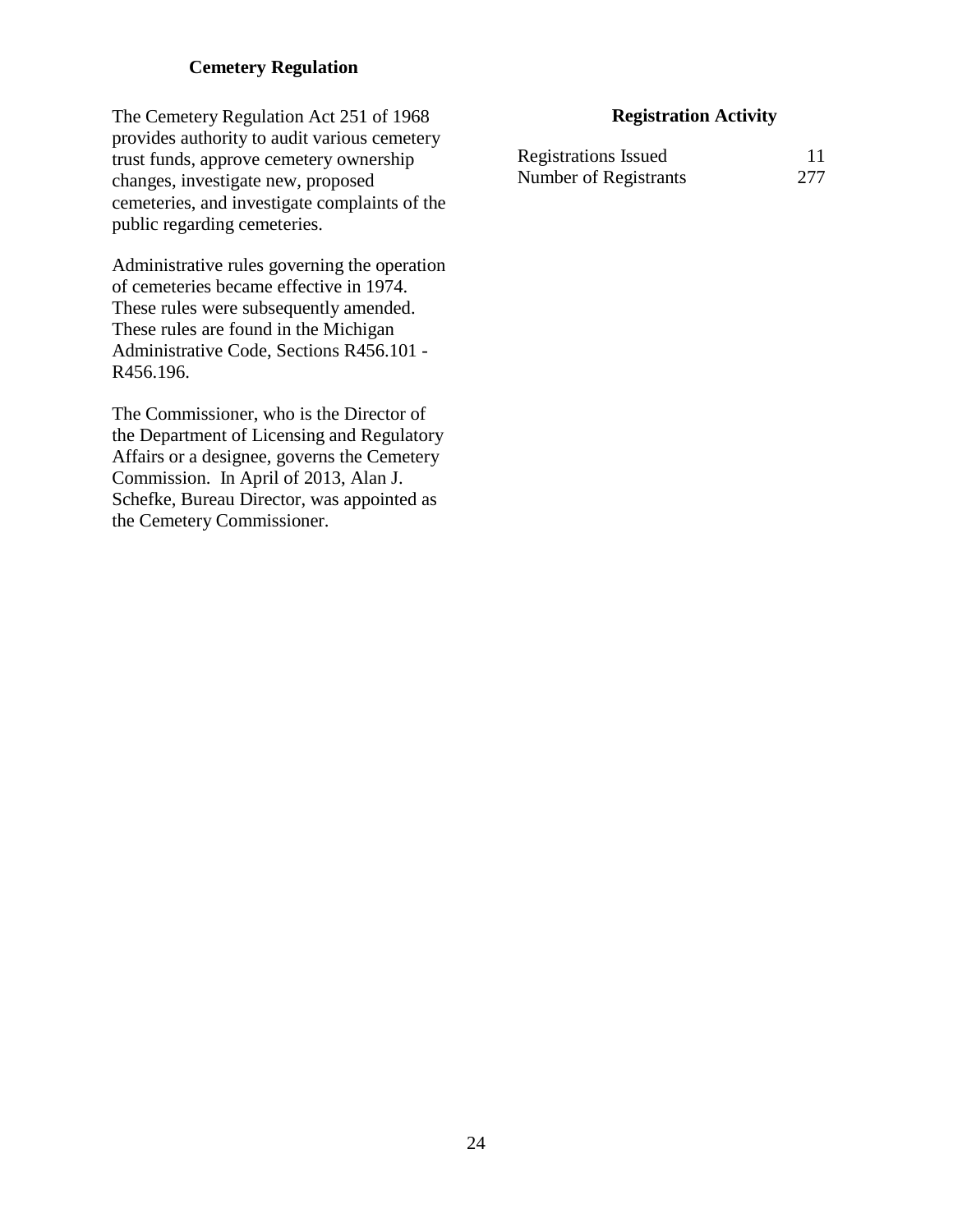## **Collection Practices**

Article 9 of Public Act 299 of 1980, as amended, the Occupational Code, was enacted to license and regulate collection agencies in Michigan. Article 9 defines a collection agency as a person directly or indirectly engaged in soliciting a claim for collection, or collecting or attempting to collect a claim owed or due, or asserted to be owed or due another, or repossessing or attempting to repossess a thing of value owed or due, or asserted to be owed or due another arising out of an expressed or implied agreement. A collection agency includes a person representing him or herself as a collection or repossession agency, or a person performing the activities of a collection agency, on behalf of another.

The Michigan Collection Practices Board consists of 9 voting members: 6 collection agency licensees and 3 public members.

| <b>Board Members</b> | <b>Term Expires</b> |
|----------------------|---------------------|
| <b>Professional</b>  |                     |
| Dietrich, Jennifer   | 6-30-15             |
| Idle, Scott          | $6 - 30 - 18$       |
| Matonican, Thomas    | $6 - 30 - 17$       |
| Oldani, Thomas       | 6-30-17             |
| Prince, Scott        | $6 - 30 - 18$       |
| Rowe, Beth           | $6 - 30 - 16$       |
| Public               |                     |
| Hoff, Rackeline      | $6 - 30 - 17$       |
| MacGuidwin, Stephen  | $6 - 30 - 16$       |
| Roth, Jeanne         | $6 - 30 - 15$       |

## **Board Meetings Schedule Fiscal Year 2014**

February 6, 2014 August 7, 2014

| Licenses Issued                  | 350   |
|----------------------------------|-------|
| <b>Examinations Administered</b> | 155   |
| Number of Licensees              | 1,120 |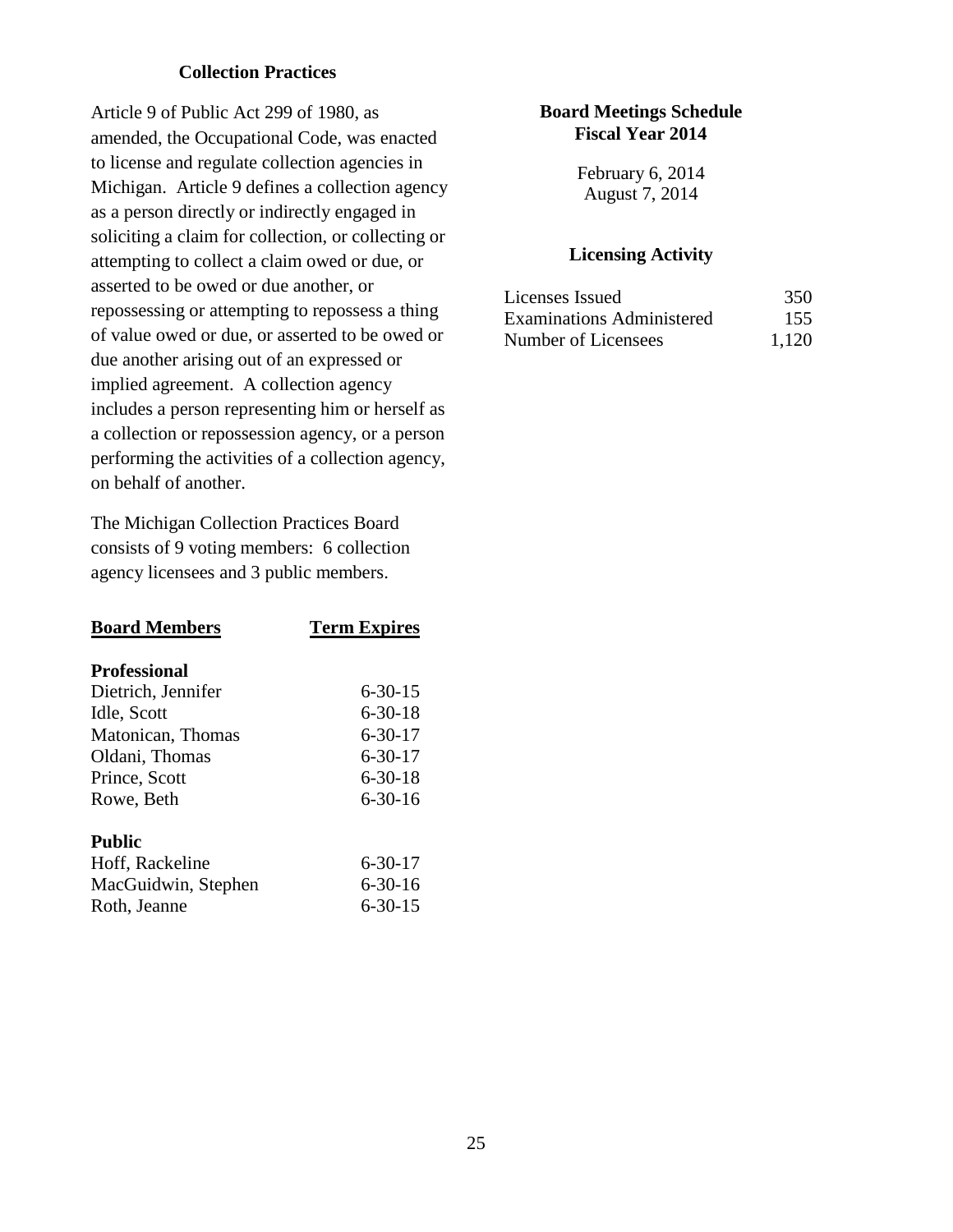### **Cosmetology**

Article 12 of Public Act 299 of 1980, as amended, the Occupational Code, was enacted to license and regulate the service of cosmetologists, manicurists, estheticians, electrologists, natural hair culturists and cosmetology shops, schools, and instructors in Michigan. Article 12 defines cosmetology as one of the following services or a combination of the following services: Hair care services (arranging, cutting, dressing, curling, waving, cleansing, singeing, bleaching, coloring, tinting, trimming, styling, relaxing, perming, straightening, or similar work upon the hair of the head); Manicuring services (cleansing, filing, shaping, buffing, polishing, or beautifying of the nails of the hands or feet); Electrology (permanent removal of hair from the body by the use of electricity); and Skin care services (beautifying the skin of the body by the use of cosmetic preparations, antiseptics, tonics, lotions, or creams, including body wrapping; cleansing or stimulating the skin of the body by the use of the hands, devices, apparatus, or appliances, with or without the use of cosmetic preparations, antiseptics, tonics, lotions or creams; temporary removal of hair from the body by the use of depilatories, waxes, razors, scissors, clippers, or tweezers; giving facials, applying removable makeup, applying eyelashes, or any other application of a preparation or beauty enhancement to the body).

Administrative rules governing the practice of cosmetology became effective in October, 1981. These rules were subsequently

amended. These rules are found in the Michigan Administrative Code, Sections R338.2101 - R338.2195.

The Michigan Board of Cosmetology consists of 9 voting members: 6 cosmetologists and 3 public members.

| <b>Board Members</b> | <b>Term Expires</b> |
|----------------------|---------------------|
| <b>Professional</b>  |                     |
| De Young, Helena     | $12 - 31 - 15$      |
| Haley, Angela        | $12 - 31 - 16$      |
| River, Angela        | $12 - 31 - 14$      |
| Sneller, Danielle    | $12 - 31 - 16$      |
| Ward, Linda          | $12 - 31 - 17$      |
| Weaver, Scott        | $12 - 31 - 17$      |
| <b>Public</b>        |                     |
| Ottomon Moroio       | 12 21 16            |

| Otteman, Marcie         | $12 - 31 - 16$ |
|-------------------------|----------------|
| Schroeder, Andrea       | $12 - 31 - 14$ |
| Skipper-Stong, Kathleen | $12 - 31 - 15$ |

## **Board Meetings Schedule Fiscal Year 2014**

December 9, 2013 February 3, 2014 May 12, 2014 August 4, 2014

| Licenses Issued                  | 7,925   |
|----------------------------------|---------|
| <b>Examinations Administered</b> | 7,662   |
| Number of Licensees              | 110,029 |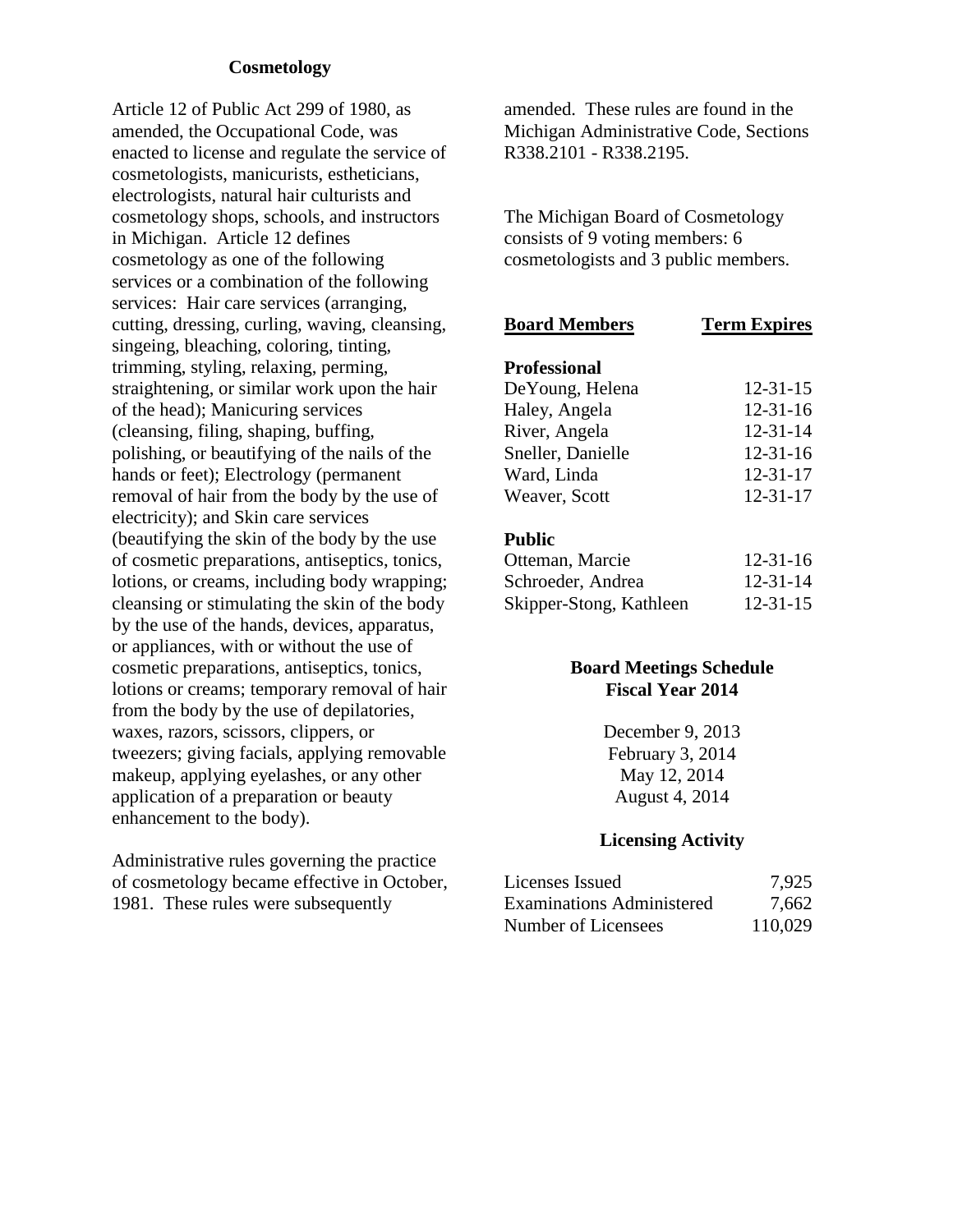## **Educational Corporations (Private Colleges or Universities)**

If an organization desires to operate a private college or university, they must organize as an educational corporation under Public Act 327 of 1931 as amended, the Michigan General Corporation Act, or receive approval as a foreign corporation (out-ofstate institution) under Act 284 of 1972, The Business Corporation Act, which provides the authority to conduct business in Michigan. The proposed private college or university must demonstrate it meets the five areas of adequacy required under Section 170-177 of the Michigan General Corporation Act prior to operating in the state. An on-site inspection is conducted to verify the findings in the application. The proposed institution must meet minimum standards to demonstrate adequacy of resources in the following areas:

- a. the housing space and administration facilities which it possesses or proposes to provide for its declared field or fields of education are adequate;
- b. its proposed educational program leading to the diplomas or degrees which it proposes to offer is adequate;
- c. its laboratory, library, and other teaching facilities which it possesses or proposes to provide are adequate;
- d. it has or proposes to employ an adequate staff, fully trained for the instruction proposed, and;
- e. at least 50% of its capital, whether of stock or in gifts, devises, legacies, bequests or other contributions of money or property, has been paid in or reduced to possession.

An existing private college or university is required to obtain approval prior to expanding program offerings. An educational corporation may grant diplomas, certificates, and degrees. Use of the words, "college, or university" is permitted under the provisions of the General Corporation Act.

## **Application Activity**

| <b>Applications Received</b>    | $52*$ |
|---------------------------------|-------|
| <b>Total Number of Licenses</b> | 88    |

\* Private colleges and universities are approved to operate but not licensed. Figure includes requests for new programs and other change requests.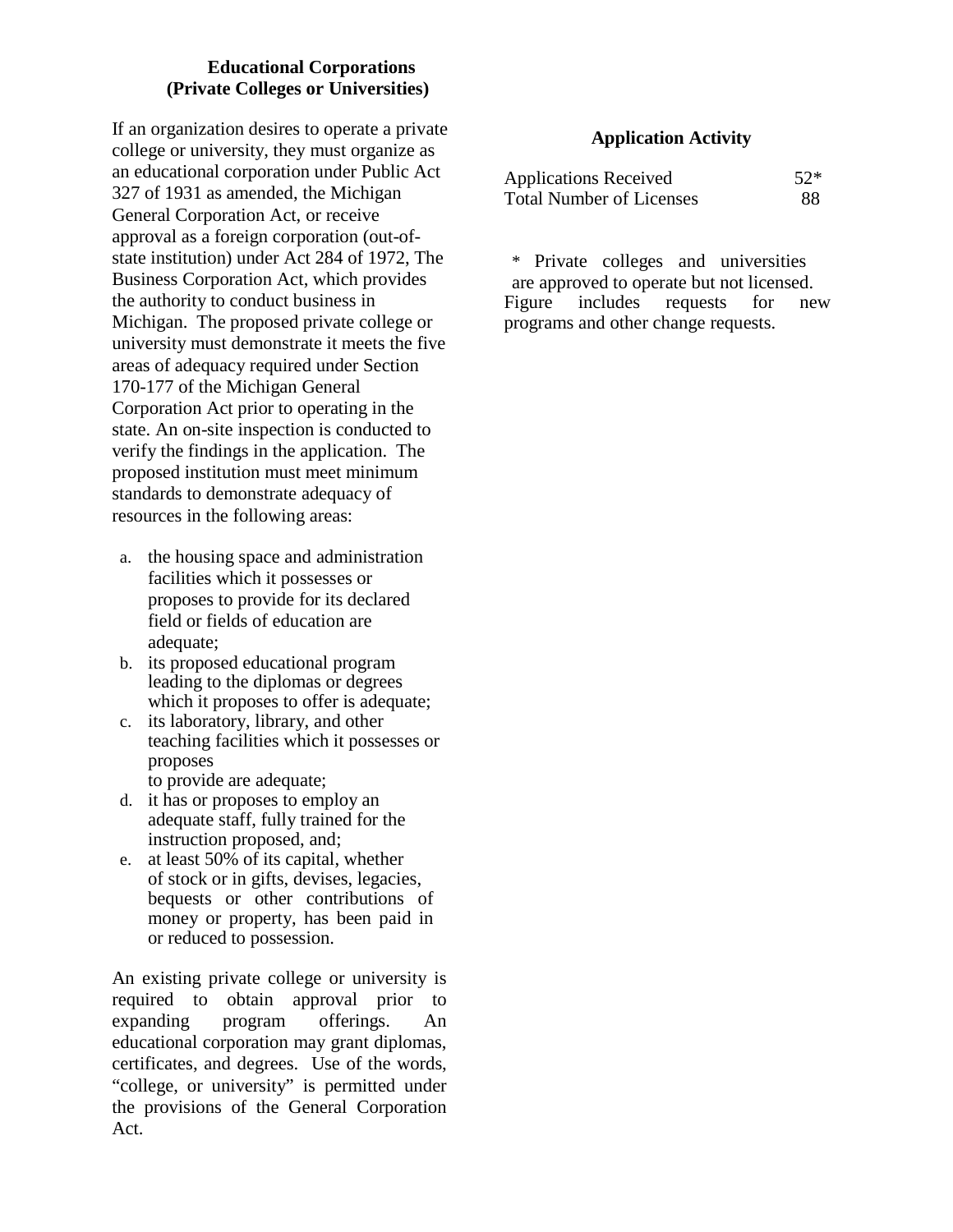## **Forensic Polygraph Examiners**

Public Act 295 of 1972, as amended, the Forensic Polygraph Examiners Act, was enacted to license and regulate the practice of forensic polygraph examiners in Michigan. The act defines examiners as any person other than an intern who purports to detect deception, verify truthfulness or provide a diagnostic opinion of either of these through instrumentation of the use of a mechanical device; represents that this person can or does offer the service of detecting deception, verifying truthfulness or providing a diagnostic opinion of either of these through instrumentation of the use of a mechanical device; or uses instrumentation or a mechanical device to measure or record an individual's bodily responses or psychophysiological activities or enable or assist the detection of deception, the verification of truthfulness or the reporting of a diagnostic opinion regarding either of these.

Administrative rules for forensic polygraph examiners became effective in March 1983. These rules are found in the Michigan Administrative Code, Sections R338.9001 - R338.9013.

Executive Order 2007-24 abolished the Board of Forensic Polygraph Examiners effective May 3, 2007.

| Licenses Issued                  |     |
|----------------------------------|-----|
| <b>Examinations Administered</b> |     |
| Number of Licensees              | 116 |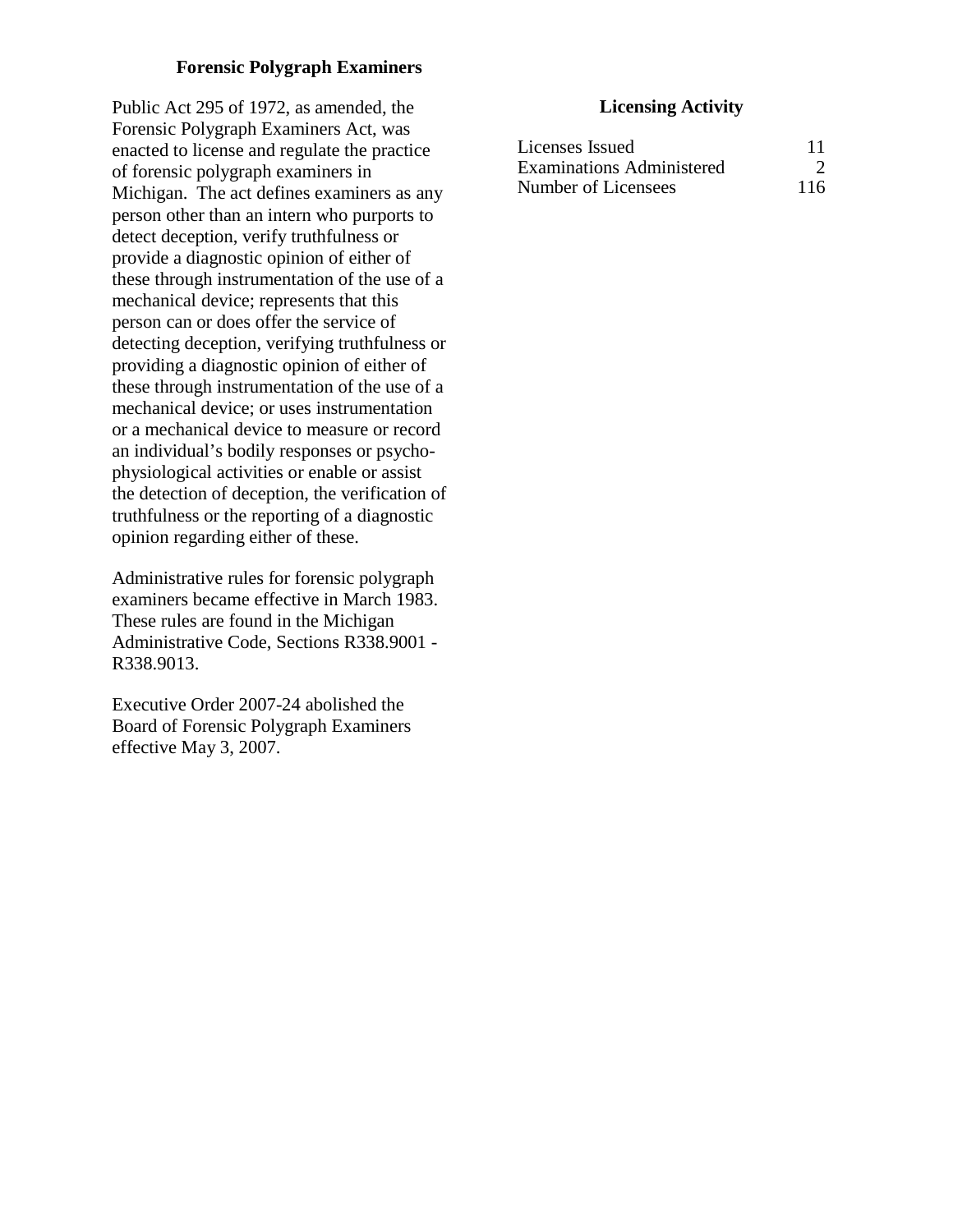## **Foresters**

Article 21 of Public Act 299 of 1980, as amended, the Occupational Code, was enacted to register foresters. Article 21 defines a forester as a person who by reason of his or her knowledge of the natural sciences, mathematics and the principles of forestry, acquired by forestry education and practical experience, is qualified to engage in the practice of professional forestry.

Executive Order 1996-2 abolished the Michigan Board of Foresters.

## **Registration Activity**

| <b>Registrations Issued</b> | 30  |
|-----------------------------|-----|
| Number of Registrants       | 203 |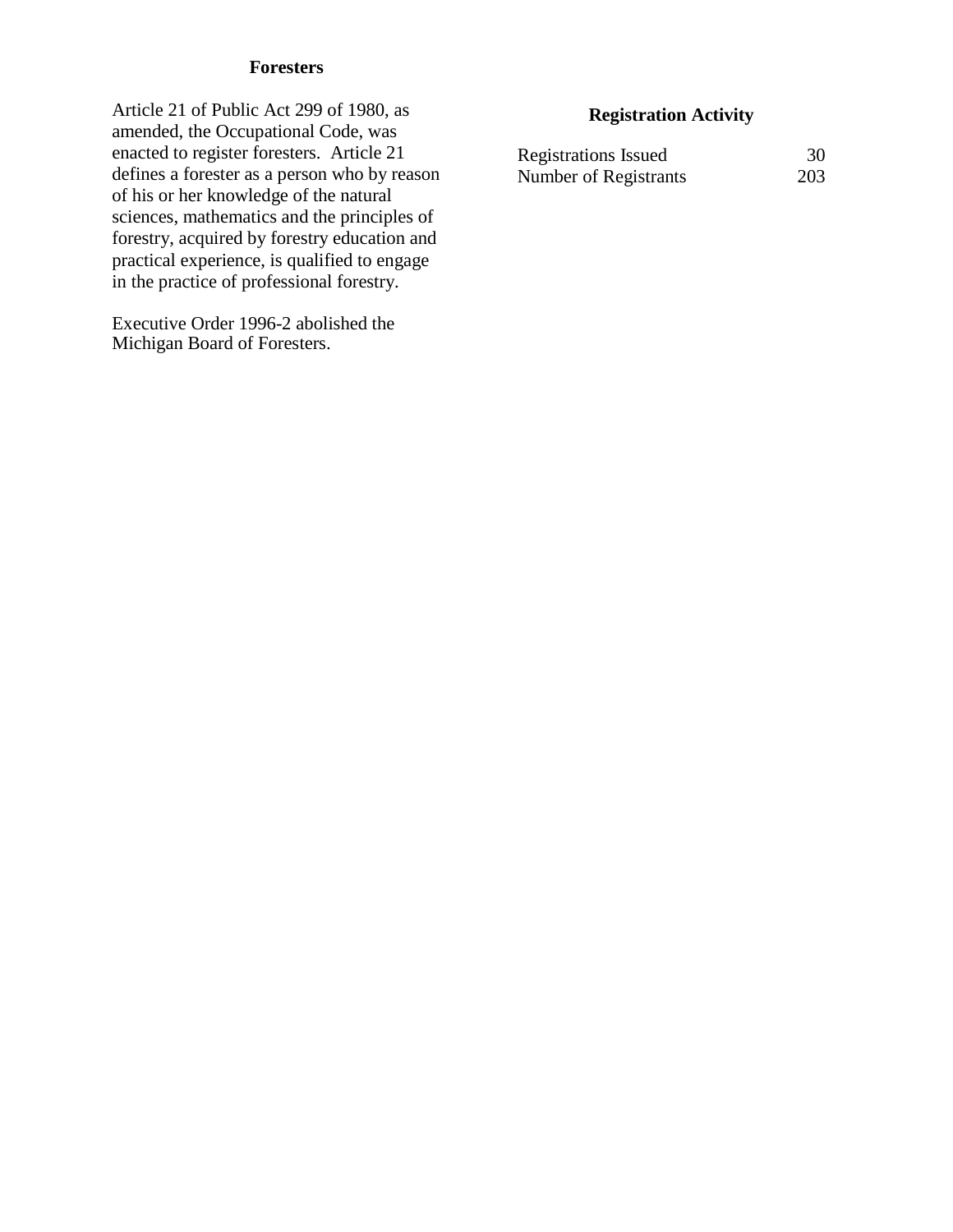## **Hearing Aid Dealers**

Article 13 of Public Act 299 of 1980, as amended, the Occupational Code, was enacted to license and regulate hearing aid dealers. Article 13 defines a hearing aid dealer to be a person who engages in the sale or offering for sale at retail of a hearing aid.

Administrative rules for hearing aid dealers became effective in November 1970. These rules were subsequently amended. These rules were found in the Michigan Administrative Code, Sections R338.1901 - R338.1943.

Executive Order 1996-2 abolished the Michigan Board of Hearing Aid Dealers.

| Licenses Issued           | 284 |
|---------------------------|-----|
| Examinations Administered | 135 |
| Number of Licensees       | 542 |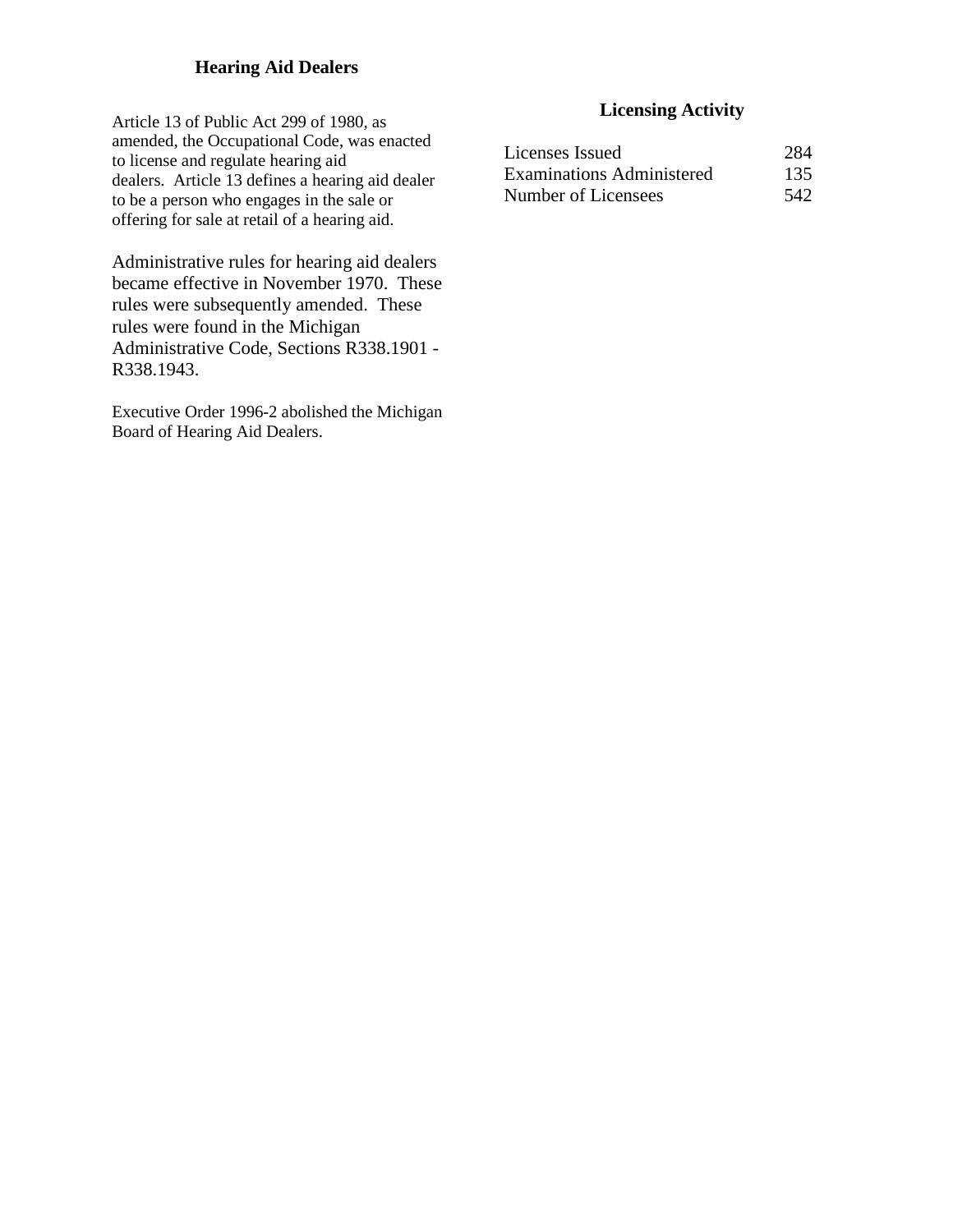#### **Immigration Clerical Assistants**

The Immigration Clerical Assistant Act[,](http://www.michiganlegislature.org/mileg.asp?page=getObject&objName=mcl-Act-161-of-2004&queryid=7725943&highlight) Public Act [161 of 2004, e](http://www.michiganlegislature.org/mileg.asp?page=getObject&objName=mcl-Act-161-of-2004&queryid=7725943&highlight)ffective October 1, 2004, was enacted to create a list of qualified individuals that are authorized to assist individuals with certain immigration matters. An immigration clerical assistant is an individual providing or offering to provide services, for compensation, relating to any immigration matter. An immigration matter is any matter affecting the immigrant status, nonimmigrant status, or citizenship status of any individual and includes, but is not limited to, federal or state administrative or court proceedings or the filing of accompanying documents in those proceedings or both.

Effective June 17, 2014, the immigration clerical assistants list will no longer be maintained by the Department of Licensing and Regulatory Affairs.

Public Act 174 of 2014 amended the Michigan Immigration Clerical Assistant Act, 2004 PA 161, which provided for a listing of bonded and qualified individuals engaging in services as immigration clerical assistants. Sections 4, 7, 9 and 15 (MCL

338.3454, 338.3457, 388.3459, and 338.3365) of the Michigan Immigration Clerical Act, 2004 PA 161 were repealed.

## **Listing Activity**

New Immigration Clerical Assistants 3<br>Number of ICA's Listed 0\* Number of ICA's Listed 0\*

\*profession deregulated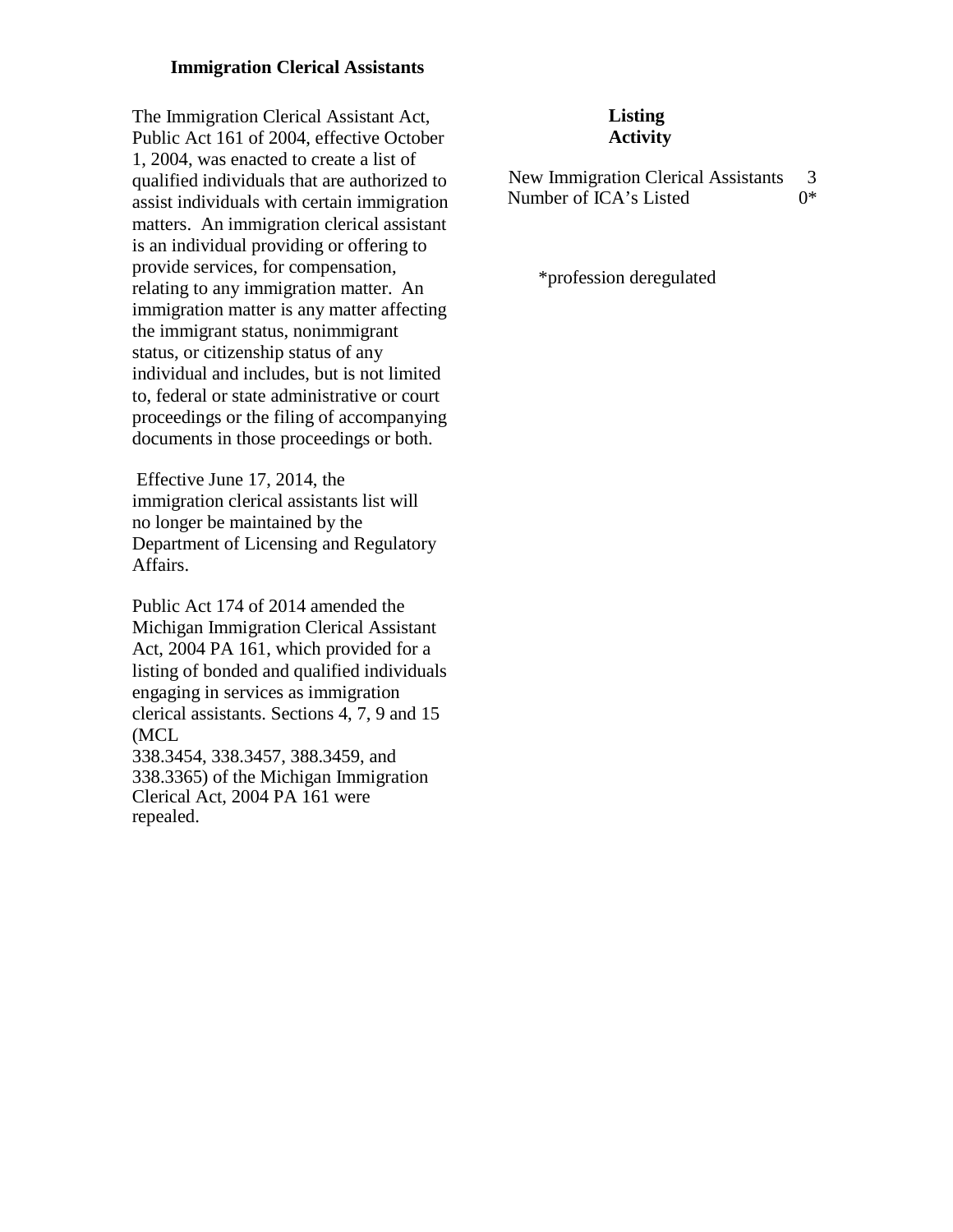#### **Interior Designer**

Public Act 193 of 2014 repealed Section 601a (MCL 339.601a) from the Occupational Code, 1980 PA 299.

Listing of Interior Designers was established by an amendment to the Occupational Code, 1980 PA 299, effective October 1, 1998. An interior designer was exempt from licensure or registration in Michigan; however, an individual could elect to be added to a list maintained by the state if they have successfully completed the National Council of Interior Design Qualification (NCIDQ) Examination or qualified by experience (prior to April 8, 2000). The listing was posted electronically and includes the names of interior designers who have filed an application with the Department to be added to the list and have successfully completed the NCIDQ Examination or have qualified for listing by experience (prior to April 8, 2000). A person did not need to be listed to practice interior design. However, the registration program added little consumer protection as it was voluntary to be on the list and there were no consumer complaints filed when the list was in place.

#### **Listing Activity**

New Interior Designers 0 Number of Interior Designers Listed 0\*

\*profession deregulated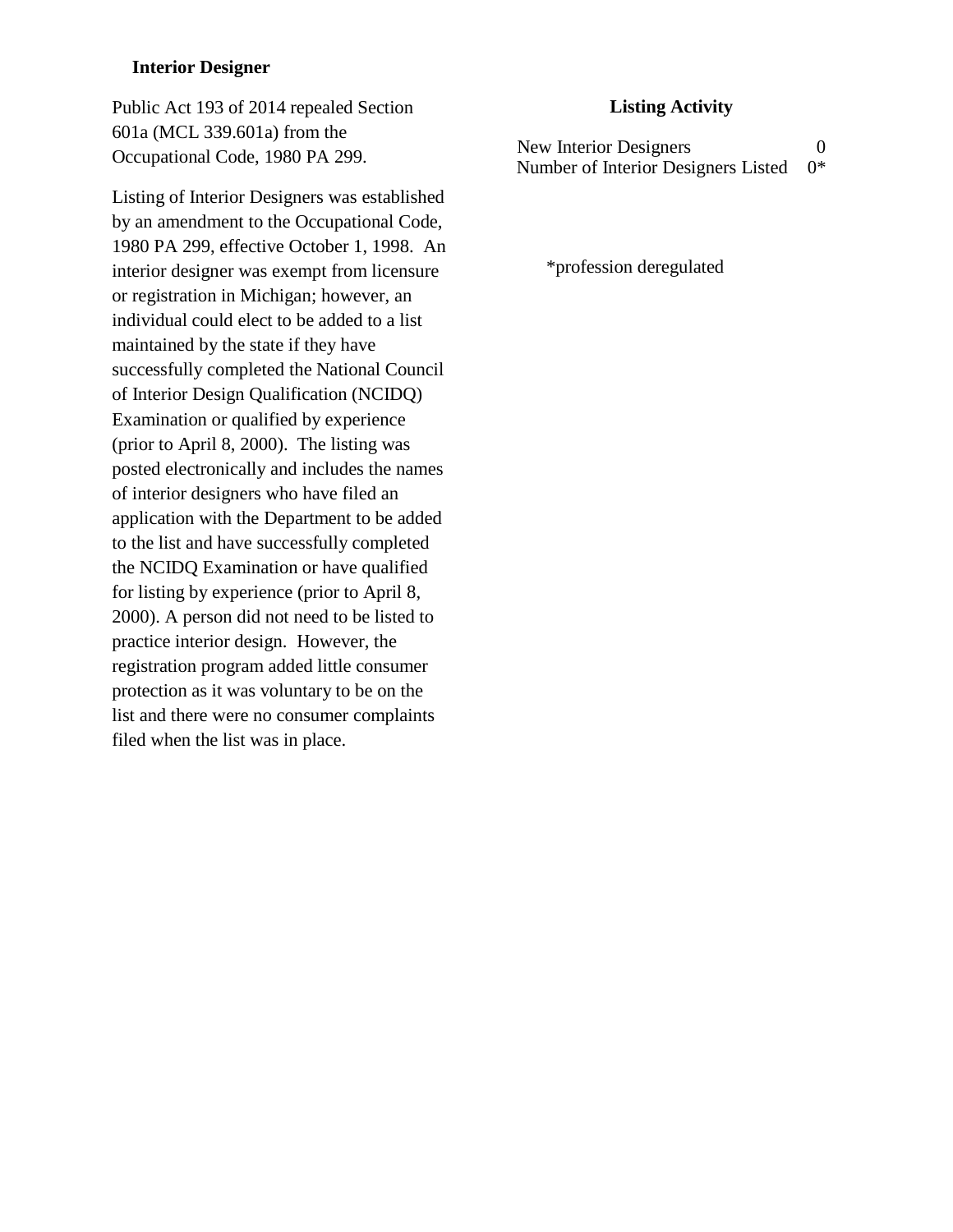## **Landscape Architects**

Article 22 of Public Act 299 of 1980, as amended, the Occupational Code, was enacted to license landscape architects in Michigan. Article 22 defines a landscape architect as a person qualified to practice landscape architecture as provided in the article. Only a person licensed under this article may use the title "Landscape Architect."

Administrative rules for the practice of landscape architecture became effective in April 1983. These rules were subsequently amended. These are found in the Michigan Administrative Code, Sections R339.19001 - R339.19049.

Executive Order 2007-23 abolished the Michigan Board of Landscape Architects effective May 3, 2007.

## **Registration Activity**

| Licenses Issued                  | 36  |
|----------------------------------|-----|
| <b>Examinations Administered</b> | ∩*  |
| Number of Licenses               | 579 |

\*National Examination, no data available.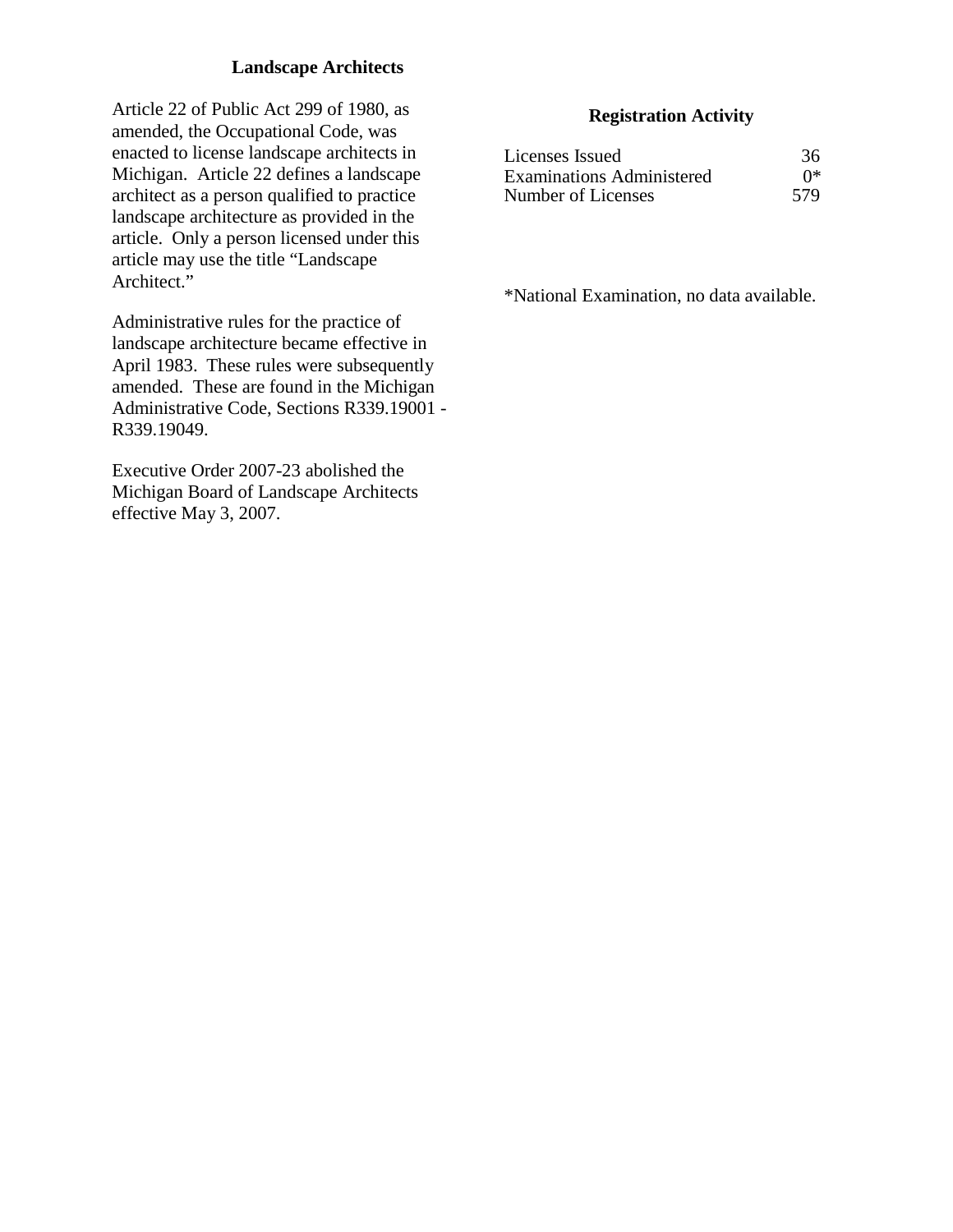## **Mortuary Science**

Article 18 of Public Act 299 of 1980, as amended, the Occupational Code, was enacted to license and regulate the practice of mortuary science and funeral establishments in Michigan. Article 18 defines the practice of mortuary science as the practice of embalming or the practice of funeral directing, or both. A funeral establishment is defined as a place of business used in the care and preparation for burial or transportation of a dead human body or a place where a person represents that the person is engaged in the profession of undertaking or the practice of mortuary science.

Administrative rules for the practice of mortuary science became effective in April 1991. These rules were subsequently amended. These rules are found in the Michigan Administrative Code, Sections R339.18901 - R339.18947.

The Michigan Board of Examiners in Mortuary Science consists of 9 voting members: 6 licensees and 3 public members.

#### **Schedule of Board Meetings Fiscal Year 2014**

October 3, 2013 March 6, 2014 April 21, 2014

## **Licensing Activity**

| Licenses Issued                  | 220   |
|----------------------------------|-------|
| <b>Examinations Administered</b> | 54*   |
| Number of Licensees              | 2,920 |

\*Mortuary Science applicants take a national examination and a state examination. No data is available for the National examination. This figure represents the number of state examinations administered.

| <b>Board Member</b>       | <b>Term Expires</b> |
|---------------------------|---------------------|
| <b>Professional</b>       |                     |
| Barone, Kathleen          | $6 - 30 - 17$       |
| Canale, Mark              | $6 - 30 - 17$       |
| Karelse, Ronald (lee) Jr. | $6 - 30 - 18$       |
| Ochalek, Mary             | $6 - 30 - 17$       |
| Ransford, Mark            | $6 - 30 - 16$       |
| Wakeman, Rodney           | $6 - 30 - 15$       |
|                           |                     |
| Public                    |                     |

| Kohler, Mgsr. Russell | $6 - 30 - 17$ |
|-----------------------|---------------|
| Linder, Stephen       | $6 - 30 - 15$ |
| Miller, Patrick       | $6 - 30 - 16$ |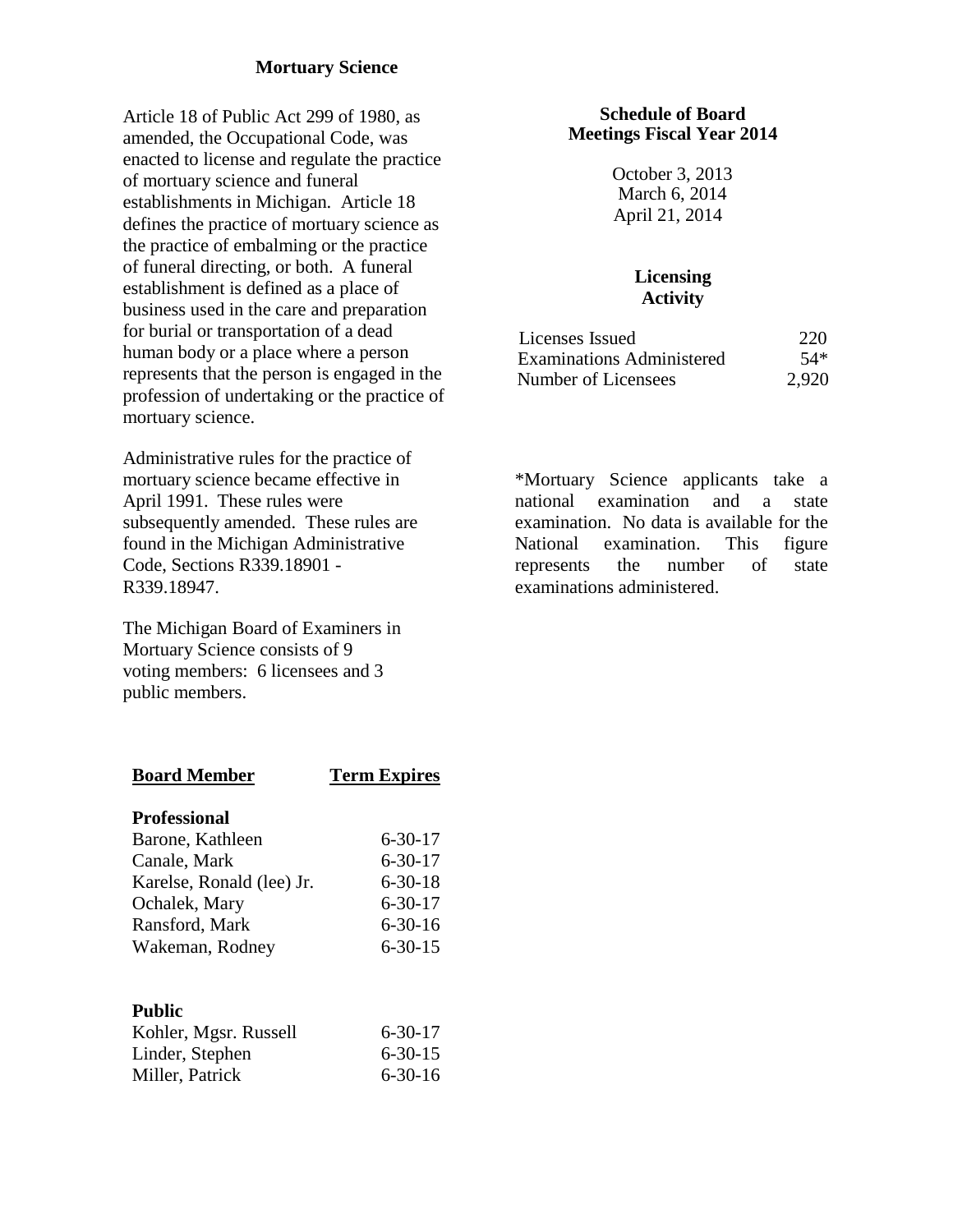#### **Ocularists**

Public Act 156 of 2014 repealed Article 27 of the Occupational Code, 1980 PA 299, effective June 11, 2014.

Article 27 of Public Act 299 of 1980, as amended, the Occupational Code, was enacted to register the practice of ocularism in Michigan. Article 27 defines ocularism as the design, fabrication, and fitting of ocular prosthetic appliances. Only a person certified under the article may use the title "Ocularist" or advertise that he or she is certified. However, the registration program added little consumer protection as it only protected the use of the title "Ocularist" and there were no consumer complaints filed when the program was in place.

At the time this article was deregulated there were 9 registrations.

## **Registration Activity**

| <b>Registrations Issued</b> |    |
|-----------------------------|----|
| Number of Registrants       | ∩* |

\*profession deregulated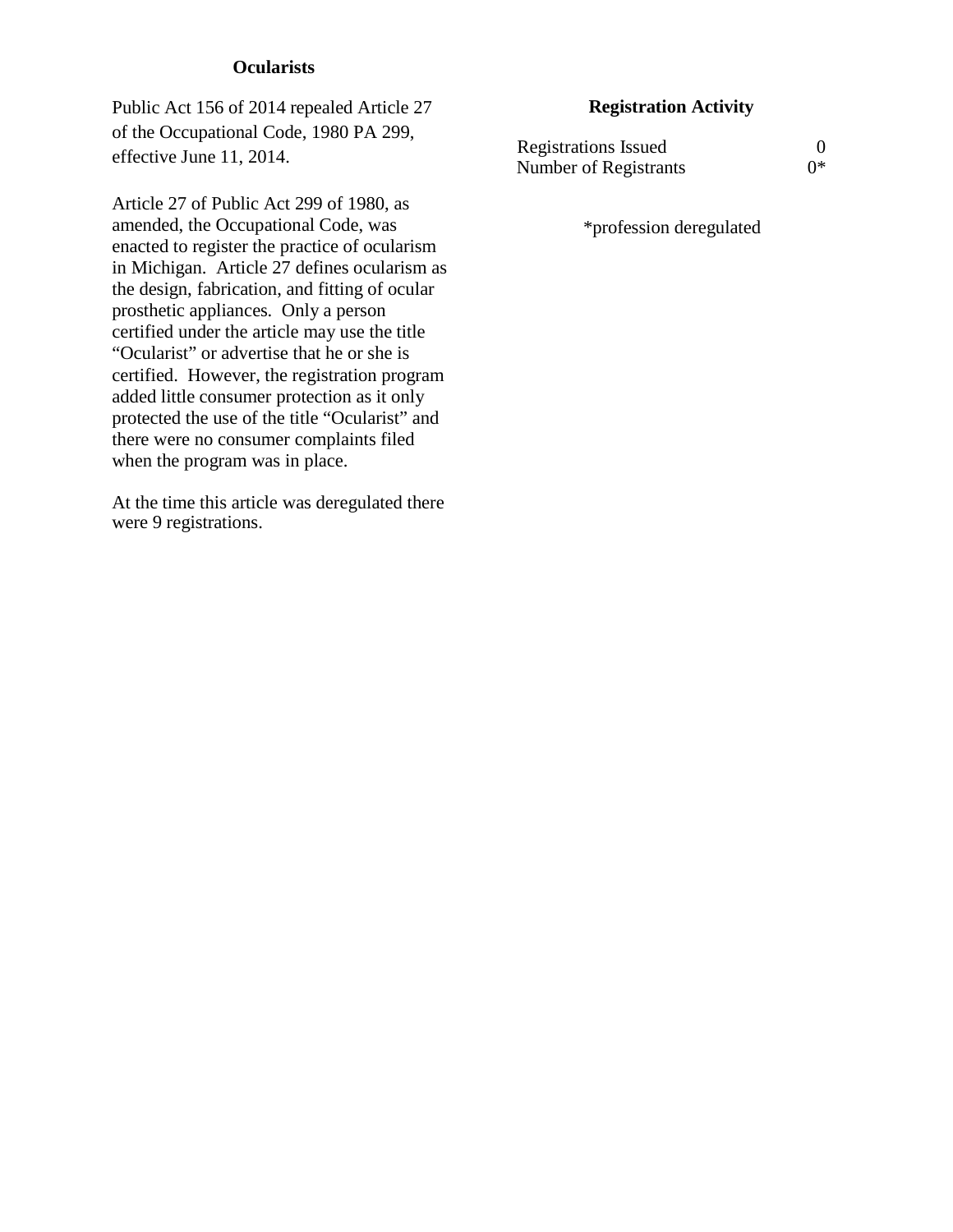## **Personnel Agencies**

Article 10 of Public Act 299 of 1980, as amended, the Occupational Code, was enacted to license and regulate personnel agencies and agents in Michigan. Article 10 defines a personnel agency as a person engaged in the business or profession of serving, assisting, or aiding a client seeking employment, or making basic career decisions and who receives a fee from the client. A personnel agent is defined as the individual designated by the personnel agency who is responsible for the general management of the office.

Administrative rules governing the operation of personnel agencies became effective in 1996. These rules were found in the Michigan Administrative Code, Sections R339.5001 - R339.5039.

| Licenses Issued                  |    |
|----------------------------------|----|
| <b>Examinations Administered</b> |    |
| Number of Licensees              | 59 |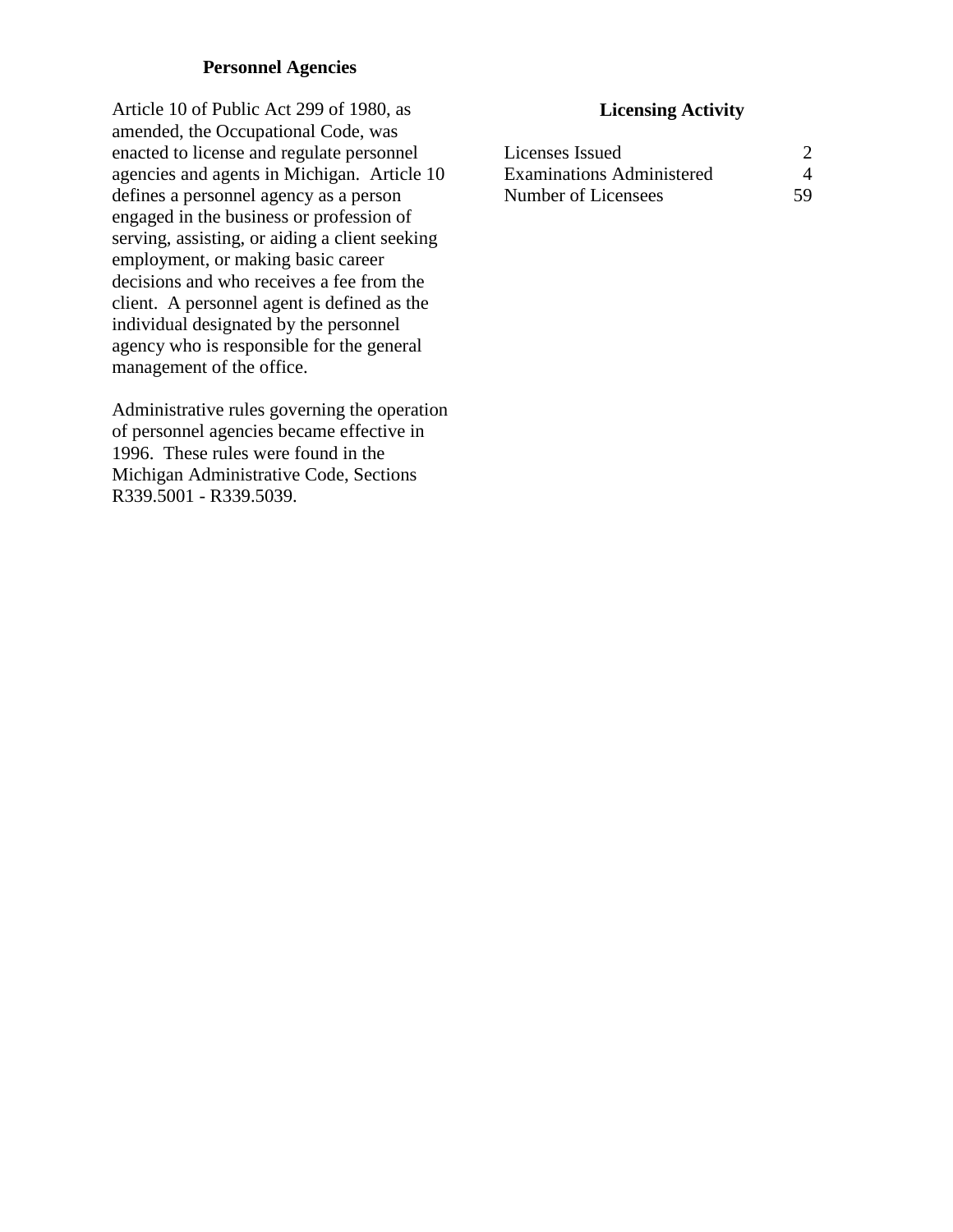## **Prepaid Funeral Contracts**

Public Act 255 of 1986, as amended, the Prepaid Funeral and Cemetery Sales Act, was enacted to regulate the sale and provision of certain funeral goods and funeral services and the use of funds received by sellers and providers of these goods and services. The act defines a provider as any person who furnishes or agrees to furnish merchandise or funeral or cemetery services pursuant to a prepaid contract, whether or not that person is the contract seller. In the case of merchandise, provider means the person who arranges for delivery of the merchandise at the time of the death of the contract beneficiary and not the manufacturer of the merchandise. In the case of funeral services, provider means a person who possesses all licenses necessary to perform the funeral services specified in the prepaid contract. In the case of cemetery services, provider means a person who possesses all licenses and registrations necessary to provide the cemetery services specified in the prepaid contract.

Administrative rules governing prepaid funeral contract sales became effective June 2006. These rules are found in the Michigan Administrative Code, Sections R339.11- R339.47.

#### **Registration Activity**

| <b>Registrations Issued</b> | 24  |
|-----------------------------|-----|
| Number of Registrants       | 567 |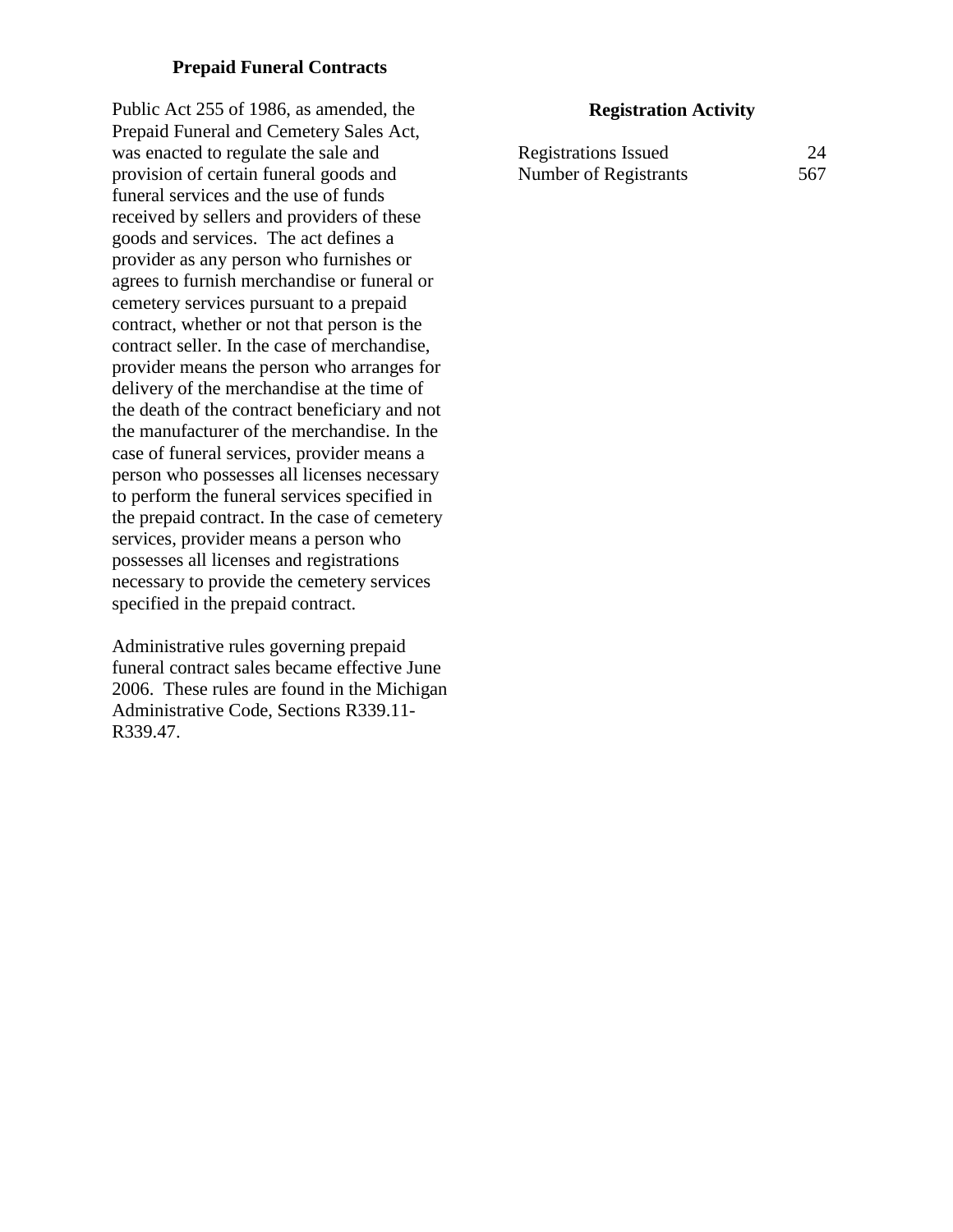## **Professional Community Planners**

Public Act 154 of 2014 repealed Article 23 of the Occupational Code, 1980 PA 299, effective June 11, 2014.

Article 23 of Public Act 299 of 1980, as amended, the Occupational Code, was enacted to register professional community planners. Article 23 defined a community planner as a person qualified to prepare comprehensive community plans designed to portray general long-range proposals for the arrangement of land uses and which is intended primarily to guide government policy toward achieving orderly and coordinated development of the entire community. Only a person registered under the article could use the title "Community Planner." However, the registration program added little consumer protection as it only protected the use of the title "Community Planner" and there were only 3 consumer complaints filed when the program was in place.

At the time this article was deregulated there were 59 registrants.

## **Registration Activity**

| <b>Registrations Issued</b>      | 6  |
|----------------------------------|----|
| <b>Examinations Administered</b> | 0  |
| Number of Registrants            | ∩∗ |

\*Profession deregulated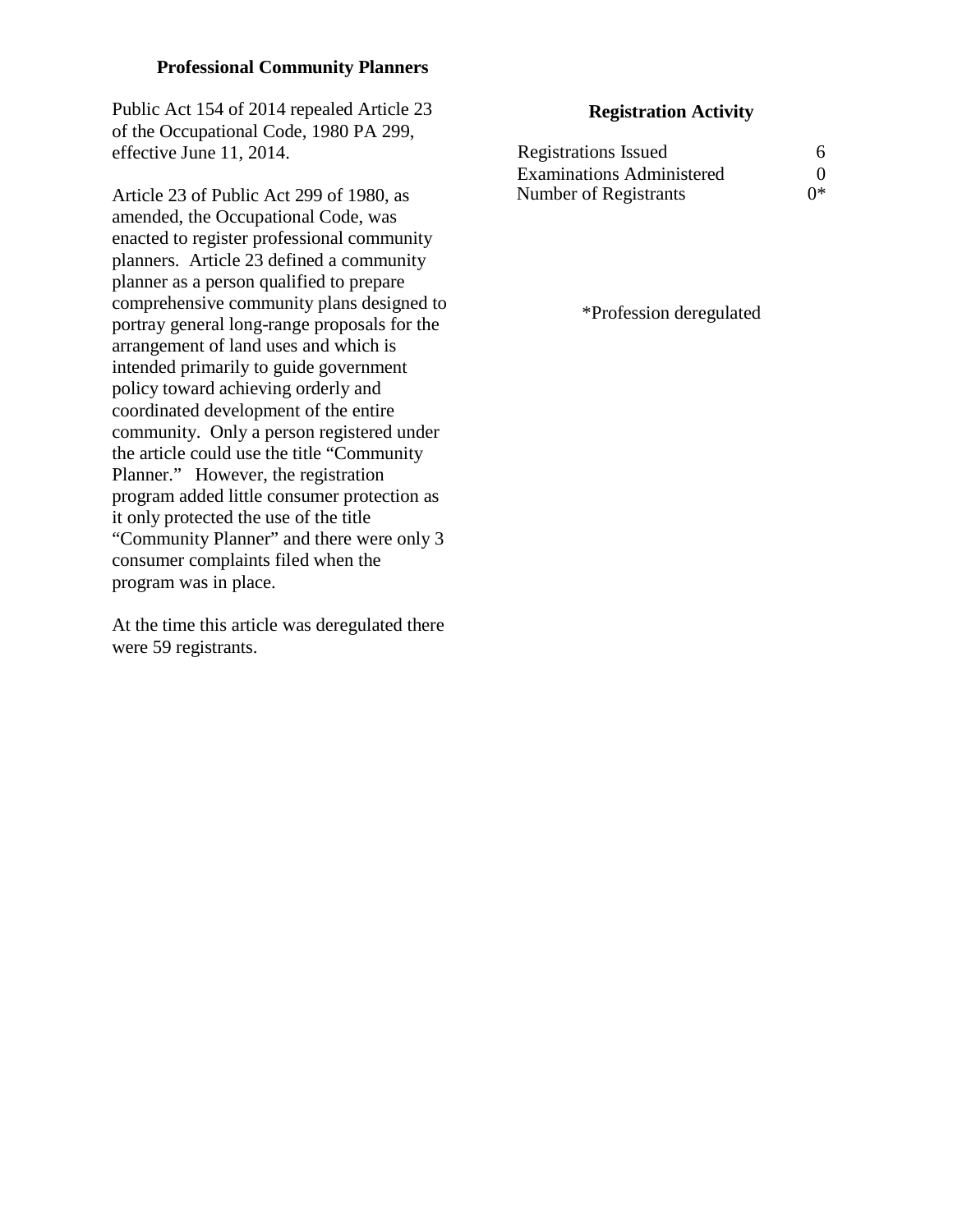#### **Professional Employer Organizations**

Public Act 370 of 2010, the Michigan Professional Employer Organization Regulatory, provides for the licensing of professional employer organizations. The act defines a "professional employer organization" or "PEO" as any person engaged in the business of providing professional employer services regardless of its use of a descriptive term other than "professional employer organization" or "PEO". A PEO is a service provider that allows businesses to outsource such administrative functions as payroll, workers' compensation, human resources, and employee benefits. Reportedly, there are about 700 PEOs operating in all 50 states, covering as many as 3 million workers. According to the National Association of Professional Employer Organizations website, the PEO industry, which is about 30 years old, is growing rapidly.

| Licenses Issued     | 40  |
|---------------------|-----|
| Number of Licensees | 116 |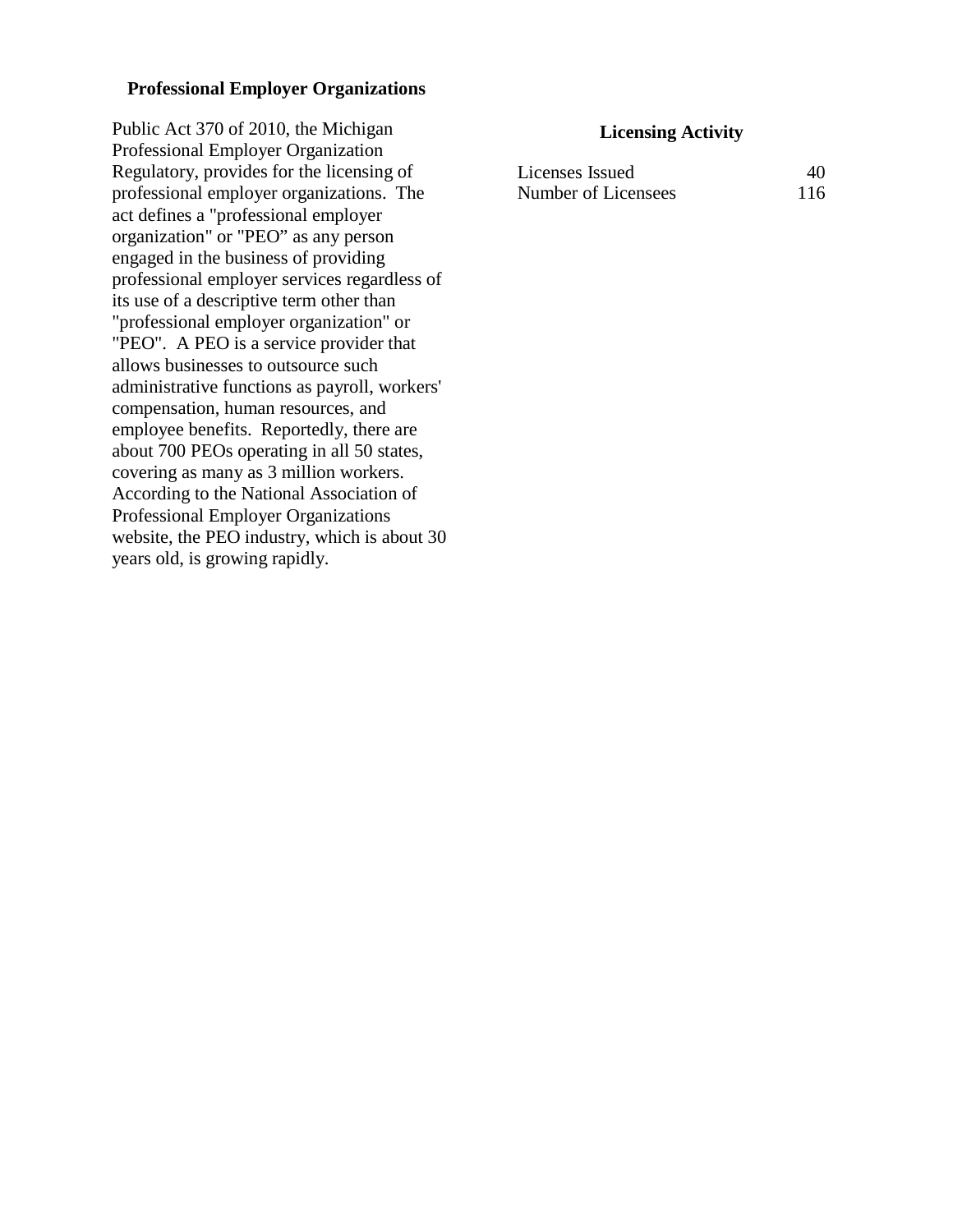## **Professional Engineers**

Article 20 of Public Act 299 of 1980, as amended, the Occupational Code, was enacted to license and regulate the practice of professional engineering in Michigan. Article 20 defines professional engineering as professional services, such as consultation, investigation, evaluation, planning, design or review of material and completed phases of work in construction, alteration or repair in connection with a public or private utility, structure, building, machine, equipment, process, work or project when the professional service requires the application of engineering principles or data.

Administrative rules for the practice of professional engineering became effective in September 1985. These rules were subsequently amended. These rules are found in the Michigan Administrative Code, Sections R339.16001 - R339.16044.

The Michigan Board of Professional Engineers consists of 9 voting members: 5 professional engineers, 1 architect, 1 professional surveyor, and 2 public members.

| <b>Board Members</b> | <b>Term Expires</b> |
|----------------------|---------------------|
| <b>Professional</b>  |                     |
| Drewyor, Michael     | $3 - 31 - 16$       |
| Fobes, Lori          | $3 - 31 - 17$       |
| Hookham, Charles     | $3 - 31 - 18$       |
| Naperala, Troy       | $3 - 31 - 15$       |
| Sherman, Randall     | $3 - 31 - 17$       |
| Fedele, Kelly        | $3 - 31 - 17$       |
| Stevens, James       | $3 - 31 - 16$       |
| <b>Public</b>        |                     |
| Acciavatti, Daniel   | $3 - 31 - 17$       |
| Junior, Cary         | 3-31-18             |

#### **Board Meetings Schedule Fiscal Year 2014**

 September 19, 2013 January 23, 2014 April 17, 2014 (joint meeting) September 18, 2014

## **Licensing Activity**

| Licenses Issued                  | 1,587  |
|----------------------------------|--------|
| <b>Examinations Administered</b> | ∩∗     |
| Number of Licensees              | 21,667 |

\*National Examination, no data available.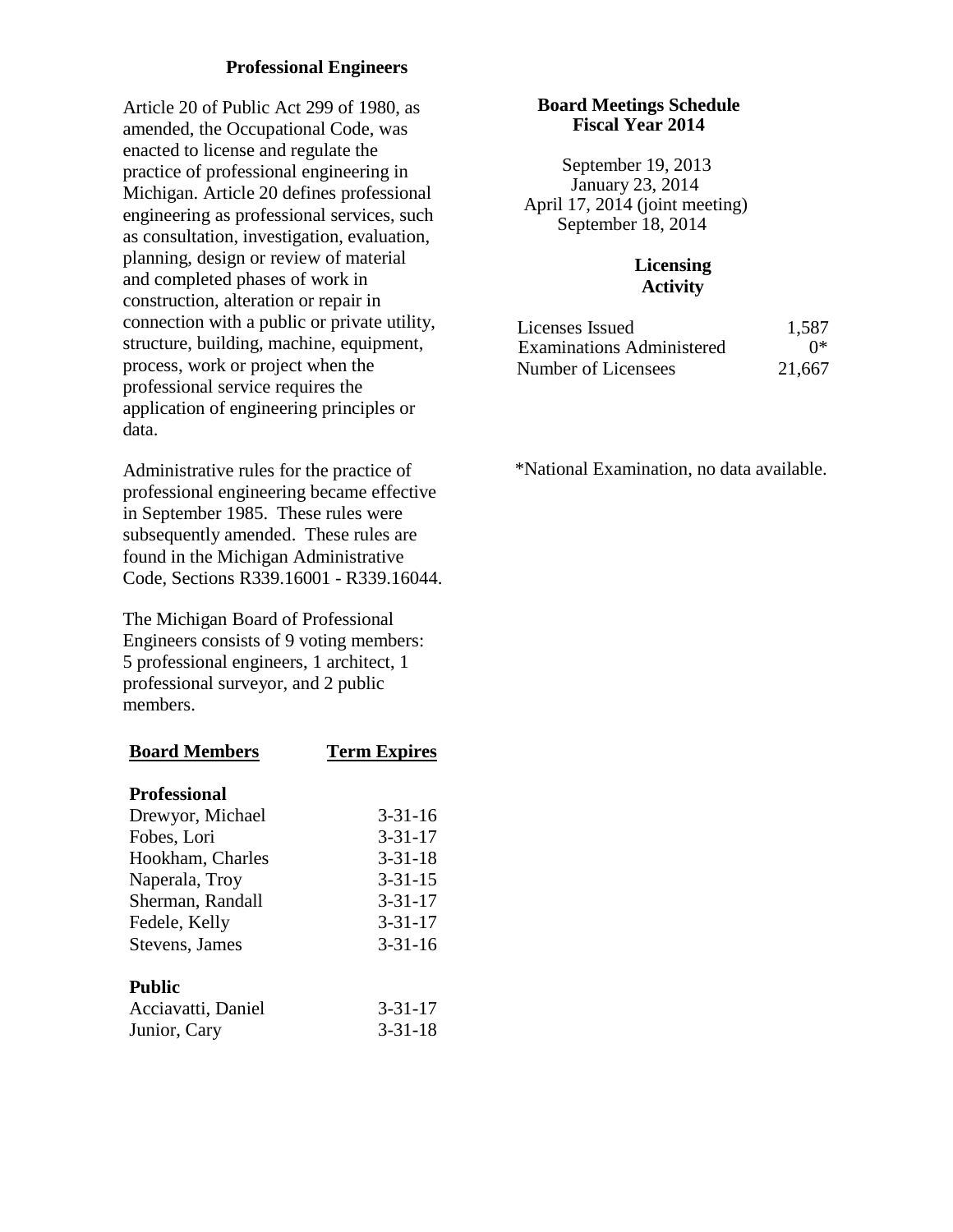#### **Professional Investigators**

Public Act 285 of 1965, as amended, the Professional Investigator Licensure Act, provides for the licensing and regulation of professional investigators in Michigan. The act defines a professional investigator as a person, other than an insurance adjuster who is on salary and employed by an insurance company, who for a fee, reward, or other consideration engages in the investigation business. The act defines the investigation business as business that, for a fee, reward, or other consideration, engages in business or accepts employment to furnish, or subcontracts or agrees to make, or makes an investigation for the purpose of obtaining information with reference to any of the following: crimes or wrongs done or threatened against the United States or a state or territory of the United States, or any other person or legal entity; the identity, habits, conduct, business, occupation, honesty, integrity, credibility, trustworthiness, efficiency, loyalty, activity, movement, whereabouts, affiliations, associations, transactions, acts, reputation, or character of a person; the location, disposition, or recovery of lost or stolen property; the cause or responsibility for fires, libels, losses, accidents, or damage or injury to persons or property; securing evidence to be used before a court, board, officer, or investigating committee; the prevention, detection, and removal of surreptitiously installed devices designed for eavesdropping or observation, or both; the electronic tracking of the location of an individual or motor vehicle for purposes of detection or investigation; computer forensics to be used as evidence before a court, board, officer, or investigating committee.

No rules have been promulgated to govern the practice of professional investigators.

| Licenses Issued     | 109   |
|---------------------|-------|
| Number of Licensees | 1,136 |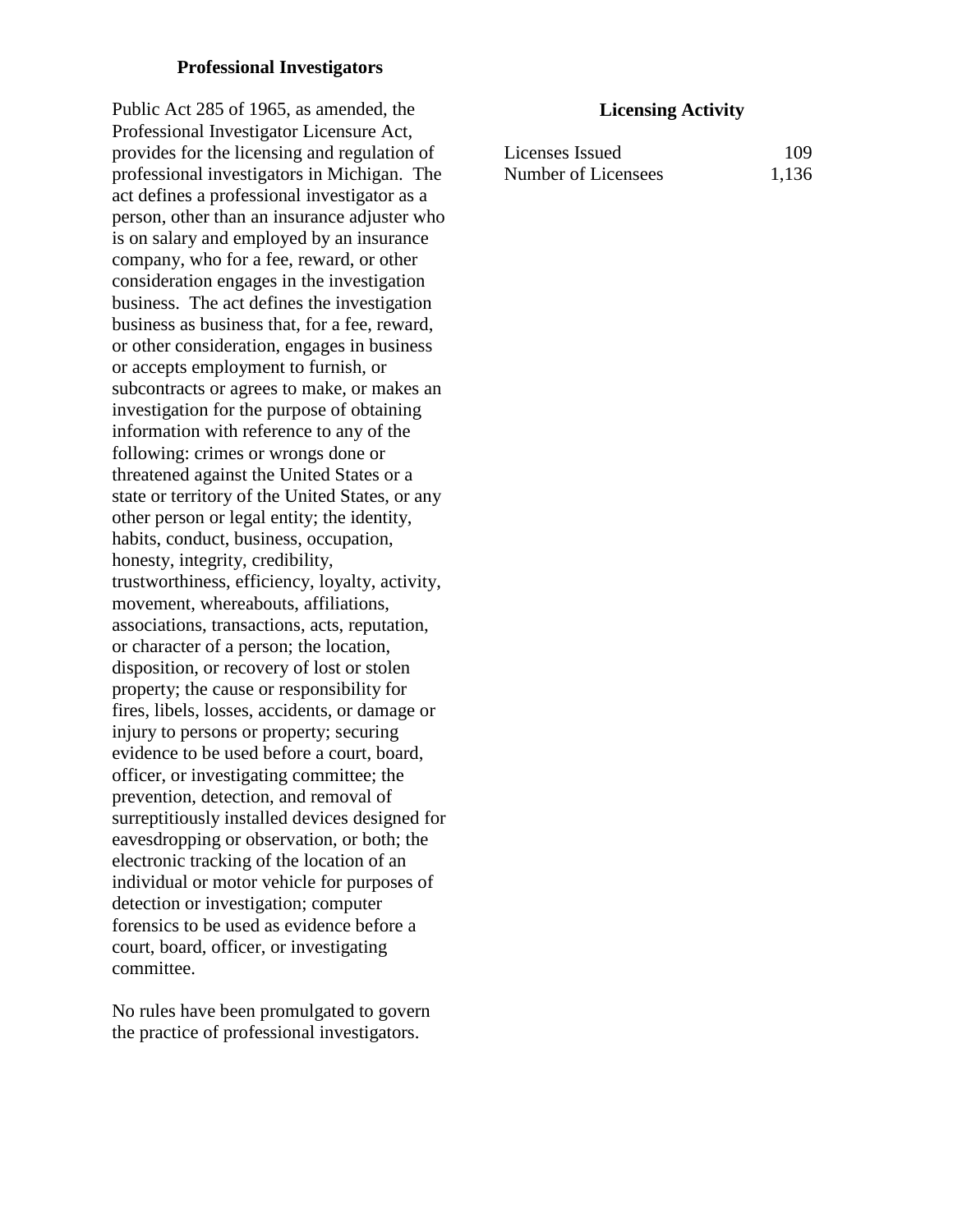## **Professional Surveyors**

Article 20 of Public Act 299 of 1980, as amended, the Occupational Code, was enacted to license and regulate the practice of land surveying in Michigan. Article 20 defines a professional surveyor as a person who by reason of knowledge of law, mathematics, physical sciences, and techniques of measuring acquired by professional education and practical experience is qualified to engage in the practice of professional surveying.

Administrative rules for the practice of professional surveying became effective in September 1985. These rules were subsequently amended. These rules are found in the Michigan Administrative Code, Sections R339.17101 - R399.17509.

The Michigan Board of Professional Surveyors consists of 9 voting members: 5 professional surveyors, 1 architect, 1 engineer, and 2 public members.

| <b>Board Members</b>      | <b>Term Expires</b> |
|---------------------------|---------------------|
| <b>Professional</b>       |                     |
| Barish, Gilbert           | $3 - 31 - 17$       |
| Bartlett, Jeff            | $3 - 31 - 17$       |
| Brand, Ronald             | $3 - 31 - 15$       |
| Drewyor, Michael          | $3 - 31 - 16$       |
| Gravlin, Steven           | $3 - 31 - 18$       |
| Michalski-Wallace, Ginger | $3 - 31 - 16$       |
| Van Tine, Kenneth         | $3 - 31 - 15$       |
|                           |                     |
|                           |                     |

## **Public**

| Darin, Nick       | $3 - 31 - 17$ |
|-------------------|---------------|
| Hertrich, Jeffrey | $3 - 31 - 18$ |

## **Board Meetings Schedule Fiscal Year 2014**

January 22, 2014 April 17, 2014 (joint meeting) September 17, 2014

## **Licensing Activity**

| Licenses Issued                  | 16    |
|----------------------------------|-------|
| <b>Examinations Administered</b> | $28*$ |
| Number of Licensees              | 1,025 |

\* Professional Surveyors take a national examination and a state examination. No data is available for the national examinations. This figure represents the number of state examinations administered.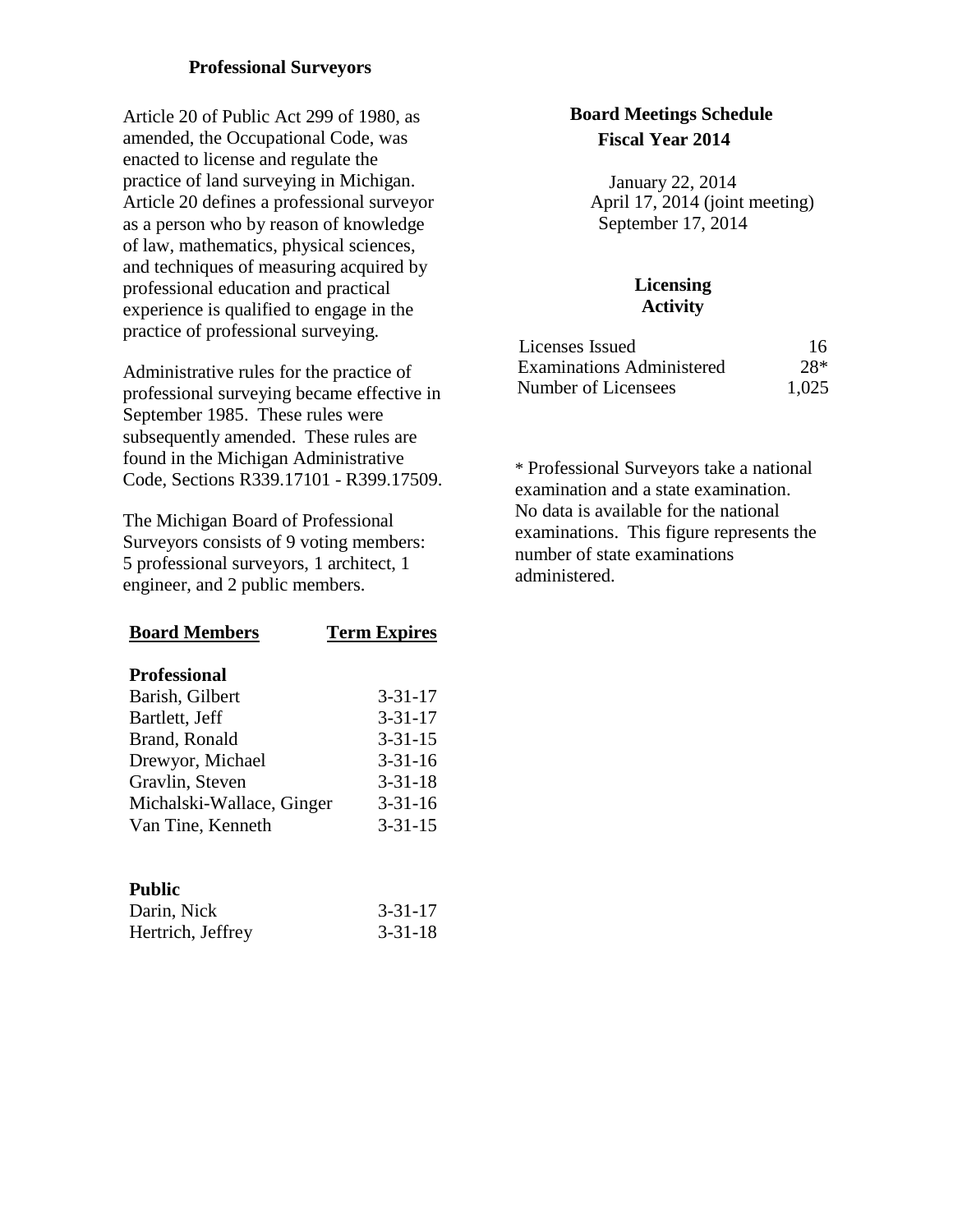## **Proprietary Schools**

Career focused postsecondary schools must be licensed to offer instruction under the Proprietary Schools Act (PA 148 of 1943, as amended). These schools may be incorporated as a for-profit or non-profit corporation or may be unincorporated. The school must adequately complete a new school permit application. The application addresses the criteria in the Act regarding the method and content of the advertising, the personnel, and health and safety standards of the school. An on-site inspection is conducted to verify the findings in the application. The use of the terms "college or university" cannot be used nor can degrees be granted under this license. The school may grant certificates of participation and completion and/or diplomas to students. An existing school is required to obtain approval prior to expanding program offerings. A school that closes must provide this office with Student Transcripts for archiving. Students that need an official transcript for a closed school can request a copy from this office. There is a nominal fee for this service.

Administrative rules for proprietary schools became effective in 1979. These rules were subsequently amended. These rules are found in the Michigan Administrative Code, Sections R390.561 - R390.569.

#### **Licensing Activity**

Licenses Issued/Approvals Granted 302\* Number of Licensees 524

\* Figure includes requests for new programs and other change requests.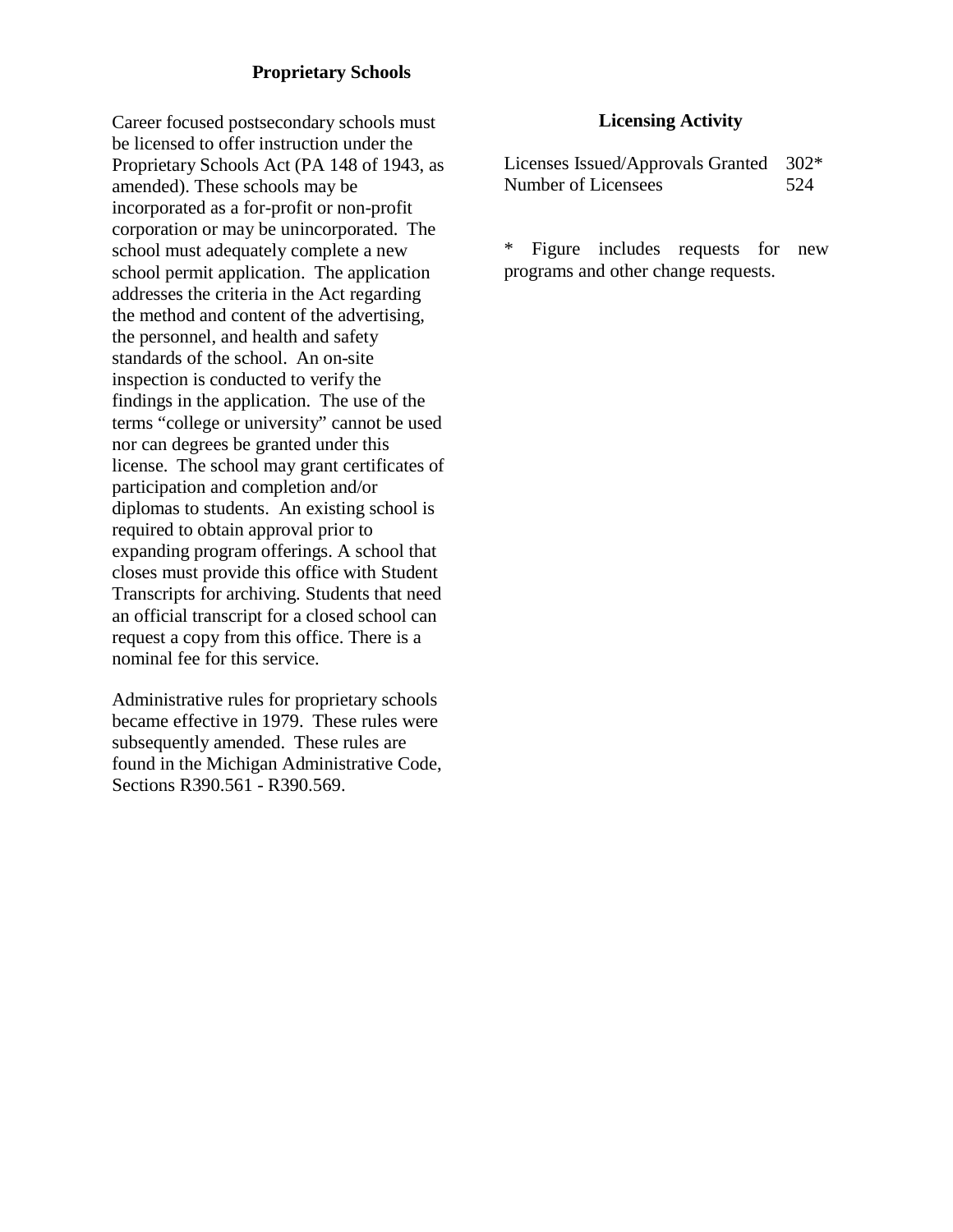## **Real Estate Appraisers**

Article 26 of Public Act 299 of 1980, as amended, the Occupational Code, was enacted to license and regulate the services of real estate appraisers in Michigan. Article 26 defines a real estate appraiser as an individual engaged in or offering to engage in the development and communication of appraisals or real property. An appraisal is defined as an opinion, conclusion, or analysis relating to the value of real property.

Administrative rules for the practice of real estate appraisal became effective in June 1996. These rules were subsequently amended. The current rules may be found in the Michigan Administrative Code: Sections R339.23101 - R339.23405.

The Michigan Board of Real Estate Appraisers consists of 9 voting members: 6 real estate appraisers and 3 public members.

| <b>Board Members</b> | <b>Term Expires</b> |
|----------------------|---------------------|
| <b>Professional</b>  |                     |
| Hartman, James T     | 6-30-18             |
| Mausolf, Maureen E   | $6 - 30 - 18$       |
| Meyer, Diana         | 6-30-16             |
| Myers, Karen         | 6-30-16             |
| Thomas, Norman       | $6 - 30 - 17$       |
| Wheeler, Ronald      | 6-30-17             |
| <b>Public</b>        |                     |
| Kelly, Patricia      | 6-30-14             |
| Worthams, David      | $6 - 30 - 17$       |

Wybenga, Robin 6-30-16

#### **Board Meetings Schedule Fiscal Year 2014**

December 3, 2013 March 18, 2014 June 17, 2014 September 23, 2014

| Licenses Issued                  | 597   |
|----------------------------------|-------|
| <b>Examinations Administered</b> | 67    |
| Number of Licensees              | 3,395 |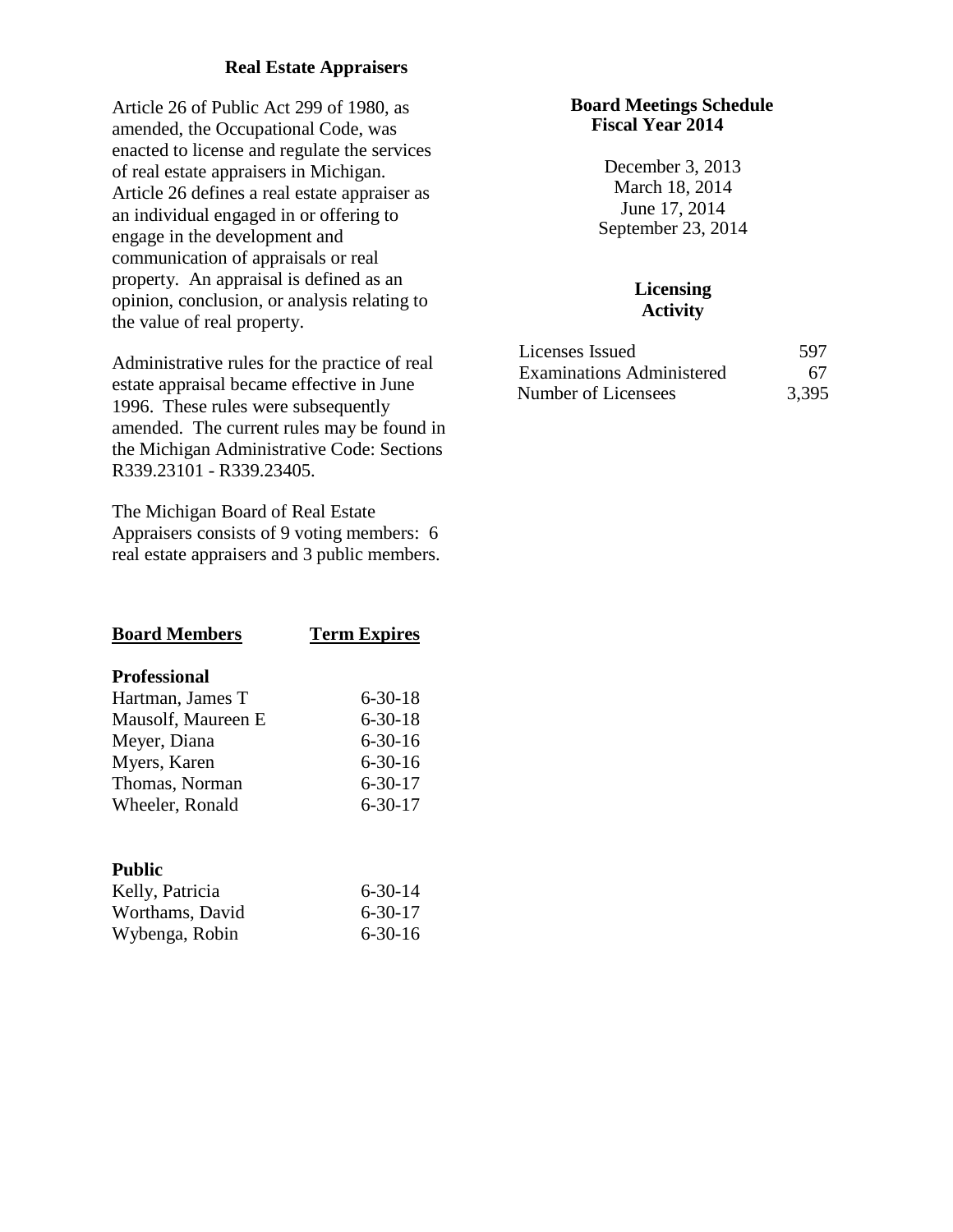#### **Real Estate Brokers and Salespersons**

Article 25 of Public Act 299 of 1980, as amended, the Occupational Code, was enacted to license and regulate the practice of real estate brokers and salespersons in Michigan. Article 25 defines real estate broker as an entity, who with intent to collect or receive a fee, compensation, or valuable consideration, sells or offers for sale, buys or offers to buy, provides or offers to provide market analyses, lists or offers or attempts to list, or negotiates the purchase or sale or exchange or mortgage of real estate, or negotiates for the construction of a building on real estate; who leases or offers or rents or offers for rent real estate or the improvements on the real estate for others, as a whole or partial vocation; who engages in property management as a whole or partial vocation; who sells or offers for sale, buys or offers to buy, leases or offers to lease, or negotiates the purchase or sale or exchange of a business, business opportunity, or the good will of an existing business for others; or who, as owner or otherwise, engages in the sale of real estate as a principle vocation.

Real estate salesperson is defined as a person who for compensation or valuable consideration is employed either directly or indirectly by a licensed real estate broker to sell or offer to sell, to buy or offer to buy, to provide or offer to provide market analyses, to list or offer to attempt to list, or to negotiate the purchase or sale or exchange or mortgage of real estate, or to negotiate for the construction of a building on real estate, or to lease, or offer to lease, rent or offer for rent real estate, who is employed by a real estate broker to engage in property management, or who sells or offers for sale, buys or offers to buy, leases or offers to lease, or negotiates the purchase or sale or exchange of a business, business opportunity, or the good will of an existing business for others, as a whole or partial vocation.

Administrative Rules for real estate brokers and salespersons became effective May 4, 1991. These rules were subsequently amended. The rules are found in the Michigan Administrative Code, Sections R339-22101 - R339.22667.

The Michigan Board of Real Estate Brokers and Salespersons consists of 9 voting members: 6 real estate licensees and 3 public members.

| <b>Term Expires</b> |
|---------------------|
|                     |
| $6 - 30 - 17$       |
| $6 - 30 - 15$       |
| $6 - 30 - 17$       |
| 6-30-16             |
| $6 - 30 - 18$       |
| $6 - 30 - 17$       |
|                     |
| $6 - 30 - 16$       |
| 6-30-15             |
|                     |
|                     |

## **Board Meetings Schedule Fiscal Year 2014**

December 2, 2013 March 3, 2014 July 14, 2014

| Licenses Issued                  | 12,903 |
|----------------------------------|--------|
| <b>Examinations Administered</b> | 6.767  |
| Number of Licensees              | 55,003 |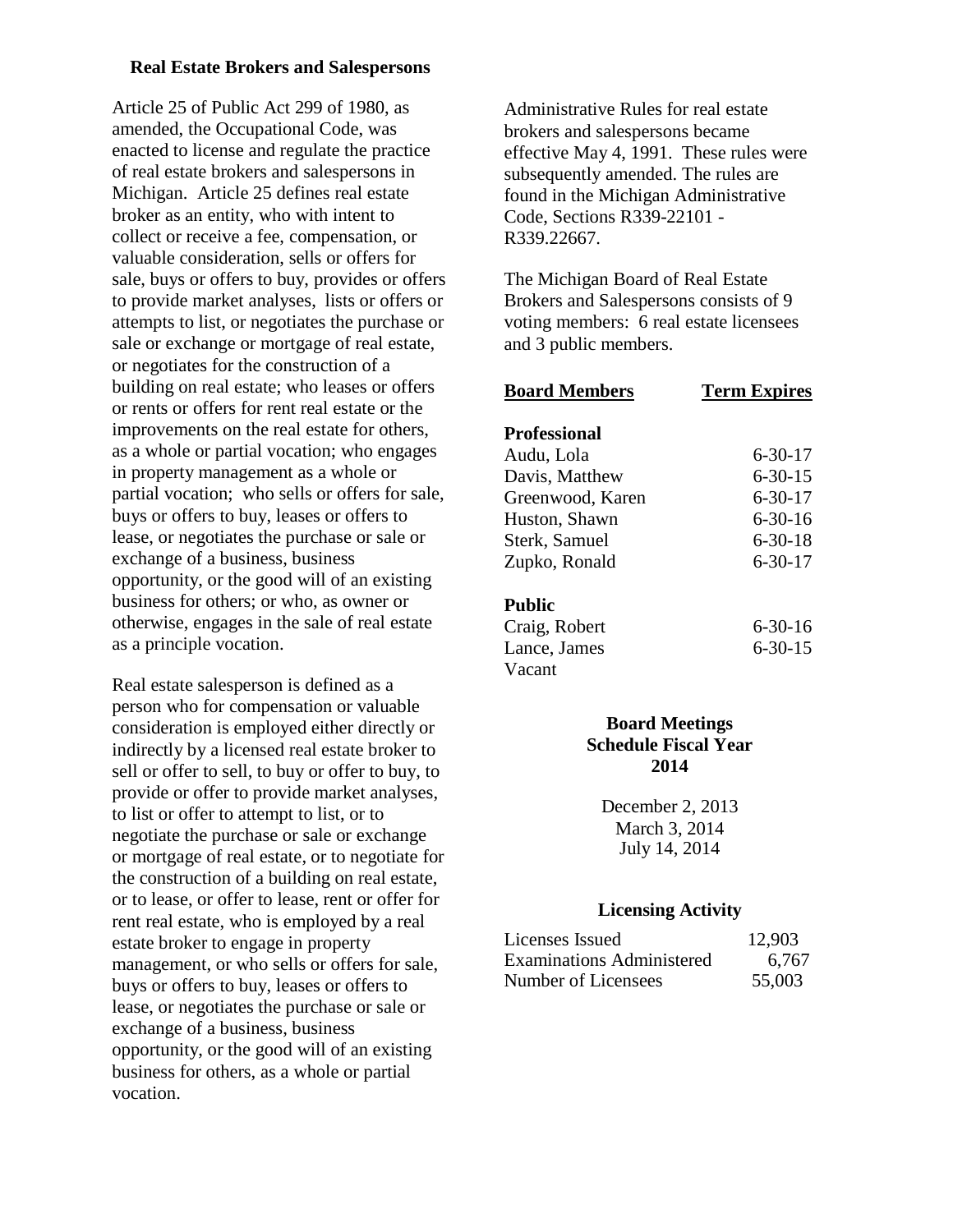## **Residential Builders and Maintenance & Alteration Contractors**

Article 24 of Public Act 299 of 1980, as amended, the Occupational Code, was enacted to license and regulate persons engaged in the construction of a residential structure, or combination residential and commercial structure, or persons who undertake the repair, alteration, addition, subtraction, improvement or demolition of a residential structure, or combination residential and commercial structure for compensation other than wages for personal labor.

Administrative rules for the practice of residential building and maintenance and alteration contracting became effective in October 1979. These rules were subsequently amended. These rules are found in the Michigan Administrative Code, Sections R338.1511 - R338.1566.

The Michigan Board of Residential Builders and Maintenance and Alteration Contractors consists of 9 voting members: 4 builders, 2 contractors and 3 public members.

| <b>Board Members</b> | <b>Term Expires</b> |
|----------------------|---------------------|
| <b>Professional</b>  |                     |
| Agnew, Jeff          | $3 - 31 - 17$       |
| Haeussler, James     | $3 - 31 - 14$       |
| Kelly, John          | $3 - 31 - 16$       |
| Powell, Greg         | $3 - 31 - 15$       |
| Thelen, Thomas       | $3 - 31 - 16$       |
| Wahl, Mark           | $3 - 31 - 17$       |
| <b>Public</b>        |                     |
| Shannon, Colleen     | $3 - 31 - 15$       |
| August, Gary         | $3 - 31 - 16$       |
| Brown Jr, Sidney     | $3 - 31 - 16$       |

## **Board Meetings Schedule Fiscal Year 2014**

November 12, 2013 February 11, 2014 May 13, 2014 August 12, 2014

| Licenses Issued                  | 4,943  |
|----------------------------------|--------|
| <b>Examinations Administered</b> | 3,701  |
| Number of Licensees              | 58,045 |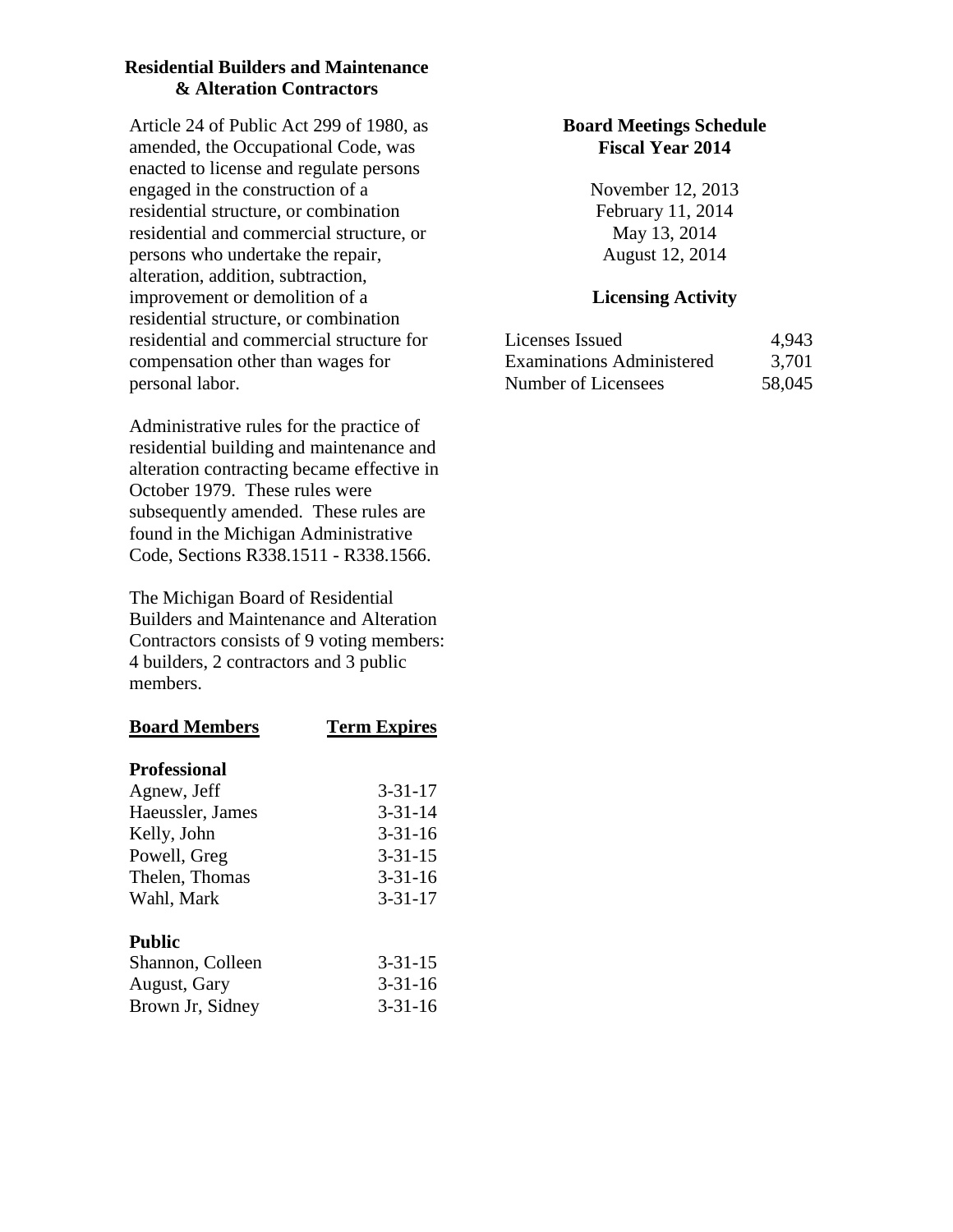## **Security Alarm Contractors**

Public Act 330 of 1968, as amended, the Private Security Business and Security Alarm Act, provides for the licensing and regulation of security alarm contractors in Michigan. The act defines a security alarm system contractor as a business engaged in the installation, maintenance, alteration, monitoring or servicing of security alarm systems or a company that responds to a security alarm system.

Administrative Rules for security alarm contractors became effective May 1969. These rules were subsequently amended. The current rules are found in the Michigan Administrative Code, Sections R28.4001 - 28.4007.

| Licenses Issued                  | 56  |
|----------------------------------|-----|
| <b>Examinations Administered</b> | 6   |
| Number of Licensees              | 407 |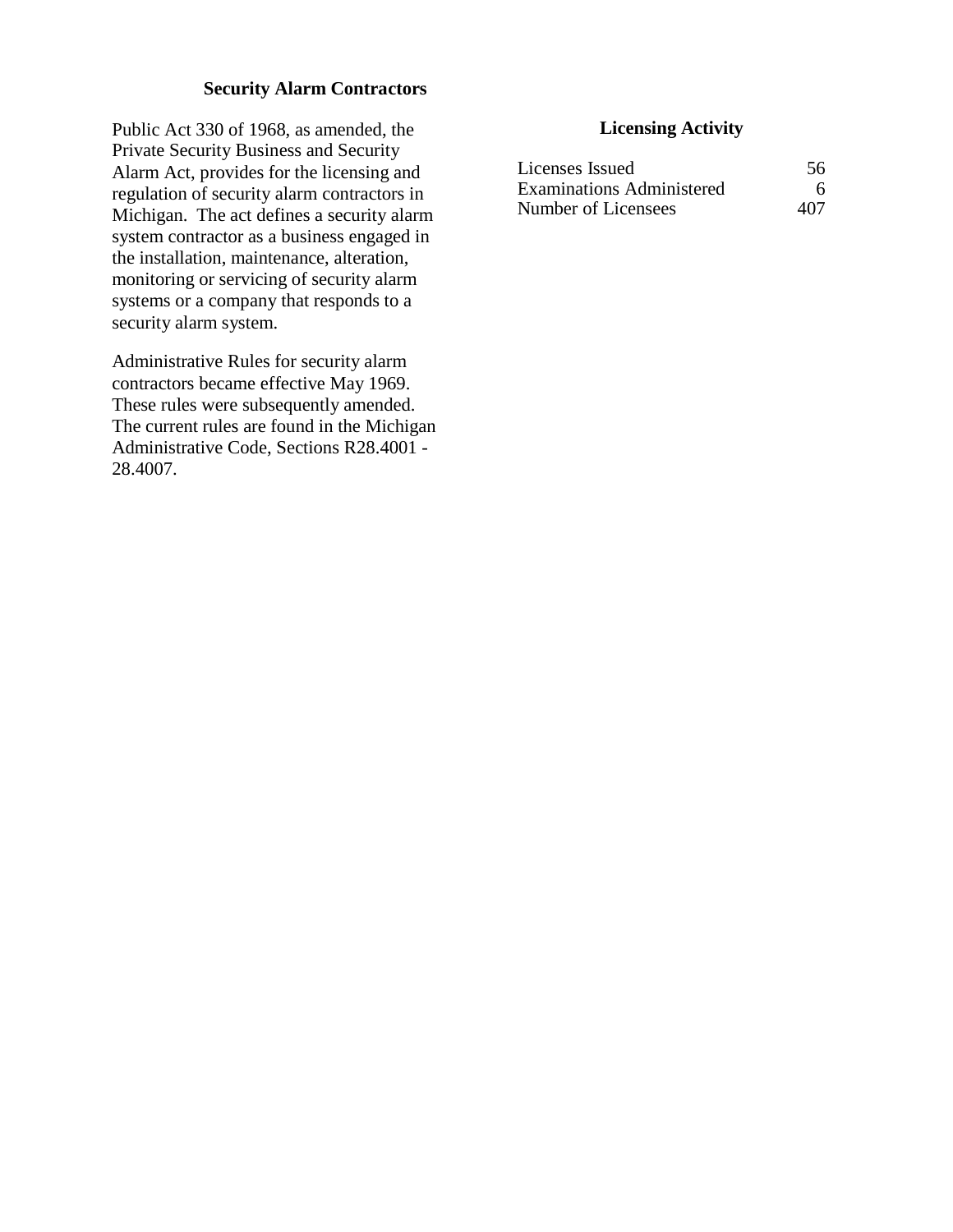#### **Security Alarm System Providers**

Effective January 2, 2013, the Security Alarm Systems Act prohibits a person from acting as a system provider without filing a registration statement with LARA, allows LARA to charge a fee for filing a registration statement, requires LARA to accept a registration statement if the person meets the Act's requirements, requires a person to provide a bond and insurance policy to LARA to act as a system provider, requires a person or an affiliate of the person to be a basic local exchange provider under the Michigan Telecommunications Act, requires a registration statement to include an affidavit that affirms certain information about the person's business operation, including a description of the training that will be provided to employees or independent contractors to install or monitor security alarm systems, requires a person to conduct criminal background checks of each employee or independent contractor who will be entering a customer's premises to sell, lease, maintain, repair, install, or otherwise provide a security alarm system, prohibits a person from employing or engaging individuals if the background check discloses certain information, specifies the scope of LARA's authority under the Act, specifies that the Act preempts local ordinances or regulations relating to the authorization or registration of system providers and their employees or independent contractors, and establishes a misdemeanor penalty for a violation of the Act.

#### **Registration Activity**

| Licenses Issued     |  |
|---------------------|--|
| Number of Licensees |  |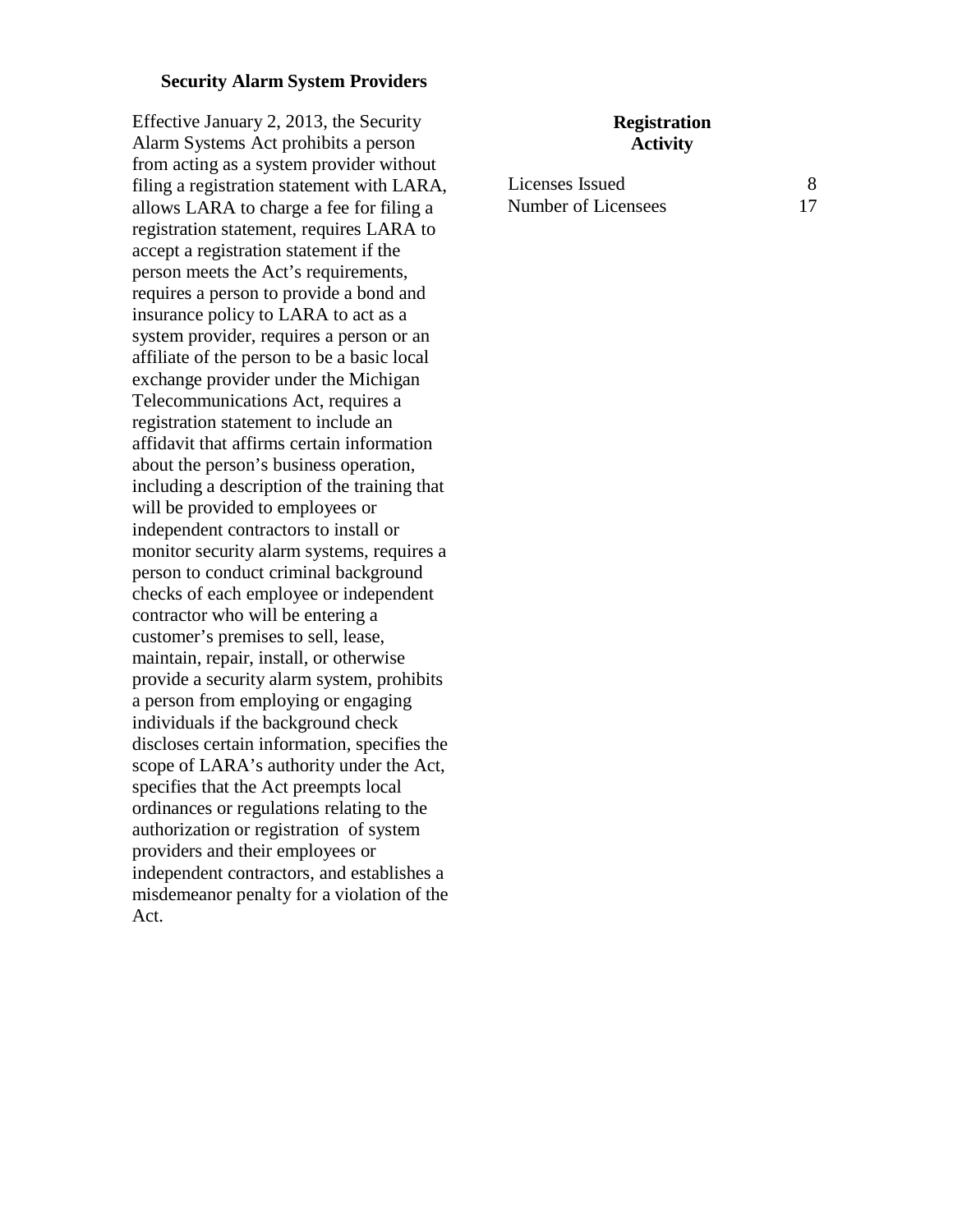## **Security Guard Agencies**

Public Act 330 of 1968, as amended, the Private Security Business and Security Alarm Act, provides for the licensing and regulation of security guard agencies in Michigan. The act defines a private security guard as an individual or employee of a business who offers for hire to provide protection of property on the premises of another.

Administrative Rules for security alarm contractors became effective May 1969. These rules were subsequently amended. The current rules are found in the Michigan Administrative Code, Sections R28.4001 - 28.4007.

| Licenses Issued     | 76  |
|---------------------|-----|
| Number of Licensees | 372 |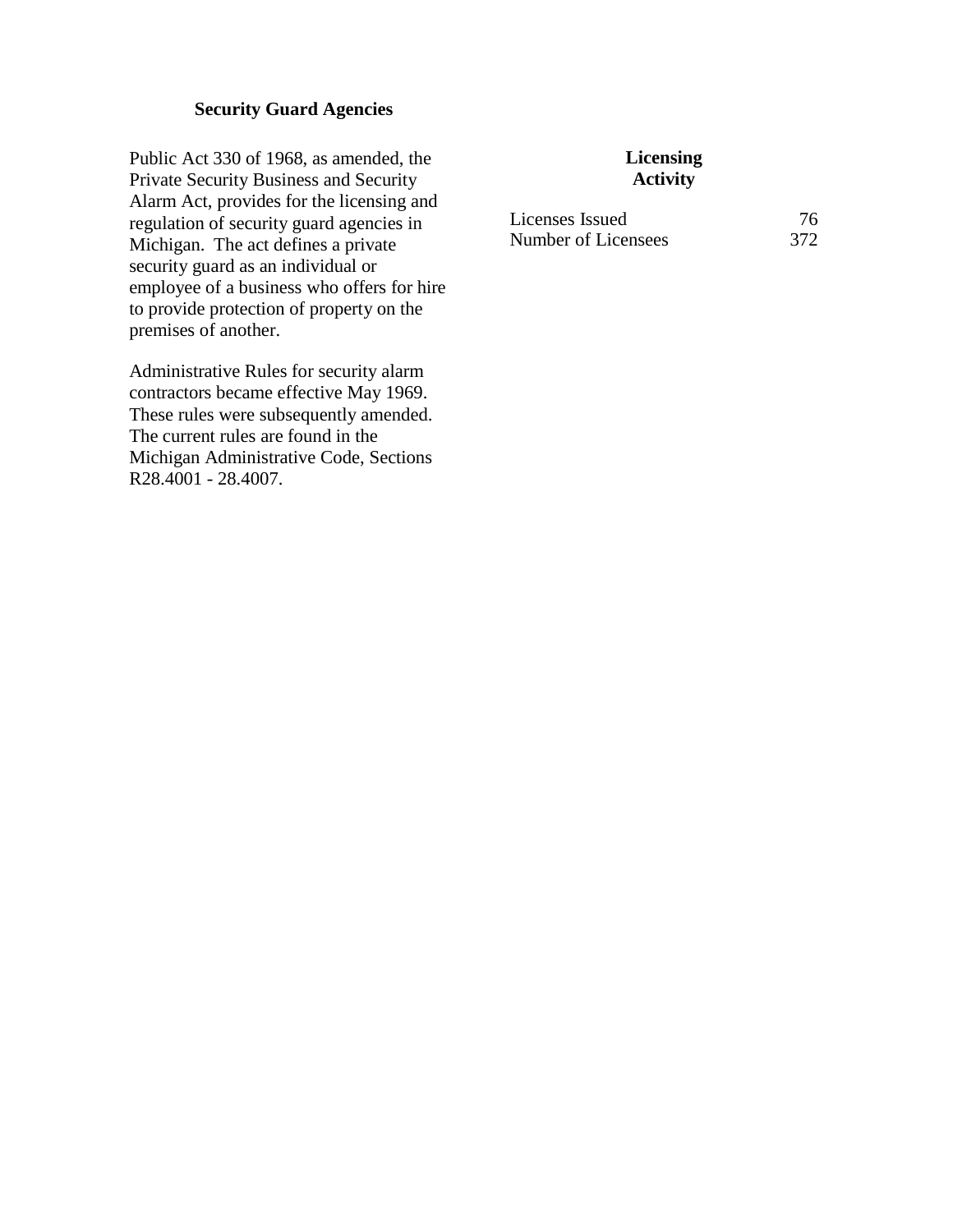#### **Securities**

The Michigan Uniform Securities Act (MUSA), 2008 PA 551, as amended, provides for the registration of all aspects of the securities industry under state authority. The Securities Section oversees the registration of individuals and entities that provide investment-related advice to Michigan residents. Securities sold in Michigan must be registered or exempted from registration under the MUSA. All persons or businesses that offer or sell securities in this state, or advise (for a fee) on what securities should be bought or sold, must be registered under the MUSA. It also partners with the audit & examination and enforcement divisions to present seminars for industry to assist it with complying with the Act. Finally, the licensing division is responsible for receiving notice filings from a web site operator under Michigan's crowdfunding legislation, Michigan Invests Locally Exemption (MILE). An issuer who claims an exemption from the registration requirements of sections 301 to 306 and 504, may offer or sell securities to Michigan residents over the internet. The CSCL maintains a list of the web site operators in conjunction with those offerings.

The following six Transition Orders administer the Michigan Uniform Securities Act, 2008 PA 551, as amended. Transition Order Nos. 09-049-M effective September 1, 2009; 09-055-M effective September 30, 2009; 09-049-M, Bulletin 2009-14-SEC, effective September 1, 2009; 10-026-M, effective March 11, 2010; 10-097-M, effective November1, 2010; and 2011-009- M, effective March 11, 2011.

The authority to promulgate Administrative rules, R. 451.601.1- R. 451.818.1, for the Michigan Uniform Securities Act, 2008 PA 551, as amended, was granted by 1964 PA 265. The authority to promulgate Procedural rules, R. 451.2101 – R.451.3503, for the Michigan Uniform Securities Act,

2008 PA 551, as amended, was granted by Executive Reorganization Order No. 1996-2.

#### **Registration Activity**

| Registrations issued   | 29,314  |
|------------------------|---------|
| <b>Product Filings</b> | 21,656  |
| Number of Registrants  | 169,521 |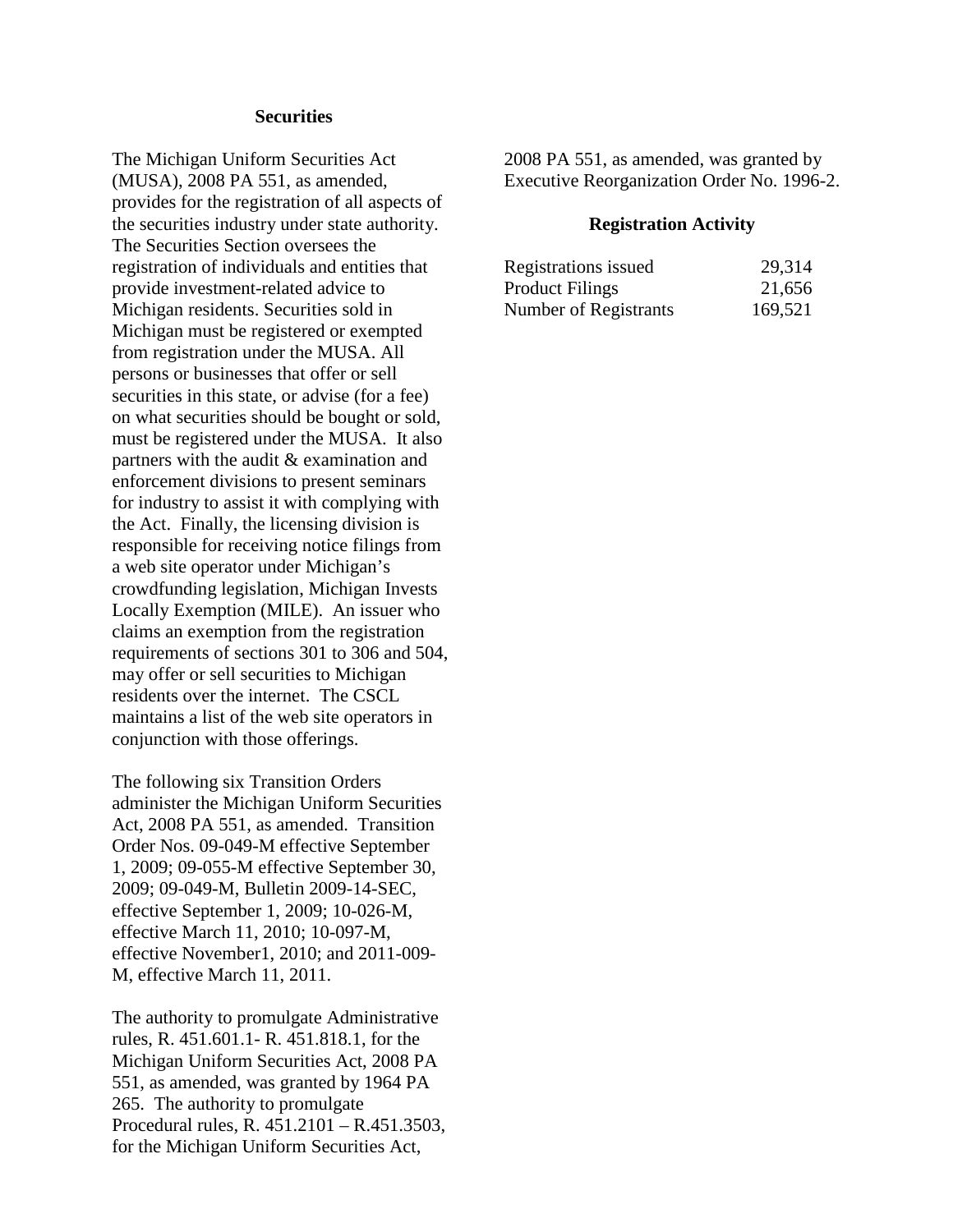## **Ski Area Safety**

Public Act 199 of 1962, as amended, the Ski Area Safety Act of 1962, was enacted to issue permits to operate and regulate ski lifts in Michigan. The act defines ski area as an area used for skiing and served by one or more lift. Ski lifts are defined as a device for transporting persons uphill on skis, or in cars on tracks, or suspended in the air by the use of cables, belts, or ropes, and usually supported by trestles or towers with one or more spans.

Administrative rules governing the operation of ski areas became effective in May 1979. These rules were subsequently amended. These rules are found in the Michigan Administrative Code, Sections R408.61 - R408.95.

The Michigan Ski Area Safety Board consists of 7 members: 3 ski area managers, 1 engineer, 1 member of the Central United States Ski Association, and 2 public members.

| <b>Board Members</b> | <b>Term Expires</b> |
|----------------------|---------------------|
| <b>Professional</b>  |                     |
| Bartlet, Jim         | $6 - 8 - 17$        |
| Edwards, Ronald      | $6 - 8 - 15$        |
| Gano, Charles        | $6 - 8 - 16$        |
| Meyer, Timothy       | $6 - 8 - 17$        |
| Sirdenis, Nick       | $6 - 8 - 16$        |
| Public               |                     |
| Kubiske, David       | $6 - 8 - 18$        |
| Vander Spoel, James  | $6 - 8 - 14$        |

#### **Board Meetings Schedule Fiscal Year 2014**

October 2, 2013 June 5, 2014

| Permits Issued    |     |
|-------------------|-----|
| Number of Permits | 339 |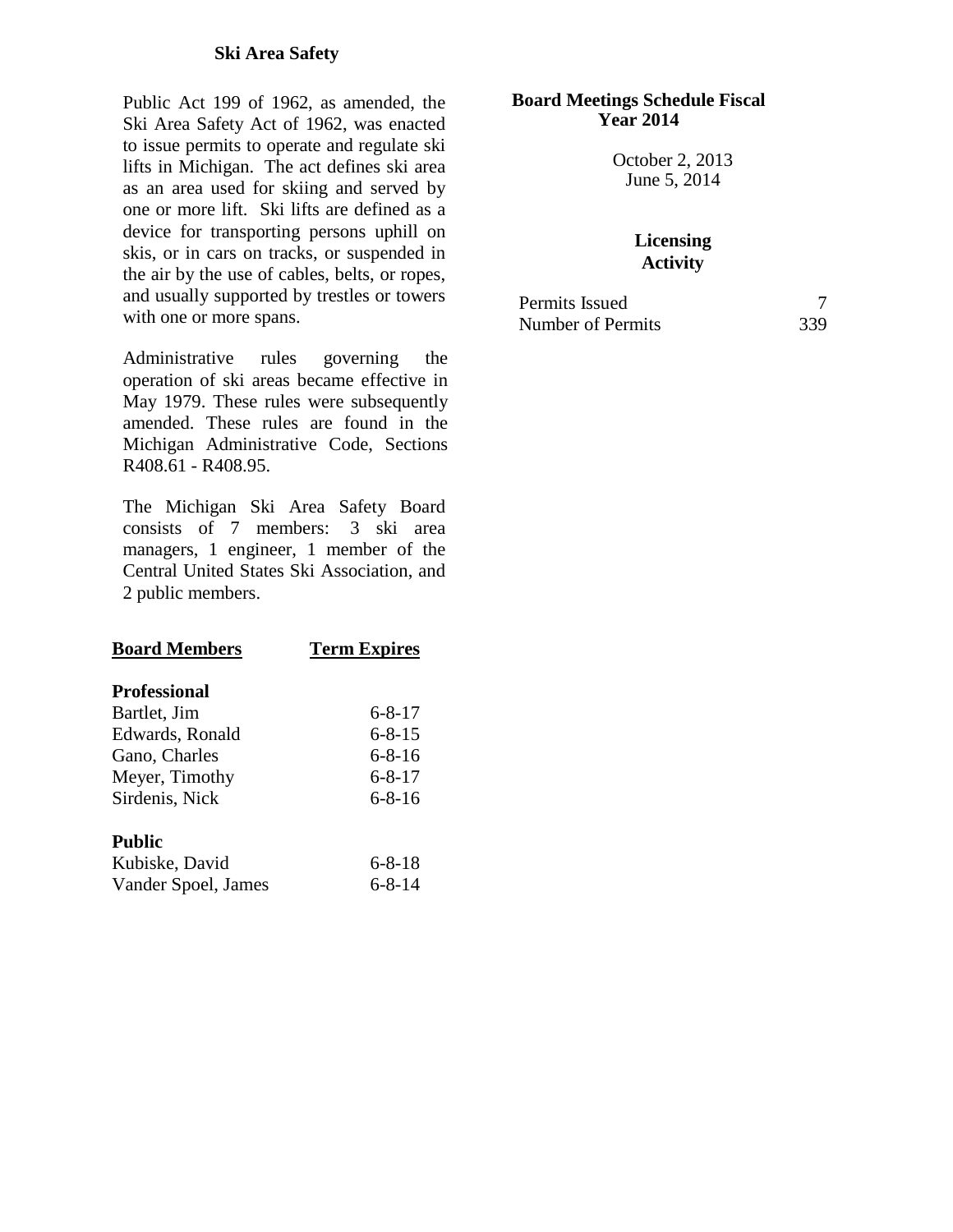## **Solicitors for Private Postsecondary Schools**

Student recruiters that work in the state must hold a valid solicitor permit pursuant to Public Act 40 of 1963, as amended, the Private Trade Schools, Business Schools, Correspondence Schools, and Institutes Act. Solicitor permits are required for student recruiters representing out-of-state institutions without bachelor degree granting authority. These schools must have a valid State of Michigan certificate of compliance to solicit students in Michigan. Solicitor permits are required for student recruiters representing schools or institutes domiciled in Michigan that are licensed under Public Act 148 of 1943, as amended, the Proprietary Schools Act, or incorporated under Public Act 327 of 1931, as amended, the Michigan General Corporation Act.

Administrative rules for solicitors for private schools became effective on August 15, 1967. These rules were subsequently amended. These rules are found in the Michigan Administrative Code, Sections R340.471 - R340.479.

Administrative rules for solicitors for private trade schools or institutes became effective in 1979. These rules are found in the Michigan Administrative Code, Section R390.671.

Public Act 157 of 2014 repealed the Private Trade Schools, Business Schools, Correspondence Schools, and Institutes Act, 1963 PA 40, which regulated proprietary schools solicitors and required a permit for certain private postsecondary schools. Effective June 11, 2014, a permit is no longer required for proprietary schools. If a person currently holds a solicitor's permit, it will not be renewed. In addition, student recruiters that work in this state are no longer required to be approved or licensed.

## **Permit Activity**

| Permits Issued           |    |
|--------------------------|----|
| <b>Total Registrants</b> | ∩* |

\*profession deregulated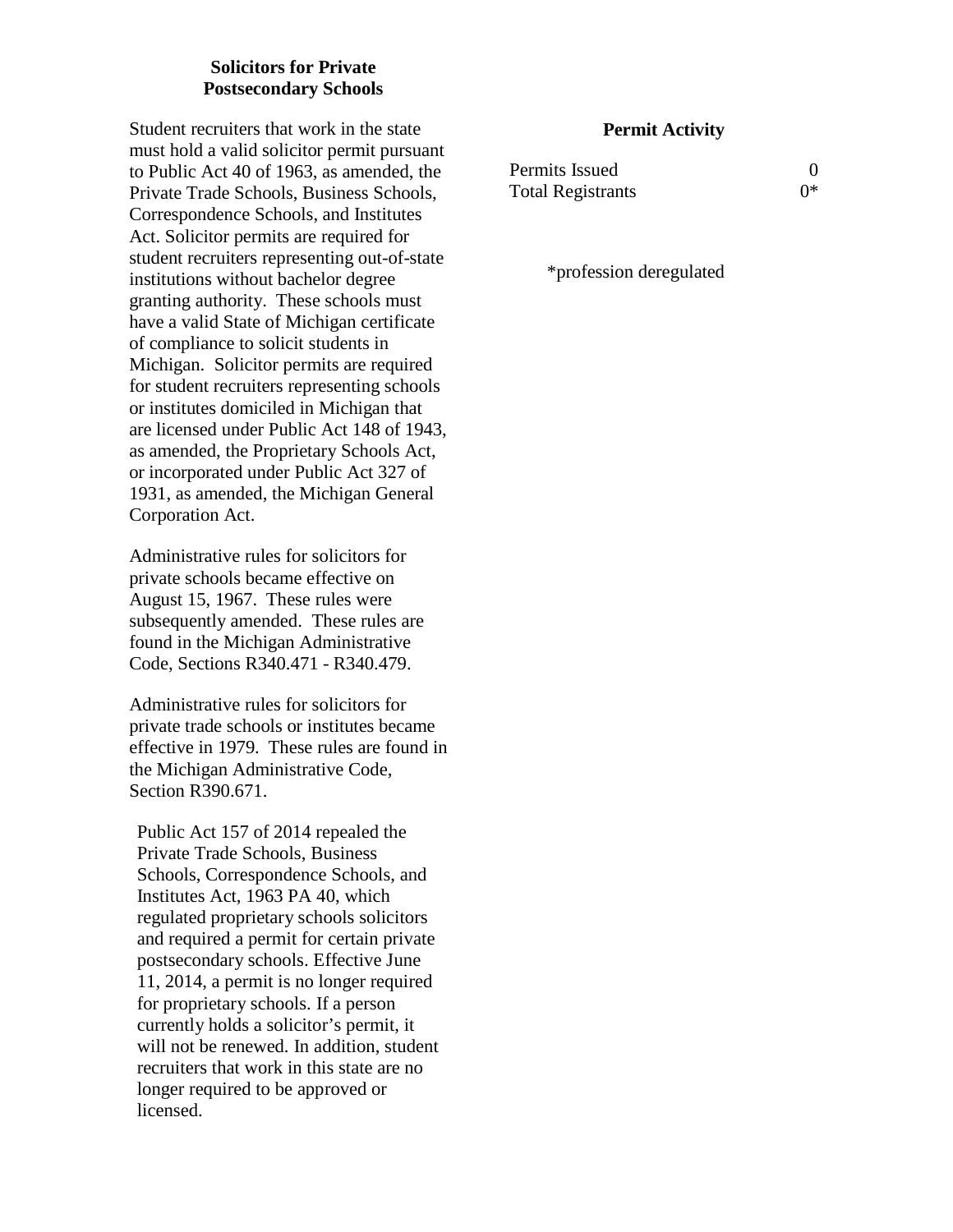## **Unarmed Combat**

Public Act 403 of 2004, as amended, the Michigan Unarmed Combat Regulatory Act provides for the licensing and regulation of promoters and professional boxing or mixed martial arts participants.

Administrative rules governing unarmed combat became effective on May 13, 2005. These rules were subsequently amended. These rules are found in the Michigan Administrative Code, Sections R339.101 - R339.403.

The Michigan Unarmed Combat Commission consists of 11 voting members: 4 boxing licensees, 4 mixed martial arts licensees and 3 public members.

# **Members Term Expires Professional** Benson, Fritz 6-5-16 Kenty, Hilmer 6-5-17 Mueller, Wolfgang 6-5-16 Styers, Jeff  $6-5-17$ Thibault, John 6-5-16 Viviano, Vincent 6-5-16 Weber, James (Resigned 10/2014)6-5-16 McKart, Bronco 6-5-18 **Public**

| Hanselman, Jason | $6 - 5 - 17$ |
|------------------|--------------|
| Martin, Michael  | $6 - 5 - 15$ |
| Moore, Kevin     | $6 - 5 - 16$ |

## **Commission Meetings Fiscal Year 2014**

December 5, 2013 March 13, 2014 June 19, 2014 September 4, 2014

| Licenses Issued     | 516 |
|---------------------|-----|
| Number of Licensees | 858 |